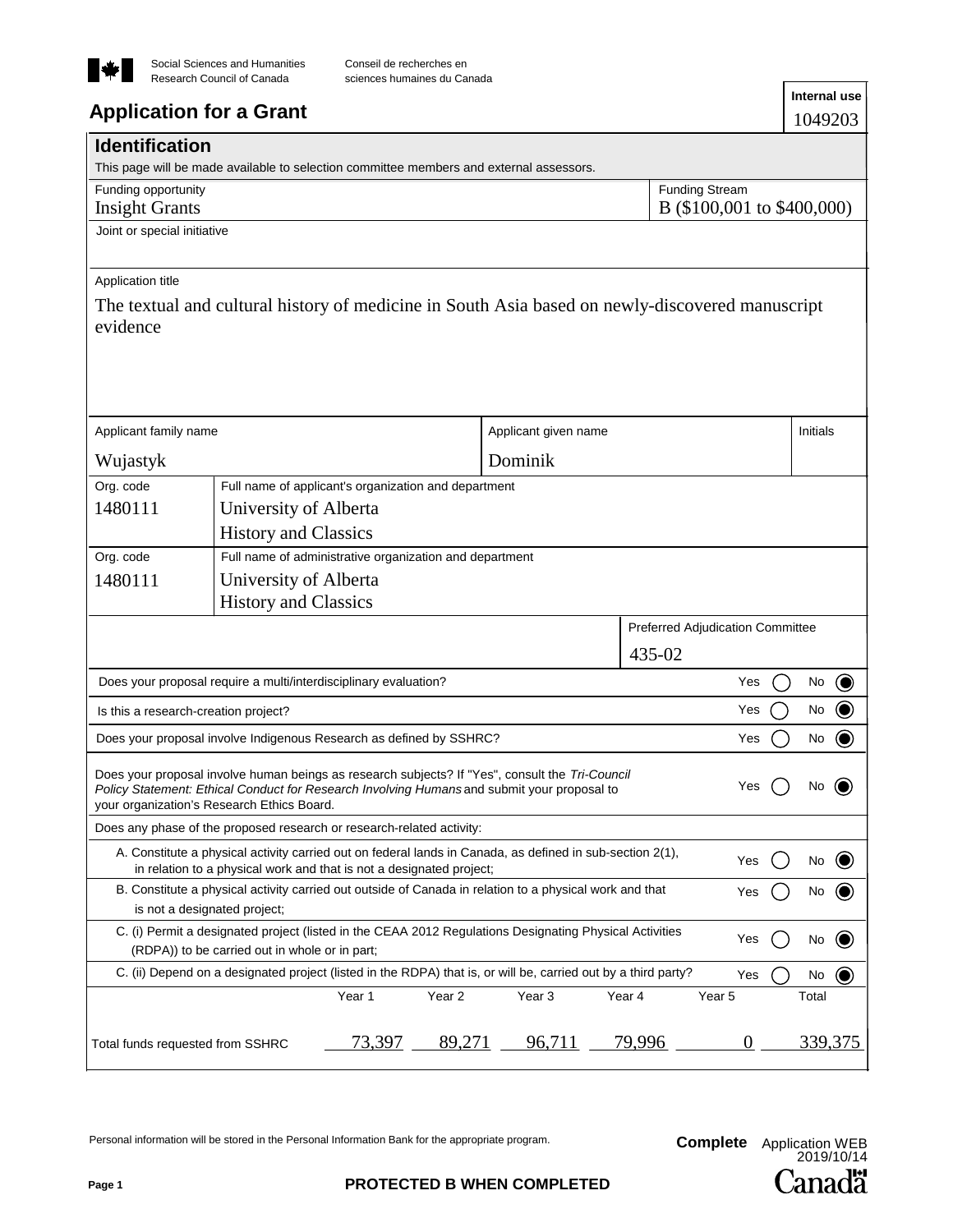

| <b>Participants</b>                                            | include assistants, students or consultants.                  | List names of your team members (co-applicants and collaborators) who will take part in the intellectual direction of the research. Do not |                  |  |  |  |  |  |  |
|----------------------------------------------------------------|---------------------------------------------------------------|--------------------------------------------------------------------------------------------------------------------------------------------|------------------|--|--|--|--|--|--|
| Role                                                           | Collaborator <sup>(0)</sup><br>Co-applicant $\bigcap$         |                                                                                                                                            |                  |  |  |  |  |  |  |
| Family name<br>Graheli                                         |                                                               | Given name<br>Alessandro                                                                                                                   | Initials         |  |  |  |  |  |  |
| Org. code<br>9165106                                           | Full organization name<br><b>Austrian Academy of Sciences</b> |                                                                                                                                            |                  |  |  |  |  |  |  |
| Department/Division name<br><b>IKGA</b>                        |                                                               |                                                                                                                                            |                  |  |  |  |  |  |  |
| Role                                                           | Co-applicant ()<br>$\odot$<br>Collaborator                    |                                                                                                                                            |                  |  |  |  |  |  |  |
| Family name<br>Koythodi Parameswaran                           |                                                               | Given name<br>Madhu                                                                                                                        | Initials         |  |  |  |  |  |  |
| Org. code<br>9583104                                           | Full organization name<br>Kyoto University                    |                                                                                                                                            |                  |  |  |  |  |  |  |
| Department/Division name<br><b>Faculty of Letters</b>          |                                                               |                                                                                                                                            |                  |  |  |  |  |  |  |
| Role<br>Co-applicant                                           | Collaborator $\bigcirc$                                       |                                                                                                                                            |                  |  |  |  |  |  |  |
| Family name<br>Harimoto                                        |                                                               | Given name<br>Kengo                                                                                                                        | Initials         |  |  |  |  |  |  |
| Org. code<br>9564115                                           | Full organization name<br>Mahidol University                  |                                                                                                                                            |                  |  |  |  |  |  |  |
| Department/Division name                                       | <b>Faculty of Social Sciences and Humanities</b>              |                                                                                                                                            |                  |  |  |  |  |  |  |
| Role<br>Co-applicant                                           | Collaborator<br>$\odot$                                       |                                                                                                                                            |                  |  |  |  |  |  |  |
| Family name<br>Acharya                                         |                                                               | Given name<br>Diwakar Nath                                                                                                                 | Initials<br>Prof |  |  |  |  |  |  |
| Org. code<br>9121131                                           | Full organization name<br>University of Oxford                |                                                                                                                                            |                  |  |  |  |  |  |  |
| Department/Division name<br><b>Faculty of Oriental Studies</b> |                                                               |                                                                                                                                            |                  |  |  |  |  |  |  |
| Role                                                           | Co-applicant ()<br>Collaborator                               |                                                                                                                                            |                  |  |  |  |  |  |  |
| Family name                                                    |                                                               | Given name                                                                                                                                 | Initials         |  |  |  |  |  |  |
| Org. code                                                      | Full organization name                                        |                                                                                                                                            |                  |  |  |  |  |  |  |
| Department/Division name                                       |                                                               |                                                                                                                                            |                  |  |  |  |  |  |  |

Personal information will be stored in the Personal Information Bank for the appropriate program. Application WEB

**Canadä**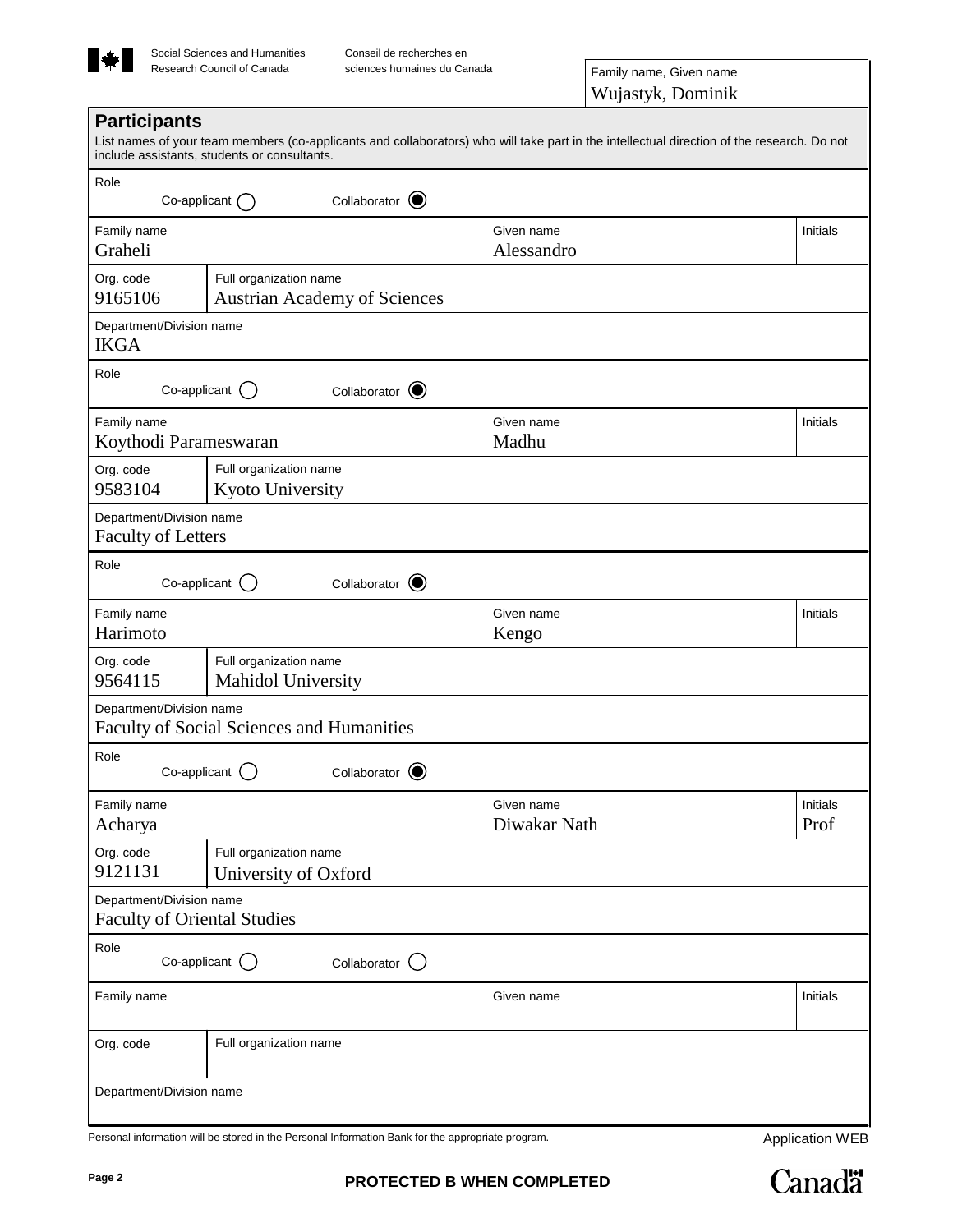

### The information provided in this section refers to your research proposal.

**Research Activity**

#### **Keywords**

List keywords that best describe your proposed research or research activity. Separate keywords with a semicolon.

India;Manuscripts;Sanskrit;tenth century;medical history; cultural history;literary History; Codicology

|                | <b>Disciplines</b>       | - Indicate and rank up to 3 disciplines that best correspond to your activity.                    |                       |                                                        |
|----------------|--------------------------|---------------------------------------------------------------------------------------------------|-----------------------|--------------------------------------------------------|
| Rank           | Code                     | <b>Discipline</b>                                                                                 | If "Other", specify   |                                                        |
| 1              | 51010                    | History of Medicine                                                                               |                       |                                                        |
| $\overline{2}$ | 50499                    | <b>Other Classics</b>                                                                             | Indology              |                                                        |
| 3              | 51099                    | Other History                                                                                     | History of South Asia |                                                        |
|                |                          |                                                                                                   |                       |                                                        |
|                |                          |                                                                                                   |                       |                                                        |
|                | <b>Areas of Research</b> |                                                                                                   |                       |                                                        |
|                |                          | Indicate and rank up to 3 areas of research related to your proposal.                             |                       |                                                        |
| Rank           | Code                     | Area                                                                                              |                       |                                                        |
| 1              | 220                      | Health                                                                                            |                       |                                                        |
| $\overline{2}$ | 100                      | Arts and culture                                                                                  |                       |                                                        |
| 3              |                          |                                                                                                   |                       |                                                        |
|                | <b>Temporal Periods</b>  |                                                                                                   |                       |                                                        |
|                |                          | If applicable, indicate up to 2 historical periods covered by your proposal.                      |                       |                                                        |
| From           |                          |                                                                                                   | To                    |                                                        |
|                |                          | Year<br><b>AD</b><br>ВC<br>200<br>$\bullet$<br>$\bigcirc$<br>◯                                    | Year<br>1000          | <b>AD</b><br>ВC<br>$\bullet$<br>$\left(\ \right)$<br>◯ |
|                |                          | Personal information will be stored in the Personal Information Bank for the appropriate program. |                       | <b>Application WEB</b>                                 |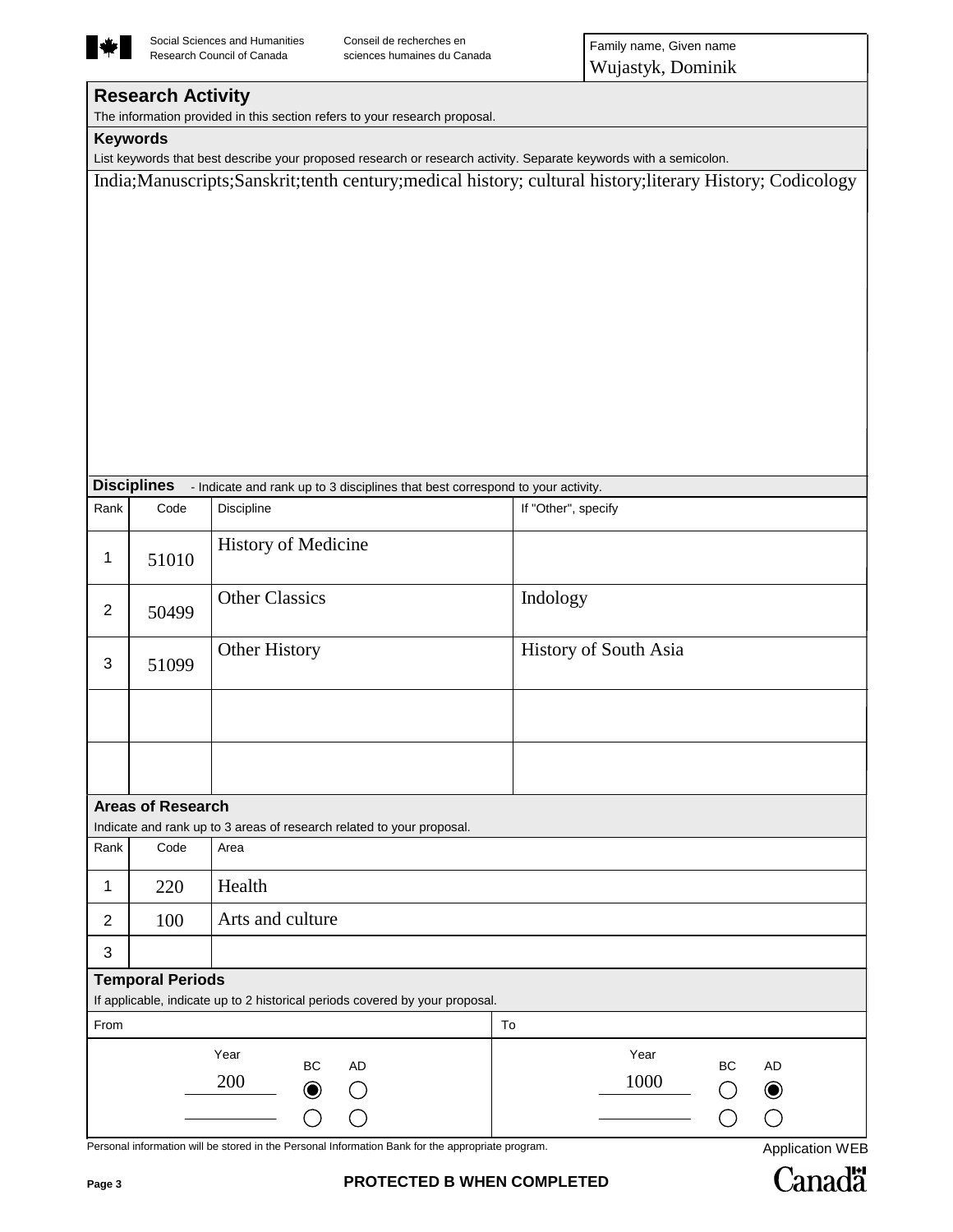

Conseil de recherches en sciences humaines du Canada

> Family name, Given name Wujastyk, Dominik

#### INDIA NEPAL Asia South Asia **Research Activity (cont'd) Geographical Regions** If applicable, indicate and rank up to 3 geographical regions covered by or related to your proposal. Duplicate entries are not permitted. Rank Code Region 1 2 3 1 2 3 **Countries** If applicable, indicate and rank up to 5 countries covered by or related to your proposal. Duplicate entries are not permitted. Rank Code 4 5 6400 6000 6406 6404 **Country Prov./** Prov./ State

Personal information will be stored in the Personal Information Bank for the appropriate program.<br>
Application WEB

**Canadä** 

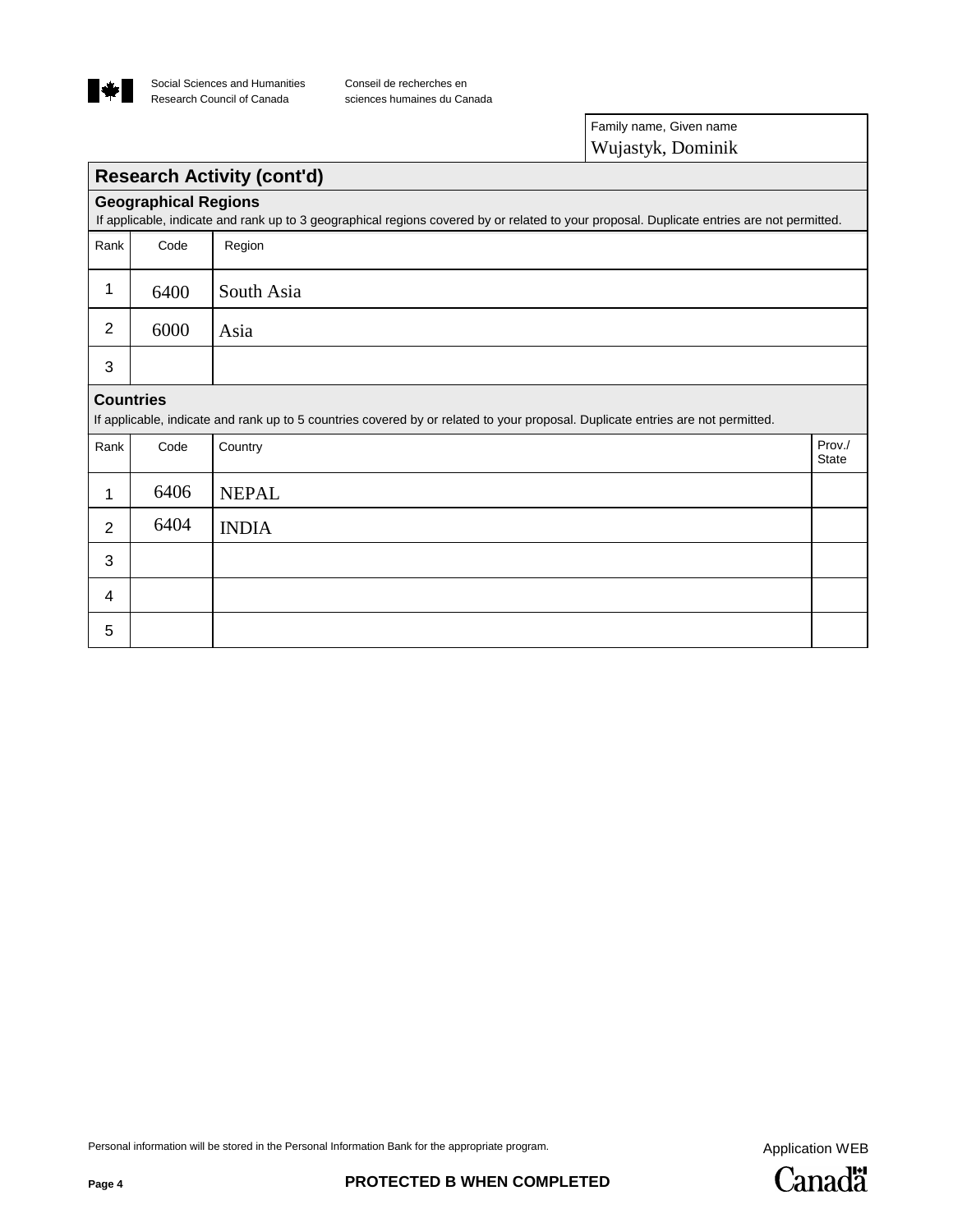

Family name, Given name Wujastyk, Dominik

#### **Response to Previous Critiques - maximum one page**

Applicants may, if they wish, address criticisms and suggestions offered by adjudication committees and external assessors who have reviewed previous applications.

Personal information will be stored in the Personal Information Bank for the appropriate program.<br>PROTECTED B WHEN COMPLETED<br>PROTECTED B WHEN COMPLETED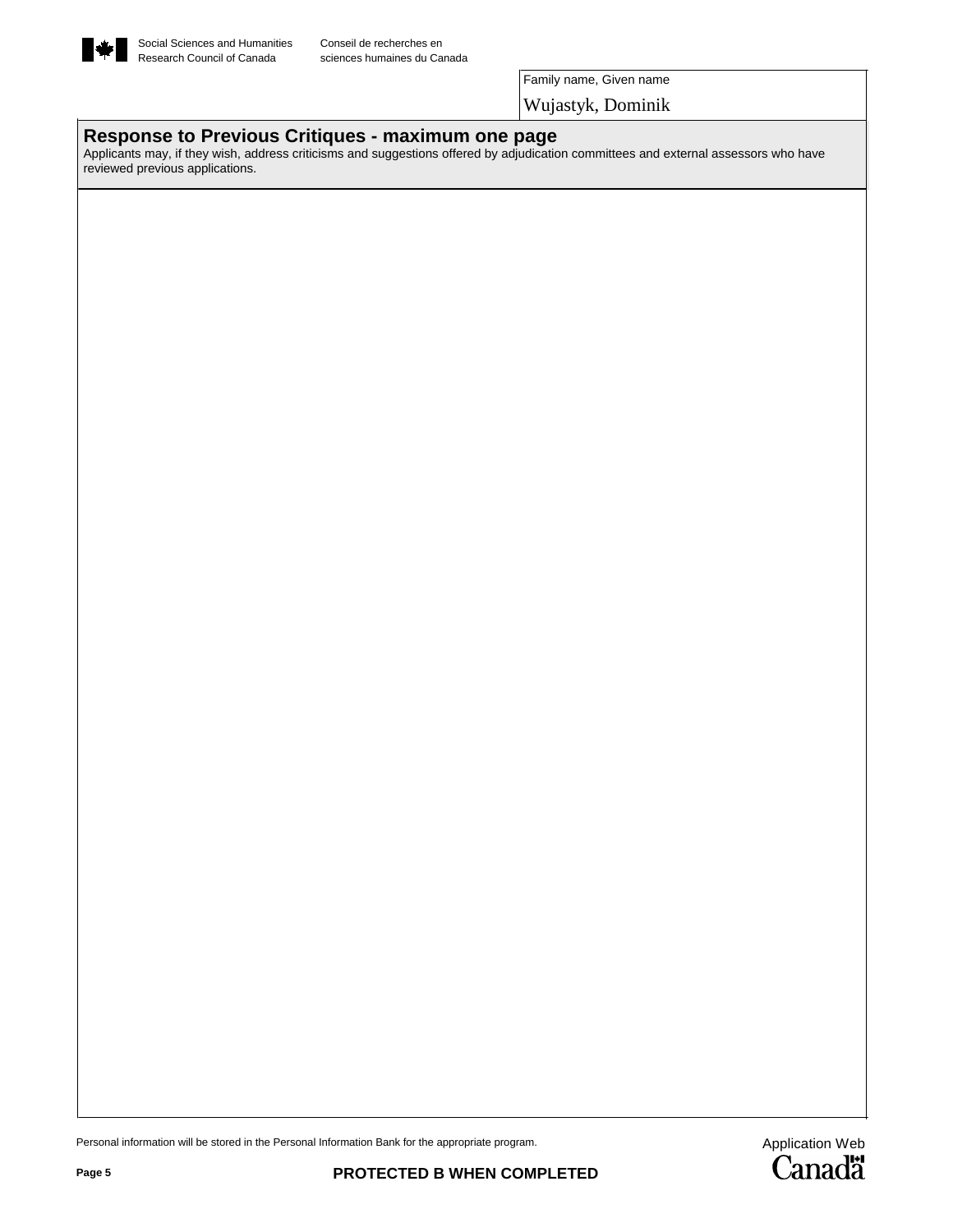

Family name, Given name Wujastyk, Dominik

## **Summary of Proposal**

The summary of your research proposal should indicate clearly the problem or issue to be addressed, the potential contribution of the research both in terms of the advancement of knowledge and of the wider social benefit, etc.

The Compendium of Sushruta (Sushrutasamhita) is a world classic of ancient medicine, comparable in age and importance to the Hippocratic Corpus and the Huangdi Neijing. It is a long and substantial treatise written in the Sanskrit language. It presents a systematic, scholarly form of medicine for diagnosing and treating the many ailments that patients presented in South Asia two thousand years ago. It is one of the founding treatises of Ayurveda, the indigenous medical system of India and it still informs indigenous medical practice in India and Ayurvedic complementary and alternative medical practice internationally. The Compendium is perhaps most famous amongst historians of medicine for its passages describing remarkable forms of surgery. These techniques were used in South Asia and beyond: The Compendium's method of couching for cataract circulated in China in the seventh century and a form of facial plastic surgery described in The Compendium was witnessed by British surgeons in India in the eighteenth century and subsequently formed the basis of certain types of facial reconstruction as practised even today.

The Compendium of Sushruta presents baffling linguistic, syntactic and semantic difficulties because of its complicated and flawed history of transmission and scribal corruption. Vulgate editions created in the last century used theoretically impoverished editorial practices and were based on about ten percent of the surviving manuscripts. The poor state of the text creates challenges not only for the historian of medicine but also for patients who are still treated by Ayurvedic doctors today who use The Compendium as a living medical textbook.

A stunning discovery has brought a new excitement and opportunities to the subject. In January 2007, the Nepal-German Manuscript Cataloguing Project at Hamburg University announced the discovery of a palm-leaf manuscript of The Compendium of Sushruta that is reliably datable to 878 CE. Though incomplete, its 152 palm-leaf folios in closely-written Newari script cover about two-thirds of the whole text. UNESCO has added this manuscript to the "Memory of the World" register. This manuscript is part of the Kathmandu library of Kaiser Shamsher Jang Bahadur Rana (1892--1964), a former Prime Minister of Nepal. This manuscript pushes our physical evidence for the treatise back by a millennium. Preliminary study of this thousand-year-old manuscript reveals a much earlier stage of the work's textual development. This evidence, together with that of three related early manuscripts of the same text housed in the Nepal National Archives, will place our historical understanding of this Asian medical classic on a new foundation.

The present project will undertake detailed work reading and transcribing the new manuscripts, evaluating their relationships and translating their content. The the newly-discovered manuscript of The Compendium of Sushruta will be put into historical relationship with each other and with previously-known manuscripts using traditional historical and philological methods coupled with the methods of computerized cladistic analysis. The latter methods will allow fine control over the expected large volume of differential data between the manuscripts. The goal is to develop a fresh understanding of ancient South Asian medicine based on the new evidence. We will be especially focussed on highlighting the textual and doctrinal differences between The Compendium as it existed in 878 CE and its received versions today. Project outcomes will include critical editions and translations of the Nepalese manuscripts, studies of the transmission of scientific ideas within South Asia as well as to China and South East Asia, and outreach to contemporary consumers of indigenous medicine.

Personal information will be stored in the Personal Information Bank for the appropriate program.

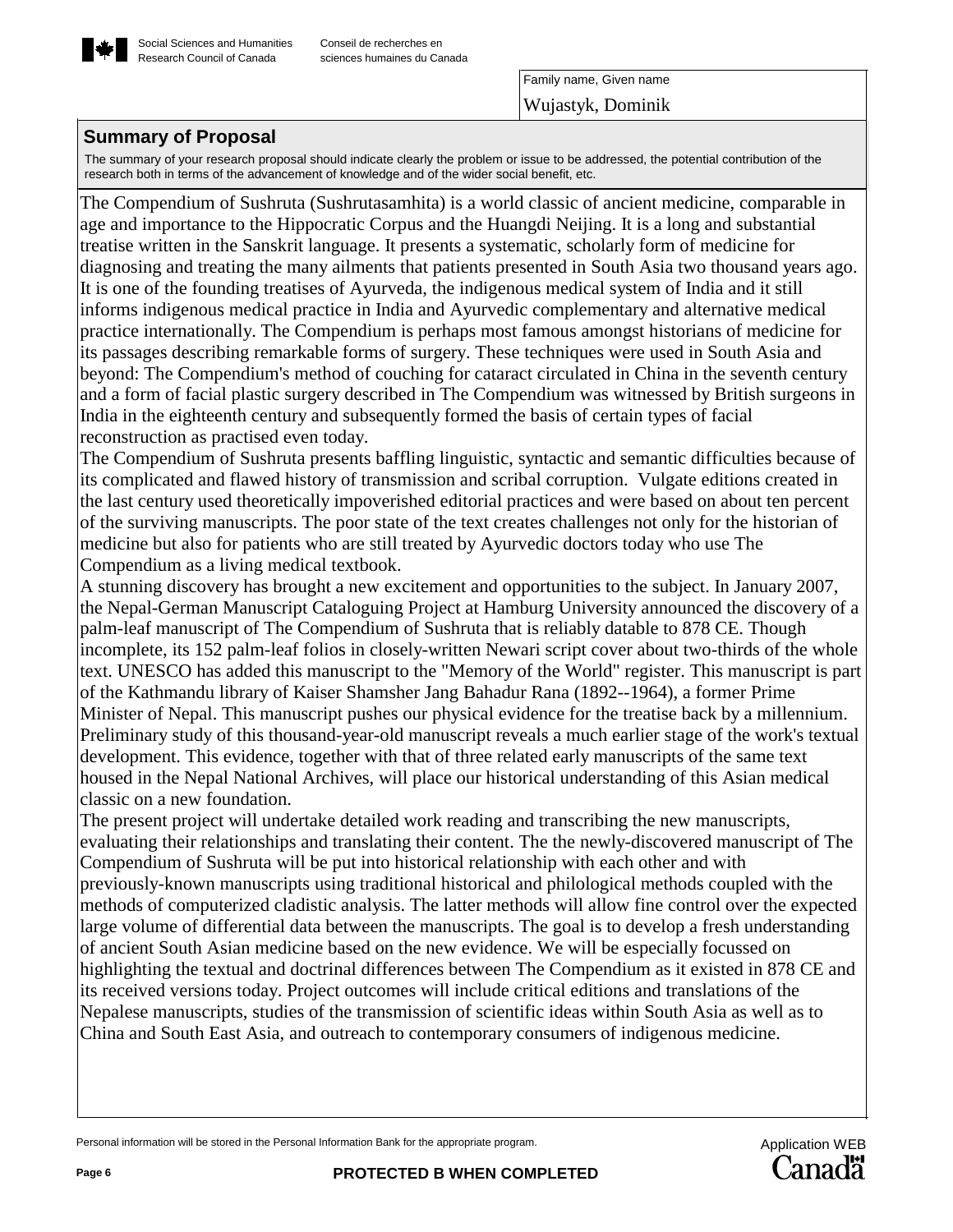# **Detailed description**

# **Objectives**

The objective of this project is to respond to the stunning new discovery of a thousand-year-old manuscript in Kathmandu, Nepal, that provides fresh evidence about the history of medicine in India. The project will study and analyse this new discovery in context, and integrate the findings into existing understandings of early South Asian medical literature, producing a body of published scholarship that locates and explicates the history of Indian medicine in the light of the new manuscript evidence.

# **Context**

*Significance The Compendium of Suśruta* (Sanskrit: *Suśrutasaṃhitā*) is amongst the most important treatises on medicine to survive from the ancient world. It has been studied seriously by historians since it first became available in print in the mid-nineteenth century (a selection of prominent contributions includes: Hoernle 1897; 1906; 1907; Strauss 1934; Singhal et al. 1972–82; Sharma 1975; Rây et al. 1980; Adriaensen et al. 1984; Yano 1986; Meulenbeld 1999–2002; Sharma 1999–2001; Valiathan 2007). The study of this work has yielded rich historical discoveries, for example about the earliest history of surgery, ancient pharmacology, toxicology and many other social and medical topics. Yet there remain fundamental unanswered questions about the history of the text itself and about related issues in the history of medicine in Asia (Meulenbeld 1999–2002: IA, 203–389).

As one of the defining texts of Ayurveda, the scholarly tradition of healing that became South Asia's principle system of formal medicine until the advent of modernity, *The Compendium* has has profoundly influenced all the cultures surrounding South Asia, including Tibet, Central Asia, China, South-East Asia and the Middle East. Through Portuguese and Dutch physicians of the sixteenth and seventeenth centuries, many items of Ayurveda's pharmacopoeia entered European medical knowledge in the Early Modern period. Linnaeus's systematization of the natural world drew heavily on these sources, resulting in the prominent representation of Ayurveda's pharmacological legacy in European binomial plant taxonomy from the eighteenth century onward (Grove 1995). Specific surgical techniques described in *The Compendium* were witnessed by British surgeons in India at the end of the eighteenth century and led to the foundation of modern plastic surgery in Europe (Wujastyk 2003*b*: 65-71). Since the mid-nineteenth century, *The Compendium* has been the subject of hundreds of studies, epitomes, commentaries, editions and translations. It has entered the fabric of the history of medicine. But how did the work reach us from antiquity?

*Challenge The Compendium* is a composite work of several hands. It presents multiple historical layers including unexplained switches of narrative register and internal authorship assertions (Wujastyk 2003*b*: xxxii–xxxiv, 63–4; Meulenbeld 1999–2002: IA, 336–42, 347–50). Serious scholarship on the date of *The Compendium* started over a century ago and has become extremely detailed without yielding precision. Taking account of the comprehensive overview by Meulenbeld (1999–2002: IA, 333–57), we may say that, "in Suśruta's text we have a work the kernel of which probably started as a surgeons' manual some centuries BCE, but which was then heavily revised and expanded in the centuries before CE 500" (Wujastyk 2003*b*: 64).

After its composition, *The Compendium* was transmitted by handwritten manuscript copying until the nineteenth century. Over two-hundred such manuscripts are documented as surviving today, with the bulk of them being from the eighteenth and nineteenth centuries. The first printed edition was produced in 1835–1836 by the eminent Bengali educator Madhusudana Gupta (Gupta 1835–6; Wujastyk 2006*b*).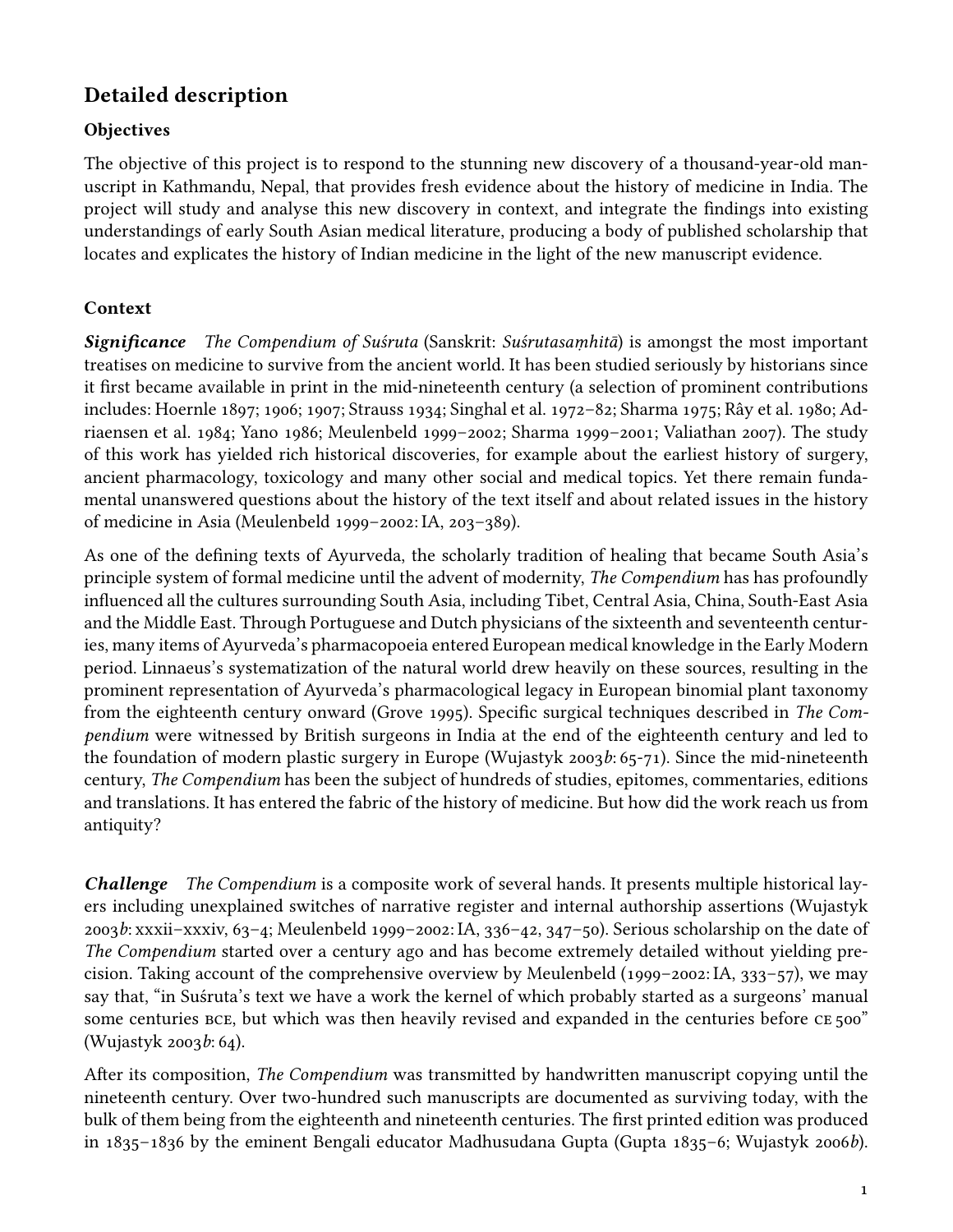Since then, there have been 43 printed editions of the work (Meulenbeld 1999–2002: IB,  $311-15$ ). These printed editions generally copy one another and are altogether based on fewer than twenty manuscripts, almost all from the nineteenth century. More seriously for historical scholarship, these are what are called "Pandit editions," produced by learned traditional scholars who emended the text freely in order to make smooth reading, and who referred to manuscripts to select alternative readings eclectically without awareness of the powerful methods of textual criticism developed in Europe since the nineteenth century.

In spite of the importance and deserved fame of *The Compendium*, there remain internal fundamental problems about the text that gnaw at the base of all historical and medical claims based on it. For example, in some printed editions a frame story concerning the origin of the work from a King Divodāsa Dhanvantari of Benares appears in every chapter introduction, presenting a narrative designed to embed the work culturally within a Brahmana mythos. This claim has come to play a part in supporting contemporary nationalist pseudoscientific claims about ancient Hindu culture (Nanda 2016: 107–26). However, in many editions and in certain manuscripts, this narrative embedding is absent except at the very start of the work or in the chapter on poisons; in the newly-discovered Nepalese manuscript it is only present in the context of poisons (Wujastyk 2013: 147). This suggests a very different cultural context. Only detailed research will allow us to clarify this issue, but it is possible that that *The Compendium* was never globally associated with Dhanvantari at all, but that it accreted materials from a separate community of toxicology specialists who did indeed connect themselves with Benares and that this association was then generalized to the whole text (Klebanov in press: §3.1.2).

Another example of textual confusion illustrates the class of medically relevant errors. Amongst the recipes for soothing inflamed eyes prior to cataract surgery, *The Compendium* several times recommends a salve including the juice extracted from cow-dung (verses 6.17.11, 13 etc.). However, manuscripts have different readings on this point, and in particular several read "juice extracted from a cow's liver." A distinguished surgeon has commented personally to me that liver extract could indeed be helpful and was a known treatment in the mid-twentieth century, but that cow-dung would certainly cause further eye-inflammation. This appears to be a case where rising vegetarianism and cow-reverence caused detrimental scribal changes to the text.

This poor state of the text is one of the most striking features to the reader of *The Compendium*. Indigenous commentators as early as the eleventh century noted that variant readings and textual uncertainties abounded. The variability of the text was so obvious that it spurred the creation of a work of medieval textual criticism, Candraṭa's *Corrections to the Readings in Suśruta*, written at the turn of the eleventh century. There has never been an attempt at a modern critical edition of any part of *The Compendium*. This project addresses this need on the basis of fresh evidence.

### **Contribution: new discoveries**

In January 2007, a previously unknown manuscript of *The Compendium* was brought to scholarly attention (Dimitrov and Tamot 2007). MS Kathmandu KL 699 is a Nepalese manuscript covering about twothirds of *The Compendium*. It is dated to 878 ce and is amongst the earliest dated manuscripts known from South Asia. The manuscript has been declared by UNESCO to be part of the Memory of the World (UNESCO 2013).

The newly-discovered manuscript in Nepal is historically related to four other early palm-leaf manuscripts in the National Archives in Kathmandu (NAK  $5/333$ ,  $1/1079(1)$ ,  $1-1079(2)$ ,  $1/1146$ ) and to illustrated palm-leaf fragments held in the Los Angeles County Museum and Art Gallery (M.87.271 a–g). Taken together, these Nepalese manuscripts provide the earliest-known evidence for *The Compendium*.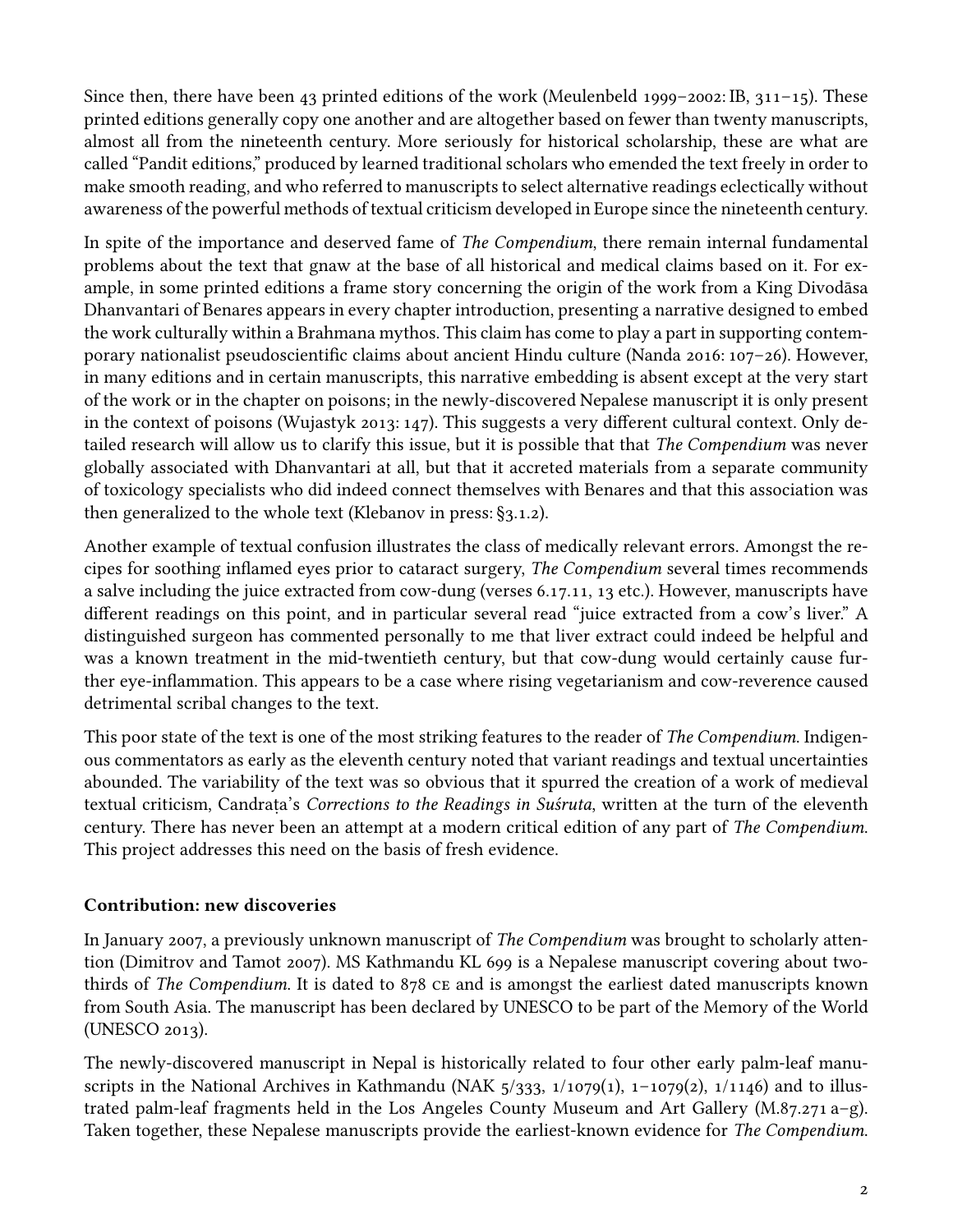Klebanov (in press: §4) assembles compelling evidence for believing that these Nepalese manuscripts present a version of the text that was in wider circulation in northern India, especially Bengal, in the period up to about 1200 ce, after which it was displaced by modified recensions that were standardized by the advent of printing in the nineteenth century.

The discovery of this new, early manuscript of *The Compendium* brings a new focus and urgency to the problem as well as the opportunity to make real progress in bringing clarity to our understanding of *The Compendium* and its history. For the first time, we have concrete textual evidence that takes our knowledge of this work back a thousand years earlier than any previously known evidence.

The fact that we have so much material in hand and a team available with the specialized expertise for this research means that there is a unique opportunity to advance knowledge.

*Theoretical approach* The task of understanding textual transmission in South Asian Sanskrit manuscripts is not structurally different from the problems that have long engaged scholars of Latin and Greek. Traditional historical and philological methods of textual criticism and editorial technique associated with names such as Lachmann and Pasquali have a great deal to offer in the South Asian case (Katre 1941; West 1973; Vogel 1981; Garzilli 1996; Hanneder 2017*b*), although limits and differences exist (Hanneder 2017*a*; Simini 2017).

In addition to traditional humanistic scholarship, the methods of cladistic analysis developed by evolutionary biologists for the analysis of DNA have been shown to be directly applicable to the analysis of families of ancient manuscripts that contain formally identical structures of branching similarities and differences (the classic papers are Platnick and Cameron 1977; Robinson and O'Hara 1996). More recently, these methods have successfully been applied to the analysis of Indian manuscript transmission (Maas 2008; 2009; Graheli 2015). The present project will analyse the newly-discovered early manuscript data of *The Compendium* using the methods of cladistic analysis in order to develop a stemma and place the manuscripts in a logical relationship with each other.

First, a statistically-significant overlapping portion of the text will be diplomatically transcribed from each Nepalese manuscript. These portions will be analysed using cladistic analysis tools (below) to generate the most parsimonious stemma. Historical, philological and palaeographical study will accompany this analysis. Texts will be jointly studied using one of the collaborative platforms mentioned below. Using the stemma to inform judgements, the earliest version of the text recoverable from the Nepalese evidence will be reconstructed.

Manuscripts from beyond Nepal will be gathered where possible, and short but statistically significant portions of these manuscripts will also be diplomatically transcribed and put through the same process as above. In this way, a wider stemmatic picture will be created, but without the full transcription of all manuscripts.

*Tools* There are two software platforms that offer ideal facilities for the central part of project: "Saktumiva" by Charles Li (saktumiva.org) and "Textual Communities" by Peter Robinson (textualcom munities.org). Both provide strong environments for transcription, display and study. These systems will be evaluated during the first weeks of the project. But since all electronic texts in the project will be encoded following the *Guidelines* of the Text Encoding Initiative (tei-c.org), and both these platforms use this standard, we may move our texts between platforms at different phases of the work. Other relevant tools for collating and prototyping include JuxtaCommons (juxtacommons.org) and Stemmaweb Project (stemmaweb.net). The Phylogenetic Analysis program (PAUP, paup.phylosolutions.com)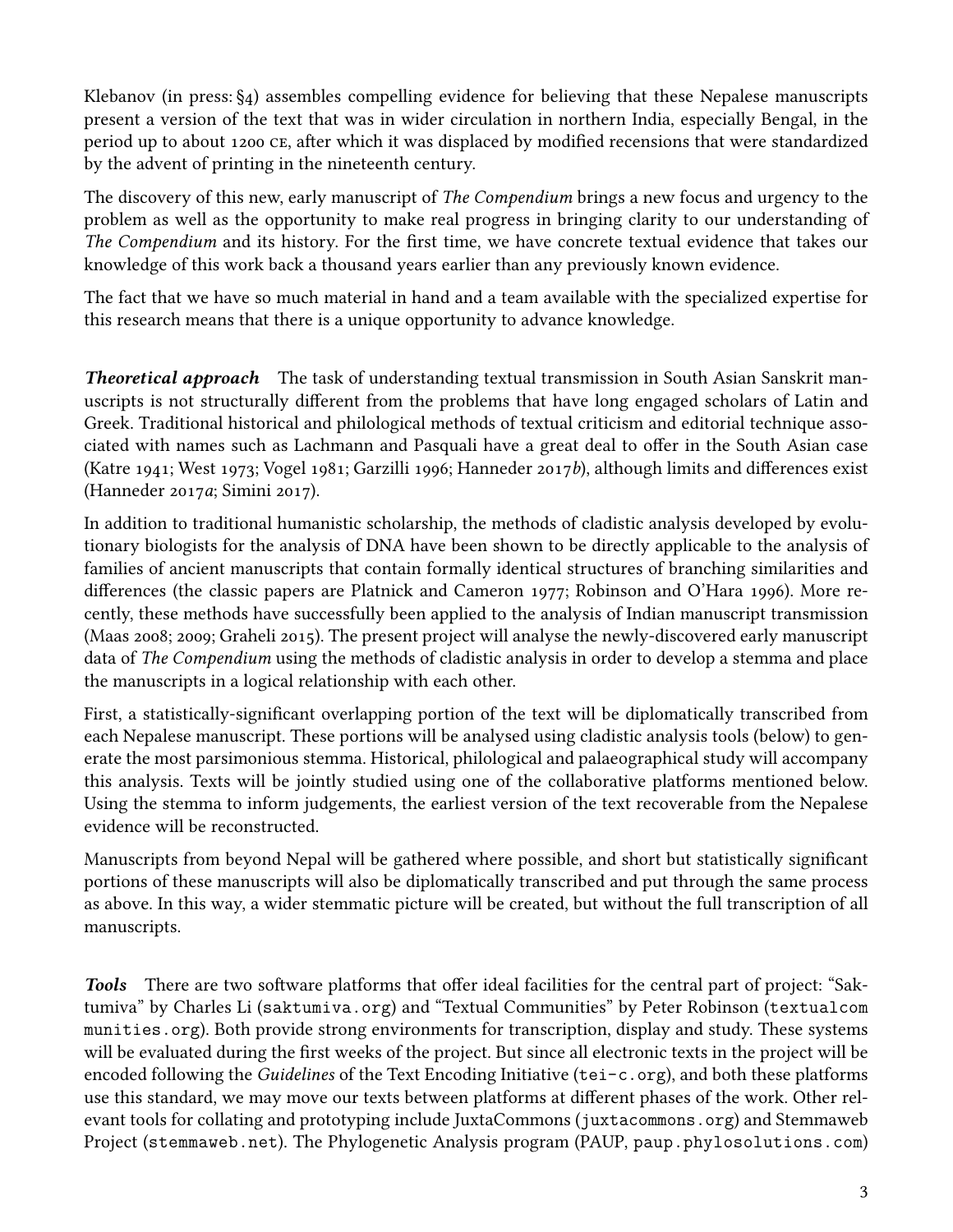

and the Mesquite program for analysing evolutionary trees (www.mesquiteproject.org) will also be used for analysing and drawing. These tools make it possible to analyse a large mass of collated variant manuscript readings and calculate the best-fit relationship between the manuscripts.

*Outputs* The project will provide a fresh understanding of ancient South Asian medicine and its transmission to the modern world. Specific project outcomes will include a facsimile publication of the earliest Nepalese manuscript (subject to copyright agreement from the Kaiser Library), with introduction and diplomatic transcription, a new Sanskrit critical edition and translation of the Nepalese manuscripts of the *The Compendium*, and studies of the content and transmission of scientific ideas within South Asia and beyond. These contributions will offer a new interpretative and historical sophistication to contemporary physicians of indigenous Indian medicine and other medical stakeholders and commentators in India and internationally.

# **Feasibility**

*Timeline* The project starts with two time-related advantages. First, high-quality digital images of the Nepalese manuscripts on which this project is based are *already* in hand. This was negotiated some years ago through the Nepal-German Manuscript Preservation Project. I also already have digital images of six other manuscripts of *The Compendium* from libraries in Gujarat and London. Second, a transcription of the complete text of the vulgate edition of *The Compendium* (Ācārya 1931) exists as a machine-readable electronic edition and is available under an OA licence through the SARIT digital library (http://sa rit.indology.info). This e-text will form the template for all manuscript transcriptions, speeding transcription. These advantages mean that the initial work of diplomatic manuscript transcription can start immediately.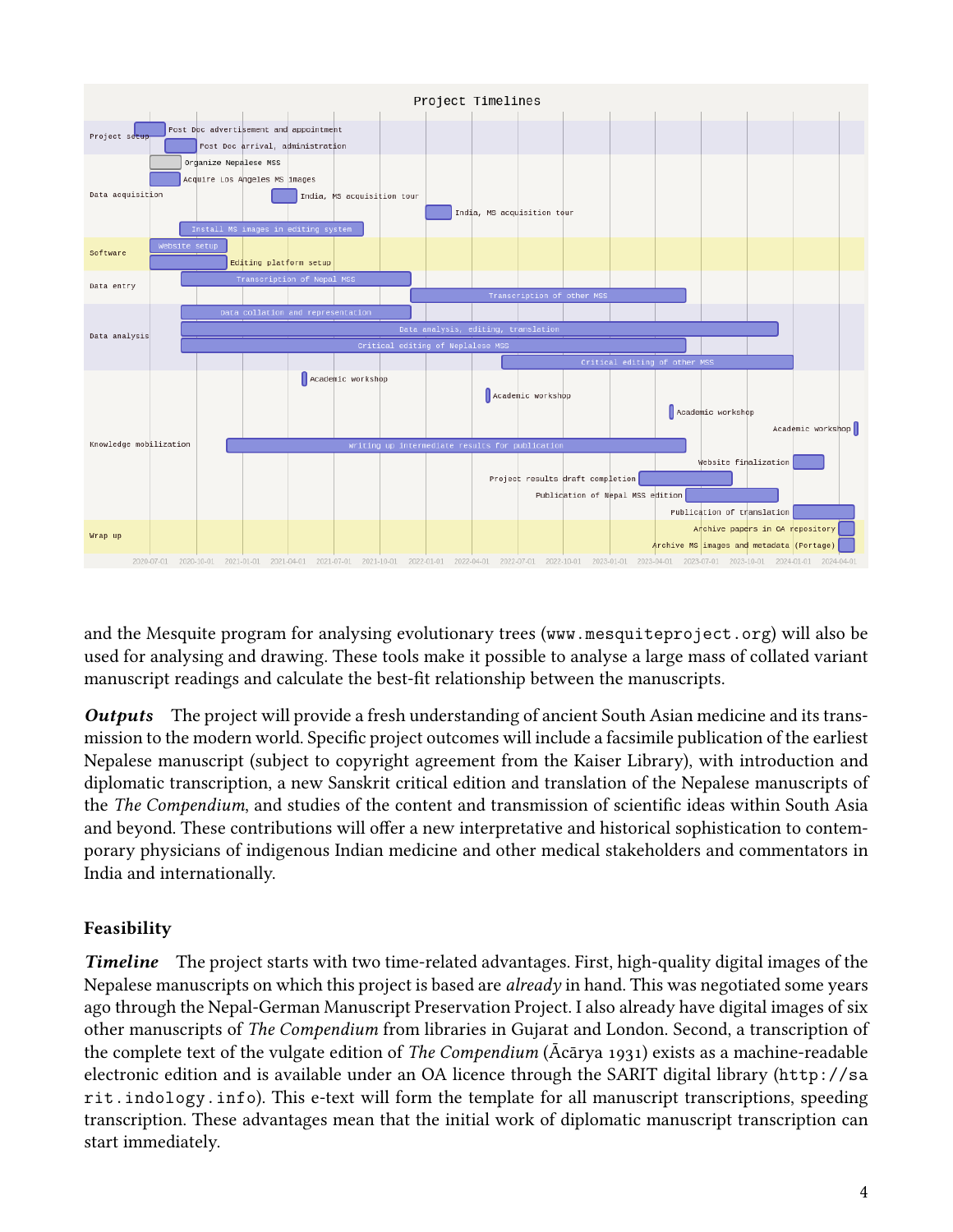Project members will conduct two digitization tours to capture images of selected South Asian manuscripts of *The Compendium* during the first two project years. Guiding principles for digitization will be the high standards of the British Library's Endangered Archives Project and the associated guidelines published as *Remote Capture: Digitising Documentary Heritage in Challenging Locations* (Butterworth et al. 2018). Over two hundred manuscripts of *The Compendium* are known to exist, almost all of them fragmentary and mostly in North India. The digitization will be restricted to manuscriptsthat can be accessed without bureaucratic hurdles. It is not the project's aim to be comprehensive or to expend resources trying to gather a large number of manuscripts. Experience of other projects teaches us that such efforts, while tempting, can drive an editorial project into the sand. Rather, the focus of this project will remain firmly on the Nepalese treasures. Further manuscript evidence will be consulted only as available as long as it is relatively easy to access, in order to deepen comparative and philological judgements about the Nepalese evidence.

The project will establish a website within the first weeks of funding. Within the first year, the project will publish on this website a diplomatic transcription of the main Nepalese manuscript, KL 699, encoded according to TEI Guidelines. A copy of this file will also be uploaded to the SARIT Open-Access digital library of Indic texts. The further four manuscripts from the Nepalese collections will be transcribed and added. In due course, these transcriptions will be accompanied by a draft translation and notes. These products will be clearly signalled as being works in progress. All files will be version-controlled using Git and uploaded to Github. This will safeguard the primary project assets and provide management control for collaborative editing and clarity for other scholars.

The project will follow the software development slogan, "release early, release often." I intend to place the discoveries and source materials of the project into the hands of international researchers at the earliest possible time. A categorization of dated release points and reliability scores will accompany the materials on the website so that scholars can understand that they are using early products ("alpha releases"). A registration protocol will allow the project to notify scholars of new releases. Again, experience from other projects that are exclusively focussed on a single large final print product has taught us that regular incremental publication brings many benefits and contributes strongly to knowledge-mobilization and dissemination.

The project will produce products both online and in print. Principal book products will be a diplomatic edition of the Nepalese manuscripts, a critical edition of the portion of *The Compendium* covered by them, and a new translation of this part of *The Compendium*. The first publisher we will approach is De Gruyter, who have an Open Access monograph series and the possibility of internal funding through the University of Hamburg's Centre for the Study of Manuscript Cultures. Peer-reviewed articles will address circumscribed research findings as the project unfolds. I believe these ambitious goals are achievable because the project outcomes are focussed and interlock supportively with each other.

All final project documents and publications will be archived in the University of Alberta's ERA openaccess depository. Digital images with TEI and Dublin Core metadata will be archived through the recommended Digital Preservation Services of the University of Alberta Portage project. Transcriptions will be archived to the SARIT library and to Github. At project-end, the project website will be manually captured by the University of Alberta's"https://archive-it.org/" pathway to the WayBackMachine in order to ensure that it remains available and referable-to in the indefinite future.

*Budget appropriateness* The budget provides appropriate costings for professional compensation and travel based on standard reference sources and the university's scales. The project is not demanding with respect to equipment. There are requirements for travel and accommodation because of the component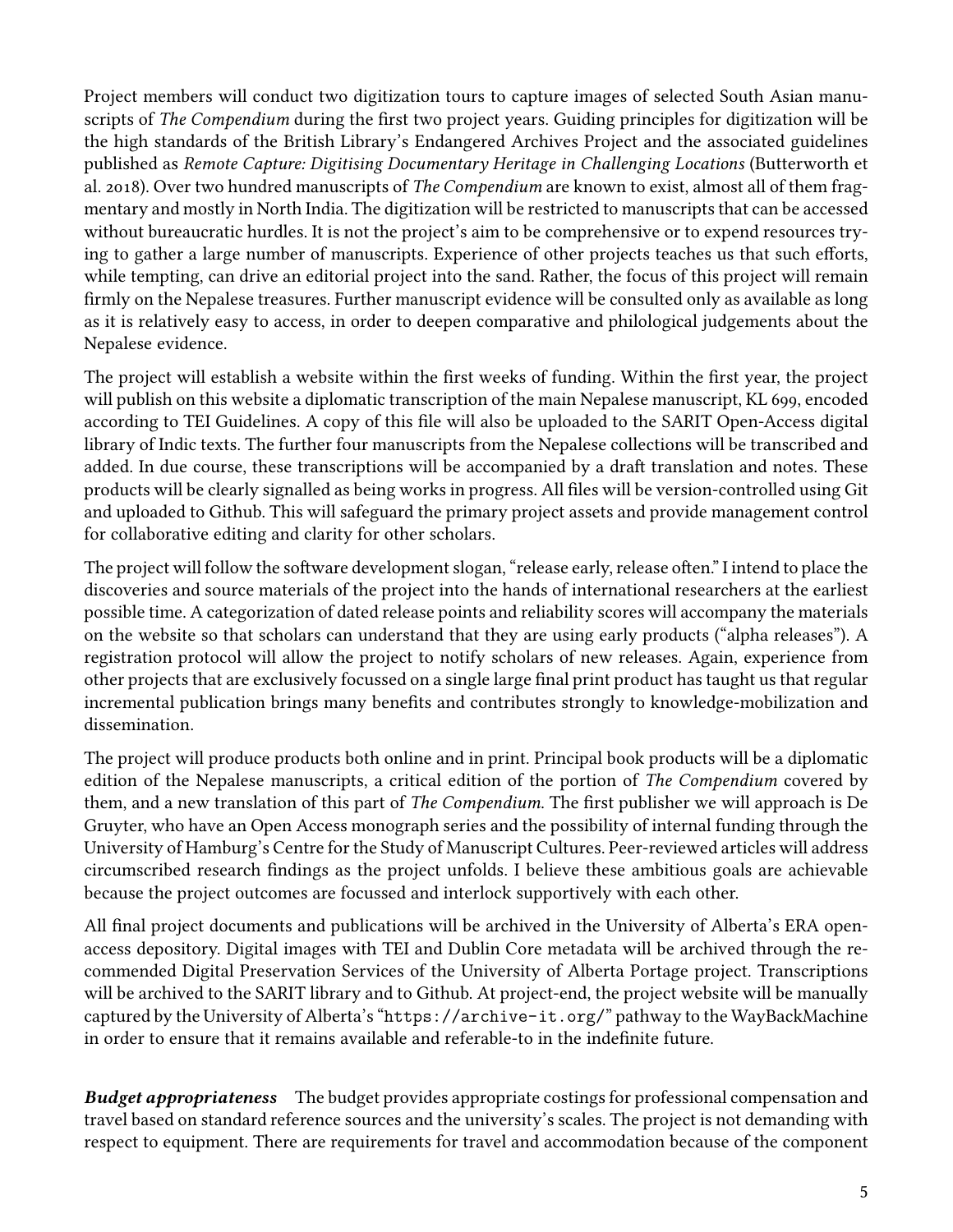of research on the ground in South Asia. The main activities of the project will be conducted using open access and free software. The major budget item is for academic research personnel.

# **Capability, expertise**

My primary training up to the doctoral level was in Sanskrit language and the study of ancient India history and culture. My subsequent career has been spent in the study of Indian manuscripts and the history of science and medicine in South Asia at the Wellcome Institute, University College London and the University of Vienna. I have taught these subjects at the undergraduate and MA levels for over twenty years; I have been on the supervisory committees of eight PhD students. I am currently main PhD advisor to three students, one of whom will be writing a thesis specifically on Nepalese medical manuscripts.

My past research output includes contributions directly on the topic of *The Compendium* (Wujastyk 2003*b*; 2006*b*; 2007*a*; 2009*c*), on the study of Indian manuscripts (Wujastyk 1985–98; 1990; 2004*c*; 2007*b*; 2012*a*,*b*; Wujastyk, Cerulli, et al. 2013; Wujastyk 2014; Plofker et al. 2017), and on the history of medicine in South Asia (Leslie and Wujastyk 1991; Wujastyk 1993*a*,*b*; 1995; 1998; 1999; 2000; 2001; 2002; 2003*a*,*b*,*c*; 2004*a*,*b*,*e*,*f* ; 2005*a*,*b*; 2006*a*; 2007*b*; 2008*a*,*b*; 2009*a*,*d*; 2011; 2012*b*; 2017; 2019).

Previous knowledge-mobilization activities have included numerous BBC interviews, TV documentaries, UNESCO consultant appointments in India, the launching in 1994 and maintaining of the public indological internet discussion forum indology.info, and the launching of two book series and the Open Access digital Sanskrit library SARIT.indology.info that sets public standards for digital editions of Sanskrit texts using the Text Encoding Initiative. In 2006, I launched and am chief editor for the online OA journal *History of Science in South Asia* (hssa-journal.org). These and other knowledge mobilization activities are detailed in my CV (e.g., Wujastyk 2004*d*; 2009*b*; Wujastyk and Khilnani 2014). My publications are almost all Open Access and available through academia.edu and the University of Alberta's ERA service. I am an active campaigner for OA and a contributor to Wikpedia and the Archive.org.

The post-doc scholar who is my first choice for this project, Dr Andrey Klebanov, devoted his MA thesis to the newly-discovered Nepalese manuscripts of *The Compendium* (Klebanov 2010). After his doctorate in Hamburg and a research fellowship in Japan working on the textual criticism and codicology of Sanskrit texts (Klebanov 2016) he has returned to the topic of this research project with a major research article in press (Klebanov in press). Dr Klebanov is probably the current world expert in the Nepalese manuscripts of *The Compendium*. As such, he will take a major role in all aspects of this project, both intellectually and practically. The project will offer significant growth opportunities for the post-doctoral member of the team, who will produce four peer-reviewed articles, will co-publish two books, and will contribute papers at four to six conferences. The scholar can expect to move from this project into a tenure-track position. The project will also be well-positioned to offer training in research methods, documentation, and text-encoding for research assistants in Canada and, if possible, also in India.

Collaborators on this project are Prof. Kengo Harimoto (Bangkok), a senior scholar with experience in textual criticism and editorial work on Sanskrit manuscripts who has also published on the Nepalese manuscripts of *The Compendium* (Harimoto 2011; 2014); Prof. Diwakar Acharya (All Souls, Oxford) who worked for many years in Kathmandu on the Nepal-German Manuscript Preservation Project that originally brought these manuscripts to light, and whose scholarship routinely uses manuscript evidence (Acharya 2006; 2007; 2015); Dr Madhu K. Paramesvaran (AVS, Kottakal, Kerala) who is deeply embedded in the living traditional medical culture of South India. Dr Madhu has also edited and translated traditional Indian medical works from manuscript (Paramesvaran 2006; Yamashita, Brahmadathan, et al. 2010; Yamashita and Paramesvaran 2015) and is a major participant in the PADAM project that records the living testimony of elder traditional physicians in India.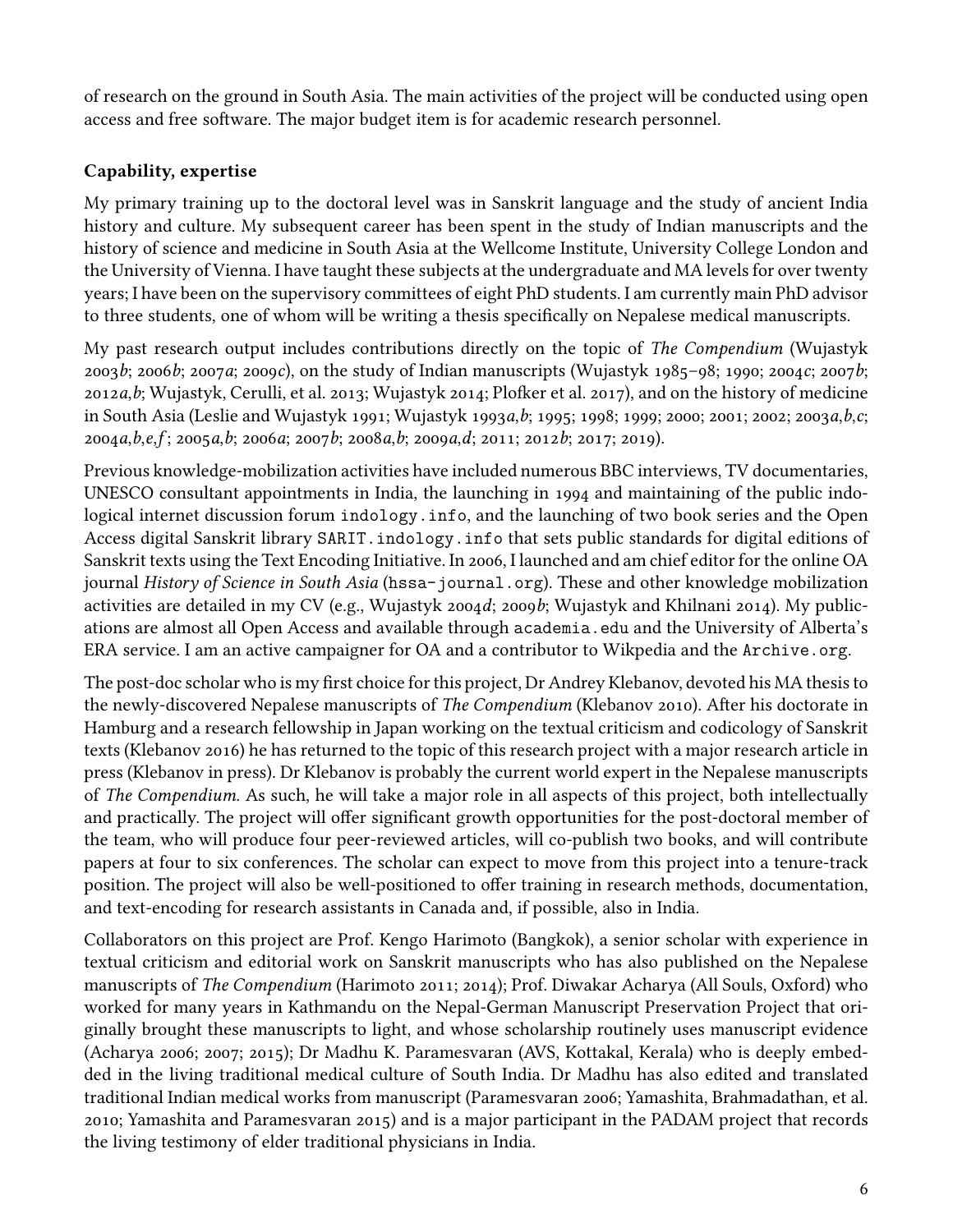# **References**

- Ācārya, Y. T. (1931) (ed.), *Suśrutasaṃhitā, Vaidyavaraśrīḍalhaṇācāryaviracitayā Nibandhasaṃgrahākhyavyākhyayā samullasitā, Maharṣiṇā Suśrutena viracitā, sūtra-nidāna-śārīra-cikitsākalpasthānottaratantrātmakaḥ. Ācāryopāhvena Trivikramātmajena Yādavaśarmaṇā saṃśodhitā = The Sushrutasaṃhitā of Sushruta with the Nibandhasangraha Commentary of Shree Dalhaṇāchārya* (2nd edn., Mumbayyāṃ: Pāṇḍuraṅga Jāvajī at the Nirṇayasāgaramudrāyantrālaye), url: https://ar chive.org/details/susruta1931.
- Acharya, D. (2006), *Vācaspatimiśra's Tattvasamīkṣā. the Earliest Commentary on Mandanamiśra's Brahmasiddhi. Critically Edited with an Introduction and Critical Notes* (Nepal Research Centre Publications, 25; Stuttgart: Franz Steiner Verlag).
- —(2007), 'The Original *Paṇhāvāyaraṇa / Praśnavyakaraṇa* Discovered', *International Journal of Jaina Studies (Online)*, 3/6: 1–10, url: https://www.soas.ac.uk/ijjs/file40439.pdf, accessed 04/26/2019.
- —(2015), *Early Tantric Vaiṣṇavism. Three Newly Discovered works of the Pañcarātra: The Svāyambhuvapañcarātra, Devāmṛtapañcarātra and Aṣṭādaśavidhāna. Critically Edited from their 11th- and 12th-Century Palm-leaf Manuscripts with an Introduction and Notes* (Pondicherry and Hamburg: Ecole Française d'Extrême–Orient / Institut français Pondichéry / Universität Hamburg).
- Adriaensen, R. C. R., Barkhuis, R., and Ruijters, J.-L. (1984), 'An English Translation of Suśrutasaṃhitā, Nidānasthāna 1, 1–39, Together with Gayadāsa's Nyāyacandrikā', in G. J. Meulenbeld (ed.), *Proceedings of the International Workshop on Priorities in the Study of Indian Medicine* (Groningen: Forsten), 277– 310.
- Butterworth, J. et al. (2018) (eds.), *Remote Capture: Digitising Documentary Heritage in Challenging Locations* (Cambridge UK: Open Book Publishers), isbn: 9781783744756. doi: 10.11647/obp.0138, url: https://www.openbookpublishers.com/product/747, accessed 06/16/2019; Appendices available from 9781783744756.
- Dimitrov, D. and Tamot, K. (2007), 'Kaiser Shamsher, His Library and His Manuscript Collection', *Newsletter of the NGMCP [Nepal-German Manuscript Cataloguing Project]*, 3 (): 26–36, url: http://www.u ni-hamburg.de/ngmcp/newsletter.html.
- Garzilli, E. (1996) (ed.), *Translating, Translations, Translators from India to the West* (Harvard Oriental Series; Cambridge, MA: Harvard Univ.), XVIII, 190, ISBN: 1888789026.
- Graheli, A. (2012*a*), 'A Preliminary List and Description of the Nyāyamañjarī Manuscripts', *Journal of Indian Philosophy*: 1–21. doi: 10.1007/s10781-012-9155-2, url: http://www.springerlink.co m/index/n0g86026423016q7.pdf.
- —(2012*b*), 'The Choice of the Best Reading in Bhaṭṭa Jayanta's *Nyāyamañjarī*', *Rivista degli Studi Orientali*, Nuova Serie LXXXIV (2011): 107–22.
- —(2015), *History and Transmission of the Nyāyamañjarī. Critical Edition of the Section on the Sphoṭa* (Beiträge zur Kultur- und Geistesgeschichte Asiens, Nr. 91; Wien: Verlag der Österreichischen Akademie der Wissenschaften), isbn: 9783700177463; Literaturverzeichnis: Seiten 293-308.
- Grove, R. (1995), 'Indigenous Knowledge and the Significance of South-West India for Portuguese and Dutch Constructions of Tropical Nature', in *Green Imperialism: Colonial Expansion, Tropical Island Edens and the Origins of Environmentalism, 1600–1860*, chap. 2, 73–94.
- Gupta, M. (1835–6) (ed.), *Susruta or System of Medicine Taught by Dhanwantari and Composed by His Disciple Suśruta*, 2 vols., i (Calcutta: Education Press, 1835), ii: *Susruta or System of Medicine Taught by Dhanwantari and Composed by His Disciple Suśruta. Vol II. Containing the Three Divisions Called Chikitsa, Kalpa, and Uttara Tantra* (Calcutta: Baptist Mission Press, 1836).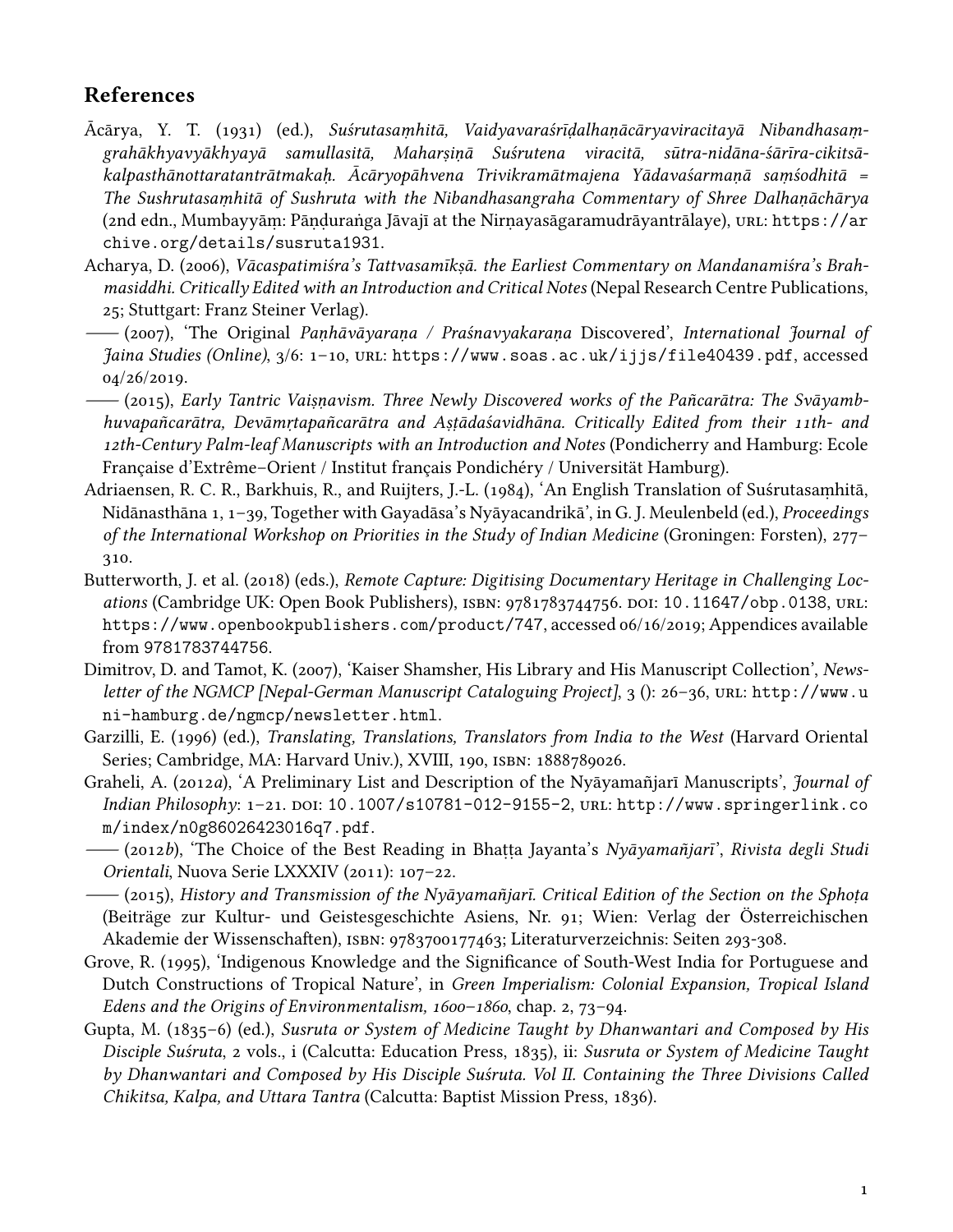- Hanneder, J. (2017*a*), 'Pre-modern Sanskrit Authors, Editors and Readers', in V. Vergiani, D. Cuneo, and C. A. Formigatti (eds.), *Indic Manuscript Cultures Through the Ages. Material, Textual, and Historical Investigations* (Berlin and Boston: De Gruyter), 223–38. doi: 10.1515/9783110543100-008.
- —(2017*b*), *To Edit or Not to Edit: On Textual Criticism of Sanskrit Works* (Pune Indological Series, 1; New Delhi: Aditya Prakashan), isbn: 9788177421644.
- Harimoto, K. (2011), 'In Search of the Oldest Nepalese Manuscript', *Rivista degli Studi Orientali*, 84/1–4: 85–106, issn: 0392-4866, url: https://www.academia.edu/4128593/, accessed 09/08/2019.
- —(2014), 'Nepalese Manuscripts of the Suśrutasaṃhitā', *Journal of Indian and Buddhist Studies (Indogaku Bukkyogaku Kenkyu)*, 62/3: 23–29 (1087-1093). doi: 10.4259/ibk.62.3\_1087, url: https:// www.academia.edu/6695321/, accessed 09/08/2019.
- Hoernle, A. F. R. (1897), *Suśrutasaṃhitā = The Suçruta-Saṁhitā or the Hindū System of Medicine According to Suçruta Translated from the Original Sanskrit* (Bibliotheca Indica, 911; Calcutta: Asiatic Society), url: http://n2t.net/ark:/13960/t6c31m162, accessed 01/03/2018; No more published; Hoernle does not state which edition he is translating, but it includes the "Dhanvantari phrase".
- —(1906), *Studies in Ancient Indian Medicine I: The Commentaries on Suśruta* (Oxford), 283–302, url: https://www.jstor.org/stable/25210249, accessed 06/26/2019.
- —(1907), *Studies in the Medicine of Ancient India: Osteology or the Bones of the Human Body* (Oxford: Clarendon Press).
- Katre, S. M. (1941), *Introduction to Indian Textual Criticism* (Bombay: Karnatak Publishing House), url: https://archive.org/details/in.ernet.dli.2015.85804, accessed 10/24/2017; With appendix II, "A Brief Note on the History and Progress of Cataloguing of Sanskrit and other MSS in India and Outside (between AD 1800 and 1941)" by P. K. Gode.
- Klebanov, A. (2010), 'The \*Nepalese Version of the Suśrutasaṃhitā and Its Interrelation with Buddhism and the Buddhists', MA thesis (Hamburg: Hamburg University), URL: https://www.academia.edu/ 12177425/, accessed 09/08/2019.
- —(2016), 'Texts Composed While Copying: <sup>A</sup> Critical Study of the Manuscripts of Selected Commentaries on the Kirātārjunīya, an Epic Poem in Sanskrit', PhD thesis (University of Hamburg), url: http://ediss.sub.uni-hamburg.de/volltexte/2019/9754/, accessed 06/14/2019.
- —(in press), 'On the Textual History of the Suśrutasaṃhitā (1): <sup>A</sup> Study of Three Nepalese Manuscripts', to be published in *eJIM: Electronic Journal of Indian Medicine*, url: https://indianmedicin e.nl, accessed 09/09/2019.
- Leslie, J. and Wujastyk, D. (1991), 'The Doctor's Assistant: Nursing in Ancient Indian Medical Texts', in P. Holden and J. Littlewood (eds.), *Anthropology and Nursing* (London and New York: Routledge), 25–30.
- Maas, P. A. (2008), '"Descent with Modification:" The Opening of the *Pātañjalayogaśāstra*', in W. Slaje (ed.), *Śāstrārambha: Inquiries Into the Preamble in Sanskrit* (Abhandlungen für die Kunde des Morgenlandes, 62; Wiesbaden: Harrassowitz), 97–120, isbn: 9783447056458.
- —(2009), 'Computer Aided Stemmatics the Case of Fifty-two Text Versions of Carakasaṃhitā Vimānasthāna 8.67-157', *Wiener Zeitschrift für die Kunde Südasiens*, 52–53: 63–119; Special issue edited by Jürgen Hanneder and Philipp A. Maas, *Text Genealogy, Textual Criticism and Editorial Technique*.
- Meulenbeld, G. J. (1999–2002), *A History of Indian Medical Literature* (Groningen: E. Forsten), isbn: 9069801248.
- Moriguchi, M. (2014), 'The Concept of Diseases and the *tri-doṣa* Theory in the *Suśrutasaṃhitā*', *Journal of Indian and Buddhist Studies (Indogaku Bukkyogaku Kenkyu)*, 62/3: 1094–100. doi: https://doi.or g/10.4259/ibk.62.3\_1094.
- —(2015), 'The Concept of Diseases and the *tri-doṣa* Theory in the *Suśrutasaṃhitā*', *Journal of Indian and Buddhist Studies (Indogaku Bukkyogaku Kenkyu)*, 63/3: 1183–90. doi: 10.4259/ibk.63.3\_1183.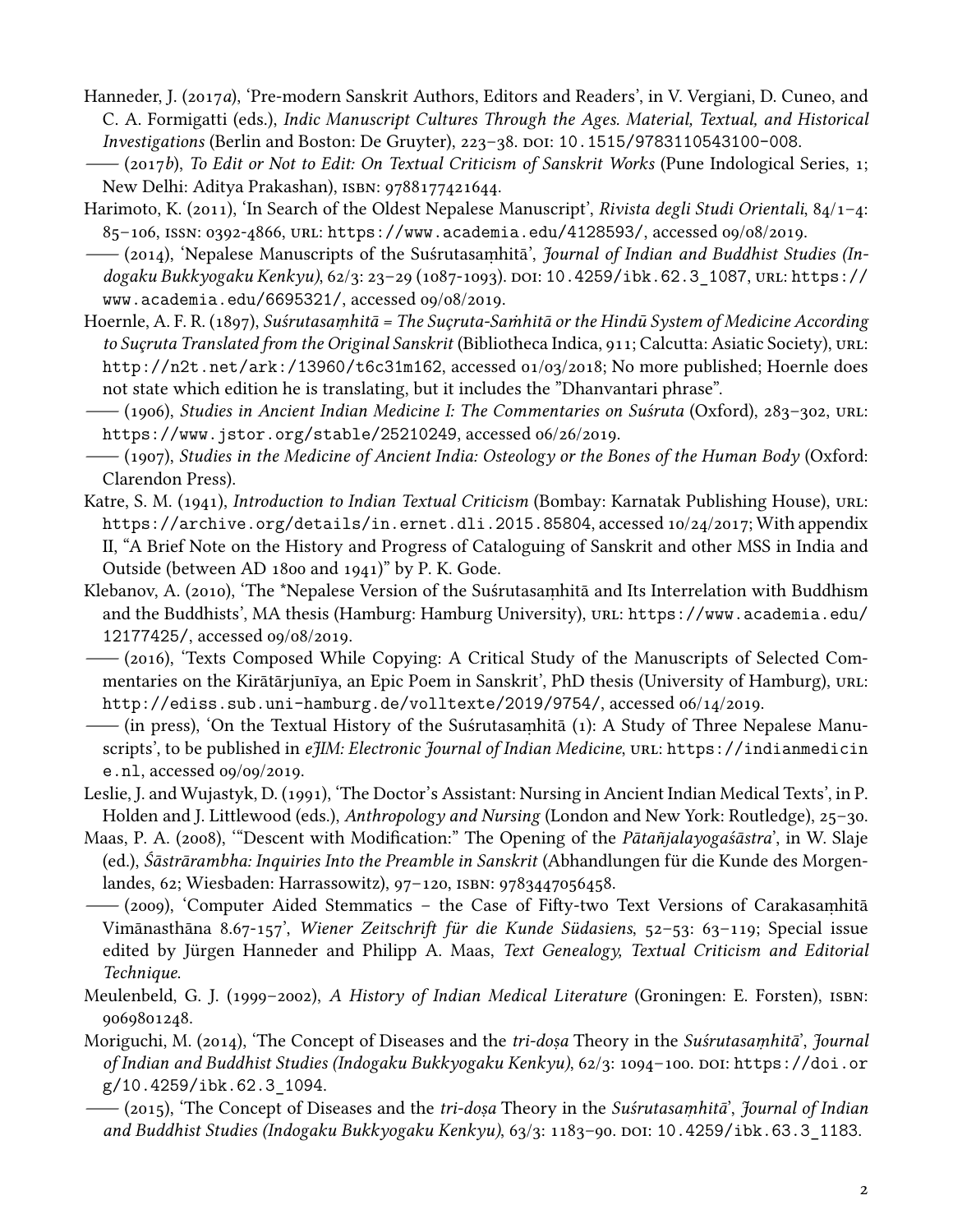- Nanda, M. (2016), *Science in Saffron: Skeptical essays on history of science* (Gurgaon, Haryana, India: Three Essays Collective), isbn: 9383968087, url: https://www.researchgate.net/publication/30385 7130 Science in Saffron Skeptical Essays on History of Science, accessed 03/15/2018; Includes bibliographical references (pages 181-192) and index.
- Paramesvaran, M. K. (2006) (ed. and trans.), *Viṣavaidyasārasamuccaya Granthakartā Cerukulappurat Kṛṣṇan Nambūtiri; Vyākhyātā Vallūr Śaṃkaran Nambūtiri* (Thrissur: Ullannoor Mana Trust).
- Platnick, N. I. and Cameron, H. D. (1977), 'Cladistic Methods in Textual, Linguistic, and Phylogenetic Analysis', *Systematic Biology*, 26/4: 380–5. doi: 10.1093/sysbio/26.4.380.
- Plofker, K. et al. (2017), 'The Bakhshālī Manuscript: A Response to the Bodleian Library's Radiocarbon Dating', *History of Science in South Asia*, 5/1: 134–50, issn: 2369-775X. doi: 10.18732/H2XT07.
- Rây, P., Gupta, H. N., and Roy, M. (1980), *Suśruta Saṃhita (a Scientific Synopsis)* (New Delhi: Indian National Science Academy), URL:  $http://n2t.net/ark://13960/t64511t6v, accessed 09/13/2019$ .
- Robinson, P. and O'Hara, R. (1996), 'Cladistic Analysis of an Old Norse Manuscript Tradition', *Research in Humanities Computing*, 4: 115–37, url: http://rjohara.net/cv/1996-rhc, accessed 09/14/2019.
- Sharma, P. V. (1975), *Āyurved Kā Vaijñānik Itihās* (Jayakṛṣṇadāsa Āyurveda Granthamālā; Vārāṇasī: Caukhambā Orientalia).
- —(1999–2001), *Suśruta-Saṃhitā, with English Translation of Text and Ḍalhaṇa's Commentary Alongwith (*sic*) Critical Notes* (Haridas Ayurveda Series, 9; Varanasi: Chaukhambha Visvabharati).
- Simini, F. D. (2017), 'When Lachmann's Method Meets the Dharma of Śiva. Common Errors, Scribal Interventions, and the Transmission of the Śivadharma Corpus', in V. Vergiani, D. Cuneo, and C. A. Formigatti (eds.), *Indic Manuscript Cultures Through the Ages. Material, Textual, and Historical Investigations* (Berlin and Boston: De Gruyter), 505-48. DOI: 10.1515/9783110543100-017.
- Singhal, G. D. et al. (1972–82), *Diagnostic [and Other] Considerations in Ancient Indian Surgery* (Varanasi: Singhal Publications); A translation of the *Suśrutasaṃhitā* in 10v.
- Strauss, B. (1934), 'Das Giftbuch des Śānāq: eine Literaturgeschichtliche Untersuchung', *Quellen und Studien zur Geschichte der Naturwissenschaften und der Medizin*, 4/2: [89]–[152] followed by Arabic text.
- Suvedī, K. S. and Tīvārī,N. (2000) (eds.), *Sauśrutanighaṇṭuḥ: granthādau vistṛtena granthavaiśiṣṭyaprakāśakenopodghātena avasāne ca dravyāṇām anekabhāṣānām āvalı̄- paryāyasaṅgrahābhyāṃ samalaṅkrtaḥ Suśrutasaṃhitāyāṃ prayuktānām auṣadhadravyāṇāṃ paryāya-guṇakarmavarṇātmako pūrvagranthaḥ* (Belajhuṇḍī, Ḍāṅ: Mahendrasaṃskr̥taviśvavidyālayaḥ).
- UNESCO (2013), 'International Memory of the World Register Susruta Samhita (Nepal)', UNESCO, url: http://tinyurl.com/susruta, accessed 09/11/2019.
- Vaidya, B. (2018), 'Case Studies of Four Libraries in Nepal' [Paper presented at: IFLA WLIC 2018 Kuala Lumpur, Malaysia – Transform Libraries, Transform Societies in Session 124 - PAC Strategic Programme on Preservation and Conservation with Rare Books and Special Collections.], International Federation of Library Associations, URL: http://library.ifla.org/id/eprint/2265, accessed 09/25/2019.
- Valiathan, M. S. (2007), *The Legacy of Suśruta* (Hyderabad, Chennai, etc.: Orient Longman).
- Vogel, C. (1981), 'On Editing Indian Codices Unici (with Special Reference to the Gilgit Manuscripts)', in H. von Stietencron (ed.), *Indology in India and Germany: Problems of Information, Coordination and Cooperation* (Tübingen: Seminar für Indologie und Vergleichende Religionswissenschaft), 59–69.
- West, M. L. (1973), *Textual Criticism and Editorial Technique Applicable to Greek and Latin Texts* (Stuttgart: Teubner), isbn: 3-519-07401-X.
- Wujastyk, D. (1985–98), *A Handlist of Sanskrit and Prakrit Manuscripts in the Library of the Wellcome Institute for the History of Medicine* (London: The Wellcome Institute for the History of Medicine).
- —(1990), 'Sanskrit Āyurvedic Manuscripts in the British Isles', *Journal of the European Āyurvedic Society*, 1: 85–118.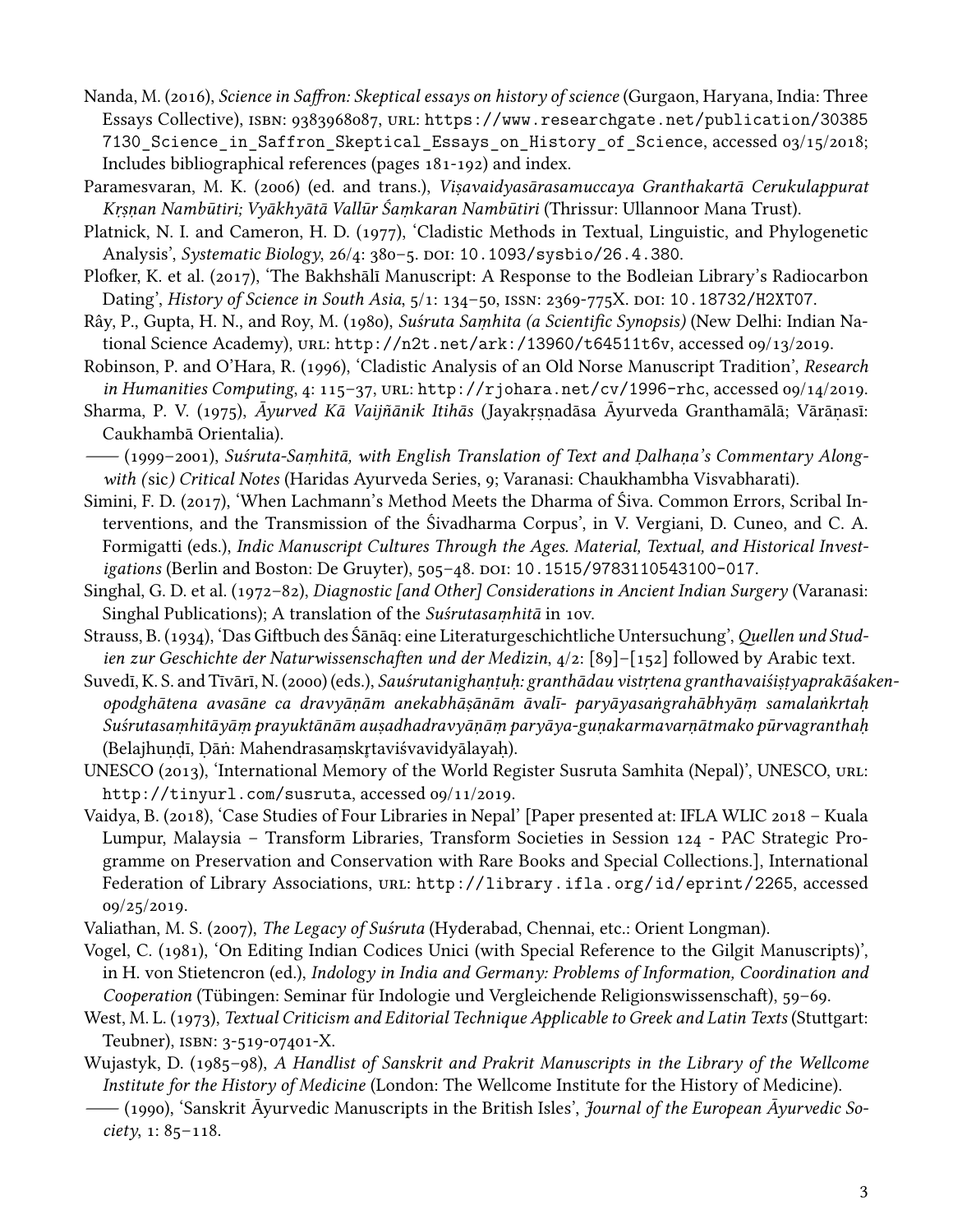- Wujastyk, D. (1993*a*), review of K. H. Krishnamurthy (1991), *A Source Book of Indian Medicine: An Anthology* (Delhi: B. R. Publishing Corp. (D.K. Publishers)), isbn: 81-7018-612-9, in *Medical History*, 37/1: 107–8. doi: 10.1017/s0025727300057896.
	- —(1993*b*), 'Indian Medicine', in W. F. Bynum and R. Porter (eds.), *Companion Encyclopedia of the History of Medicine*, i (London: Routledge), chap. 33, 755–78, isbn: 0-415-04771-4, url: https://acad emia.edu/492290.
- —(1993*c*), *Metarules of Pāṇinian Grammar: The Vyāḍīyaparibhāṣāvṛtti, Critically Edited, with Translation and Commentary* (Groningen Oriental Series; Groningen: Forsten), isbn: 90-6980-034-9.
- —(1995), 'Medicine in India', in *Oriental Medicine: an Illustrated Guide to the Asian Arts of Healing*, chap. 1, 18–37.
- —(1998*a*), 'Medical Demonology in the Kasyapasamhita', in T. S. Murali et al. (eds.), *Holistic Life and Medicine* (Kottakal: Arya Vaidya Sala), chap. VI.I, 153–60.
- —(1998*b*), *The Roots of Āyurveda: Selections from Sanskrit Medical Writings* (New Delhi: Penguin), isbn: 0-14-043680-4.
- —(1999), 'Miscarriages of Justice: Demonic Vengeance in Classical Indian Medicine', in J. Hinnells and R. Porter (eds.), *Religion, Health, and Suffering* (London: Kegan Paul International), 256–75, url: https://www.academia.edu/492293/, accessed 09/21/2019.
- —(2000), 'The Combinatorics of Tastes and Humours in Classical Indian Medicine and Mathematics', *Journal of Indian Philosophy*, 28: 479–95. doi: 10.1023/a:1017514013759.
- —(2001*a*), ' 'A Pious Fraud': The Indian Claims for Pre-Jennerian Smallpox Vaccination', in G. J. Meulenbeld and D. Wujastyk (eds.), *Studies on Indian Medical History*, v (Indian Medical Tradition; 2nd edn., a: Motilal Banarsidass), chap. 9, 121–54, isbn: 81-208-1768-0, url: http://www.academia.edu/4519 64.
- —(2001*b*), *The Roots of Āyurveda: Selections from Sanskrit Medical Writings* (2nd edn., New Delhi: Penguin), ISBN: 0-14-043680-4.
- —(2002), 'Cannabis in Traditional Indian Herbal Medicine', in A. Salema (ed.), *Āyurveda at the Crossroads of Care and Cure. Proceedings of the Indo-European Seminar on Ayurveda held at Arrábida, Portugal, in November 2001* (Lisbon: Centro de História de Além-Mar, Universidade Nova de Lisboa), 45–73, isbn: 972-98672-5-9, url: https://www.academia.edu/188844/, accessed 05/27/2019.
- —(2003*a*), 'Indian Medicine on the Eve of Colonialism', *IIAS [International Institute for Asian Studies] Newsletter*, 31 (): 21; URL: http://www.iias.nl/iiasn/31/IIASN31\_21.pdf.
- —(2003*b*), *The Roots of Ayurveda: Selections from Sanskrit Medical Writings* (Penguin Classics; 3rd edn., London, New York, etc.: Penguin Group), ISBN: 0-140-44824-1.
- —(2003*c*), 'The Science of Medicine', in G. Flood (ed.), *The Blackwell Companion to Hinduism* (Oxford: Blackwell), chap. 19, 393–409, isbn: 0-631-21535-2. doi: 10.1002/9780470998694.ch20.
- —(2004*a*), review of G. J. Meulenbeld (1999–2002), *<sup>A</sup> History of Indian Medical Literature* (Groningen: E. Forsten), isbn: 9069801248, in *Bulletin of the School of Oriental and African Studies*, 67/3: 404–7, issn: 0041-977X. DOI: 10.1017/S0041977X0430025X.
- —(2004*b*), 'An Argument with Medicine and <sup>a</sup> Search for Manuscripts', *Friends of the Wellcome Library & Centre for the History of Medicine: Newsletter*, 32: 6–9.
- —(2004*c*), 'Foreword', in *Catalogue of Jyotiṣa Manuscripts in the Wellcome Library. Sanskrit Astral and Mathematical Literature*, ii (Sir Henry Wellcome Asian Series; Leiden: Brill), vii–ix.
- —(2004*d*), *Herbs, Pills and Potions*, ed. J. Watkins, BBC Radio <sup>4</sup> broadcast, url: http://www.bbc.co .uk/radio4/science/herbspillsandpotions.shtml.
- —(2004*e*), 'Medicine and Dharma', *Journal of Indian Philosophy*, 32/5: 831–42. doi: 10.1007/s10781 -004-8652-3.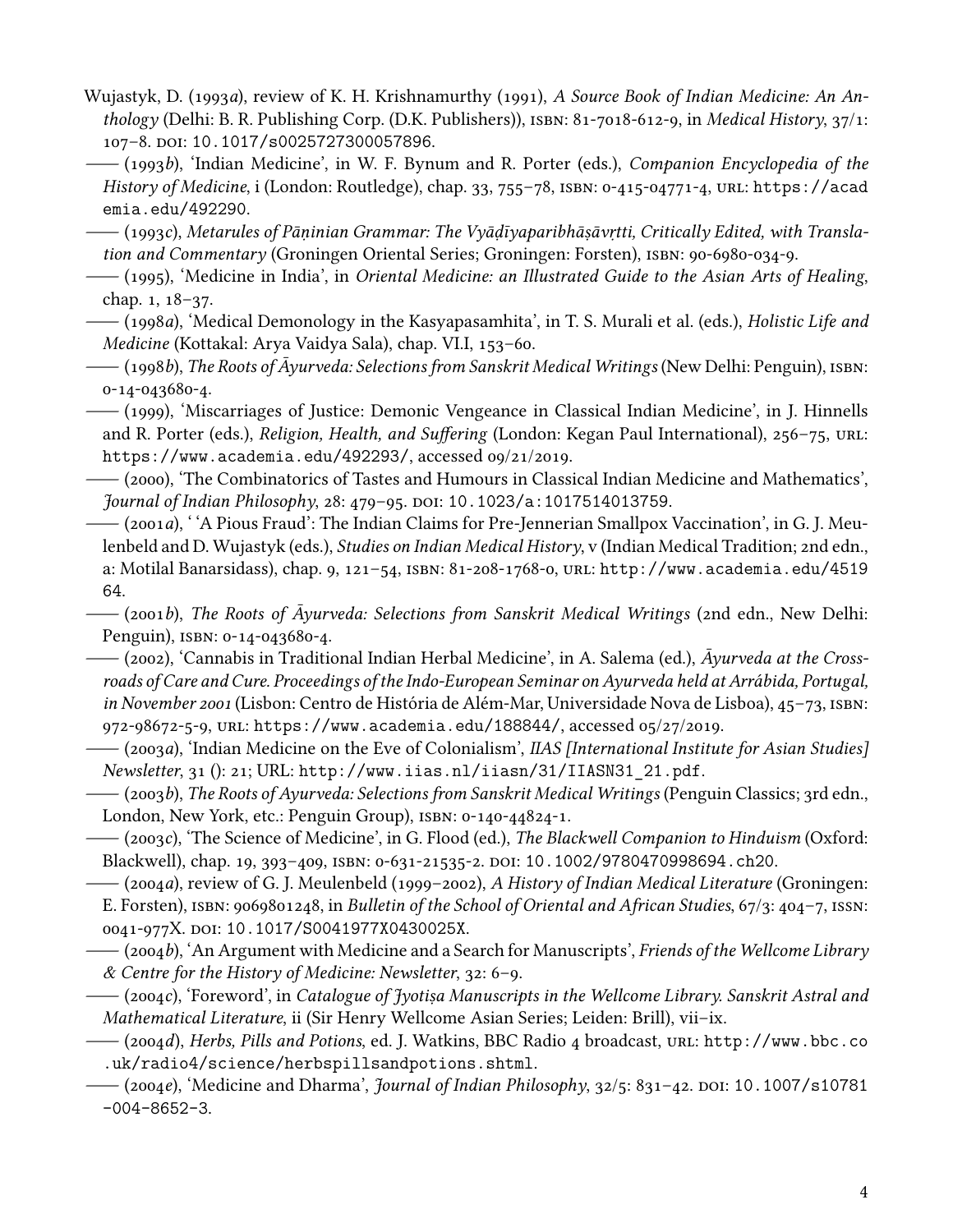Wujastyk, D. (2004*f* ), 'Medicine, Indian', in M. C. Horowitz (ed.), *The New Dictionary of the History of*

Ideas, iv, 6 vols. (Farmington Hills, MI, USA: Charles Scribner's Sons), 1410–12, ISBN: 0684313774<br>—— (2005a), 'Change and Creativity in Early Modern Indian Medical Thought', Journal of Indian P *sophy*, 33: 95–118, issn: 0022-1791. doi: 10.1007/s10781-004-9056-0.

—(2005*b*), 'Policy Formation and Debate Concerning the Government Regulation of Ayurveda in Great Britain in the 21st Century', *Asian Medicine: Tradition and Modernity*, 1/1: 162–84, issn: 1573-420X. doi: 10.1163/157342105777996719.

—(2006*a*), 'The Questions of King Tukkoji: Medicine at an Eighteenth-century South Indian Court', *Indian Journal of History of Science*, 41/4: 357–69, url: http://discovery.ucl.ac.uk/3275/, accessed 05/10/2018.

—(2006*b*), 'Wellcome MS Indic *<sup>δ</sup>*27: The Wellcome Suśruta Manuscript of Madhusūdana Gupta, Nineenth-century Medical Communicator, Editor, and Surgeon', Wellcome Centre for the History of Medicine at UCL, url: https://www.academia.edu/40301043, accessed 09/09/2019; Invited contribution.

—(2007*a*), review of M. S. Valiathan (2007), *The Legacy of Suśruta* (Hyderabad, Chennai, etc.: Orient Longman), in *Indian Journal of History of Science*, 42/2: 263–76. doi: 10.7939/r3-sqep-6h85.

—(2007*b*), 'A Persian Anatomical Image in <sup>a</sup> Non-Muslim Manuscript from Gujarat', *Medical History*, 51/2: 237–42. doi: 10.1017/s0025727300001216.

—(2008*a*), 'A Body of Knowledge: The Wellcome Ayurvedic Anatomical Man and His Sanskrit Context', *Asian Medicine: Tradition & Modernity*, 4/1: 201–48. doi: 10.1163/157342109X423793, url: http://europepmc.org/articles/PMC2772122.

—(2008*b*), 'A Pilot Census of the Medical Sciences in Sanskrit', *Journal of the Indian Institute of History of Medicine*, 38: 111–56, url: https://www.academia.edu/189435/, accessed 03/09/2018.

—(2009*a*), 'Contrasting Examples of Ayurvedic Creativity around 1700', in id. (ed.), *Mathematics and Medicine In Sanskrit*, vii (Papers of the 12th World Sanskrit Conference; Delhi: Motilal Banarsidass), 139–53.

—(2009*b*), Interview for the series *The Test of Time*, *The Sushruta* [podcast], BBC Radio 4, url: https ://www.bbc.co.uk/programmes/b00mfhr7.

—(2009*c*), 'New Textual Tradition of the Suśruta Saṃhitā [=new Manuscript Evidence for the Textual and Cultural History of Early Classical Indian Medicine]', 44: 187–97; Deprecated unauthorised publication.

—(2009*d*), 'Post-classical Indian Traditions of Medical Debate and Argumentation', *eJournal of Indian Medicine*, 2/3: 67–81, issn: 1877-8321, url: https://ugp.rug.nl/eJIM/article/view/24721, accessed 05/17/2019.

—(2011*a*), 'Indian Medicine', in *Oxford Bibliographies Online: Hinduism* (Oxford University Press). doi: 10.1093/obo/9780195399318-0035, accessed 09/22/2015.

—(2011*b*), *Le Radici Dell'ayurveda, <sup>a</sup> Cura Di Dominik Wujastyk*, trans. A. Comba (Milano: Adelphi Edizioni), isbn: 9788845925481.

—(2012*a*), 'Rāmasubrahmaṇya's Manuscripts: <sup>A</sup> Kaveri Delta Collection Then and Now', in S. Rath (ed.), *Aspects of Manuscript Culture in South India* (Brill'sIndological Series; Leiden: Brill), 235–52, isbn: 9789004219007. DOI: 10.1163/9789004223479\_013.

—(2012*b*), 'Sanskrit Manuscript Collections Outside India with Special Reference to Ayurveda', in *Saving India's Medical Manuscripts*, ed. G. G. Gangadharan (Samīkṣikā series, 5; New Delhi: National Mission for Manuscripts and Dev Publishers & Distributors), chap. 18, 133–244, isbn: 978-93-80829-10-4, url: https://academia.edu/1912779.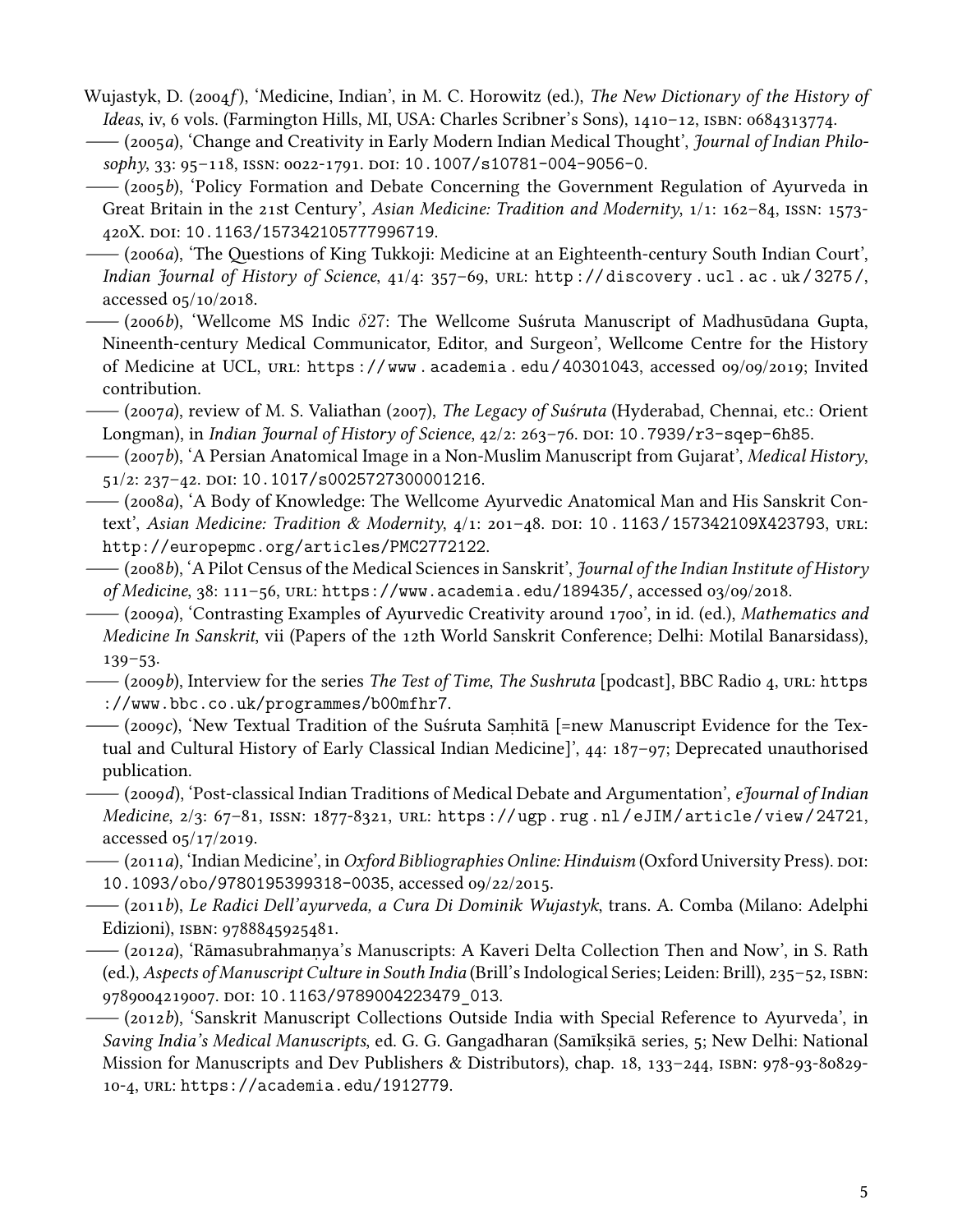- Wujastyk, D. (2013), 'New Manuscript Evidence for the Textual and Cultural History of Early Classical Indian Medicine', in *Medical Texts and Manuscripts in Indian Cultural History*, ed. D. Wujastyk, A. Cerulli, and K. Preisendanz (New Delhi: Manohar), 141-57, URL: https://www.academia.edu/4125 988/.
- —(2014*a*), 'How to Choose <sup>a</sup> Good Indological Problem', in A. Stolyarov and J. Pellegrino (eds.), *Open Pages in South Asian Studies* (Woodland Hills, California: South Asian Studies Association), chap. 9, 173–94, isbn: 9780983447283; Version control: 15 July 2014.
	- —(2014*b*), 'Indian Manuscripts', in *Manuscript Cultures: Mapping the Field*, ed. J. Quenzer, D. Bondarev, and J.-U. Sobisch (Studies in Manuscript Cultures, 1; Berlin: De Gruyter), 135–57, isbn: 978-3-11-022562-4. doi: 10.1515/9783110225631.159.
- —(2015), 'Whom Do We Trust? Authority, Authenticity and the History of Science', in U. Baatz and G. Biffl (eds.), *Die Krise und das Gute Leben* (St. Pölten and Krems: NÖ Forschungs- und Bildungsges. mb.H und Donau-Universität Krems (Hg.)), 37-46, URL: https://www.academia.edu/10710644, accessed 10/27/2017.
- —(2016), 'From Balkh to Baghdad. Indian Science and the Birth of the Islamic Golden Age in the Eighth Century', *Indian 'Journal of the History of Science*, 51/4: 679–90. DOI: 10.16943/i jhs/2016/v 51/i4/41244, url: https://www.academia.edu/30576715.
- —(2017*a*), *Metarules of Pāṇinian Grammar: The Vyāḍīyaparibhāṣāvṛtti* (Critical Studies on Pāṇinian System, 1; 2nd edn., Delhi: Motilal Banarsidass), isbn: 9788120839823.
- —(2017*b*), 'Models of Disease in Ayurvedic Medicine', in M. Jackson (ed.), *The Routledge History of Disease* (Abingdon: Routledge), chap. 3, 38–53, isbn: 9780415720014. doi: 10.4324/9781315543420, url: https://www.academia.edu/25517629/, accessed 01/25/2018.
- —(2018), 'Some Problematic Yoga Sūtra-s and their Buddhist Background', in K. Baier, P. A. Maas, and K. Preisendanz (eds.), *Yoga in Transformation: Historical and Contemporary Perspectives* (Göttingen: V&R Unipress and Vienna University Press), 21–47, isbn: 9783847108627. doi: 10.14220/97837370 08624.21, URL: https://www.vr-elibrary.de/doi/pdfplus/10.14220/9783737008624.21, accessed 10/17/2018.
- —(2019), review of C. P. Salguero (2017), *Buddhism and Medicine: An Anthology of Premodern Sources* (New York: Columbia University Press). doi: 10.7312/salg17994, in *Isis*, 110/3: 582–4. doi: 10.108 6/704631.
- —(in preparation), 'A New Translation of Carakasaṃhitā, Śārīrasthāna, Chapter 1, Based on the Vienna Critical Edition', in T. L. Knudsen, A. J. Misra, and C. Fleming (eds.), *Festschrift Christopher Minkowski* (Leiden: Brill).
- —(in press), 'A New Translation of Carakasaṃhitā, Vimānasthāna, Chapter 1, Based on the Vienna Critical Edition', in T. L. Knudsen and J. Schmidt-Madsen (eds.), *Festschrift Kenneth G. Zysk* (Leiden: Brill).
- Wujastyk, D., Cerulli, A., and Preisendanz, K. (2013) (eds.), *Medical Texts and Manuscripts in Indian Cultural History* (Delhi: Manohar Publishers and Distributors), isbn: 978-9350980194.
- Wujastyk, D. and Khilnani, S. (2014), Interview for the series *Incarnations: India in 50 Lives*, *Charaka: On Not Violating Good Judgement* [podcast], BBC Radio 4, url: http://www.bbc.co.uk/programmes/ b05v7th2.
- Yamashita, T., Brahmadathan, U. M. T., and Paramesvaran, M. K. (2010), 'Traditional Poison-healing System in Kerala: an Overview', *eJIM: Electronic Journal of Indian Medicine*, 3/3: 101–17, url: https://i ndianmedicine.nl/article/view/24737, accessed 09/11/2019.
- Yamashita, T. and Paramesvaran, M. K. (2015), 'Theory and Practice of Traditional Medicine in India (1) – A Case of Contact with Spider Venom', *eJIM: Electronic Journal of Indian Medicine*, 8/3: 61–79.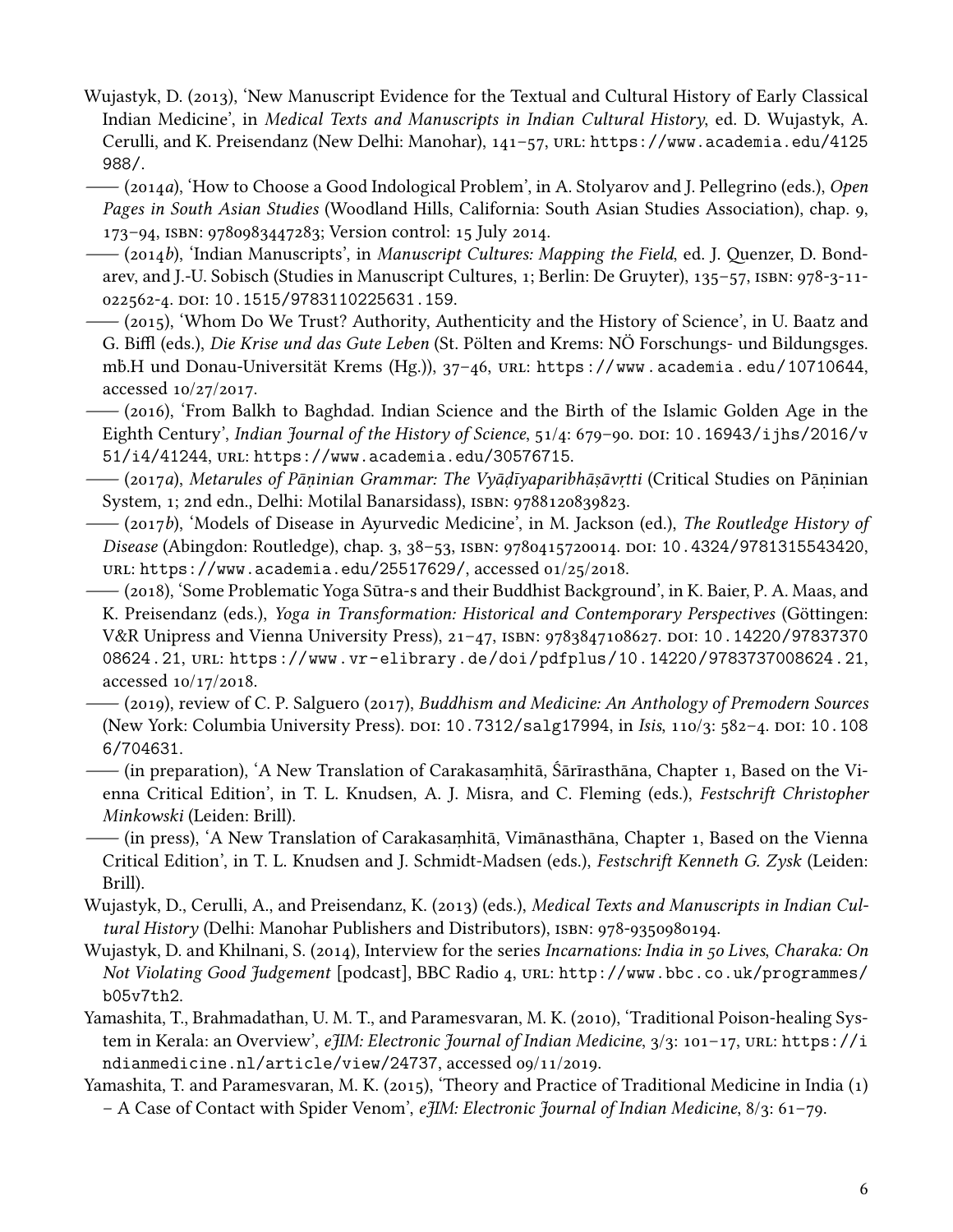Yano, M. (1986), 'A Comparative Study of *Sūtrasthānas* Caraka, Suśruta, and Vāgbhaṭa', in T. Ogawa (ed.), *History of Traditional Medicine: Proceedings of the 1st and 2nd International Symposia on the Comparative History of Medicine—East and West* (Osaka: Division of Medical History, the Taniguchi Foundation), 325–44.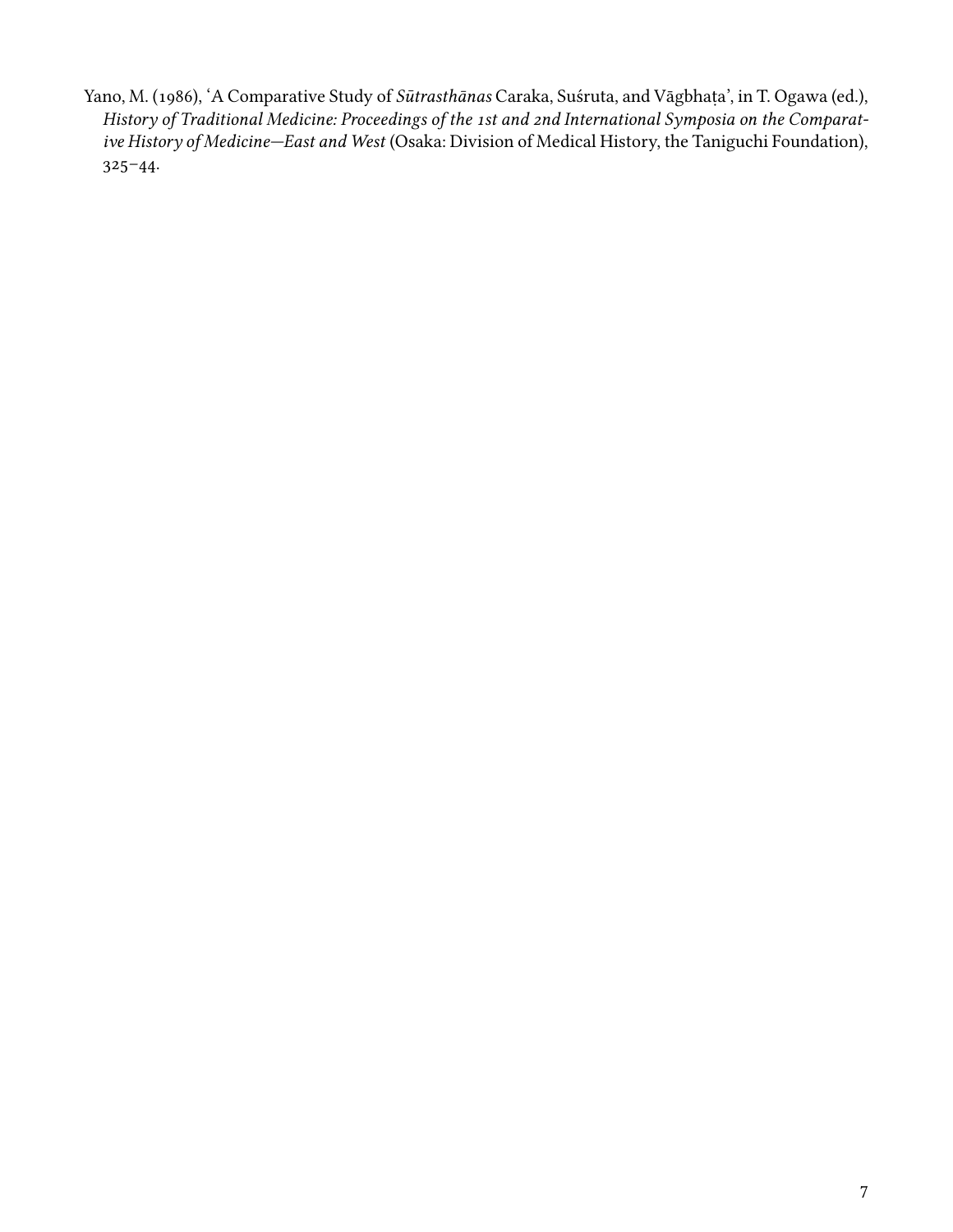# **Knowledge-mobilization**

This project is focussed on exploring the early history of medicine and medical literature in South Asia. The primary audience for the project's work is academic. We aim to create new knowledge that will change the way scholars think about the early practice of medicine in South Asia. In projects like this, it is vital that we communicate with audiences in South Asia itself. This project will publish exclusively through Open Access channels so that all publications from the project can be read free of charge in India, Nepal, Sri Lanka and beyond. We will also partner with a publishing house in Delhi, probably Motilal Banarsidass (with whom I already publish a series) so that project books can be published or co-published for distribution in the Indian subcontinent and at prices that South Asian readers can afford.

In considering how to move knowledge into "active service for the broadest possible common good," the first audience beyond the academy must be contemporary consumers of indigenous Indian medicine. The Government of India's Ministry of AYUSH is dedicated to the support and dissemination of indigenous South Asian medicine in India, including college and university training, professional licensing, and the maintenance of a national network of Ayurvedic hospitals. The project will reach out to the Ministry of AYUSH and explore the potential for knowledgesharing and the use of our project materials in training and education. I have personal links with staff within AYUSH and in the Ayurvedic establishment in India, and with the WHO, that I will leverage in order to create an awareness of this project and its possibilities for their purposes. If AYUSH is willing, we will seek to partner in an initiative to create teaching materials that could be integrated into the national Ayurveda curriculum, raising awareness of how manuscripts can be approached and understood as contributers to a deeper knowledge of Asian medical practice.

The International Institute of Asian Studies in Leiden, The Netherlands (iias.nl), is a powerful agency for knowledge mobilization. In addition to major academic publication programs and conferences, the IIAS publishes a substantial website and a newsletter (www.iias.asia/thenewsletter) with a worldwide readership of about 50,000. The IIAS "connects knowledge and people, contributing to a more integrated understanding of Asia…by focusing on…scholars and practitioners throughout the world." I have held a Research Fellowship at the IIAS in the past and I have written for their publications. I will do so again to promote awareness of this project.

The International Association for the Study of Traditional Asian Medicine (iastam.org) is the most visible and longest-running international organization that brings together academics and practitioners of Asian medical systems. As a past Secretary-General of IASTAM I have a history of collaboration with the Association as a contributor to their journal, newsletters and conferences. The next IASTAM conference is in May 2020, but the one after that will be in 2023, an our project will showcase our work there with a poster exhibition and conference presentations. This will reach an audience of South Asian practitioners of Ayurveda as well as historians and anthropologists.

The messages that the project wishes to communicate through these channels are as follow

- The manuscript heritage of South Asia is a precious resource for human knowledge. It deserves to be conserved, digitized and protected for scholarly access today and forthe benefit of future generations.
- Fascinating new discoveries about ancient medicine are still possible.
- Historical study can contribute to the understanding and practice of Asian medical systems in the contemporary world.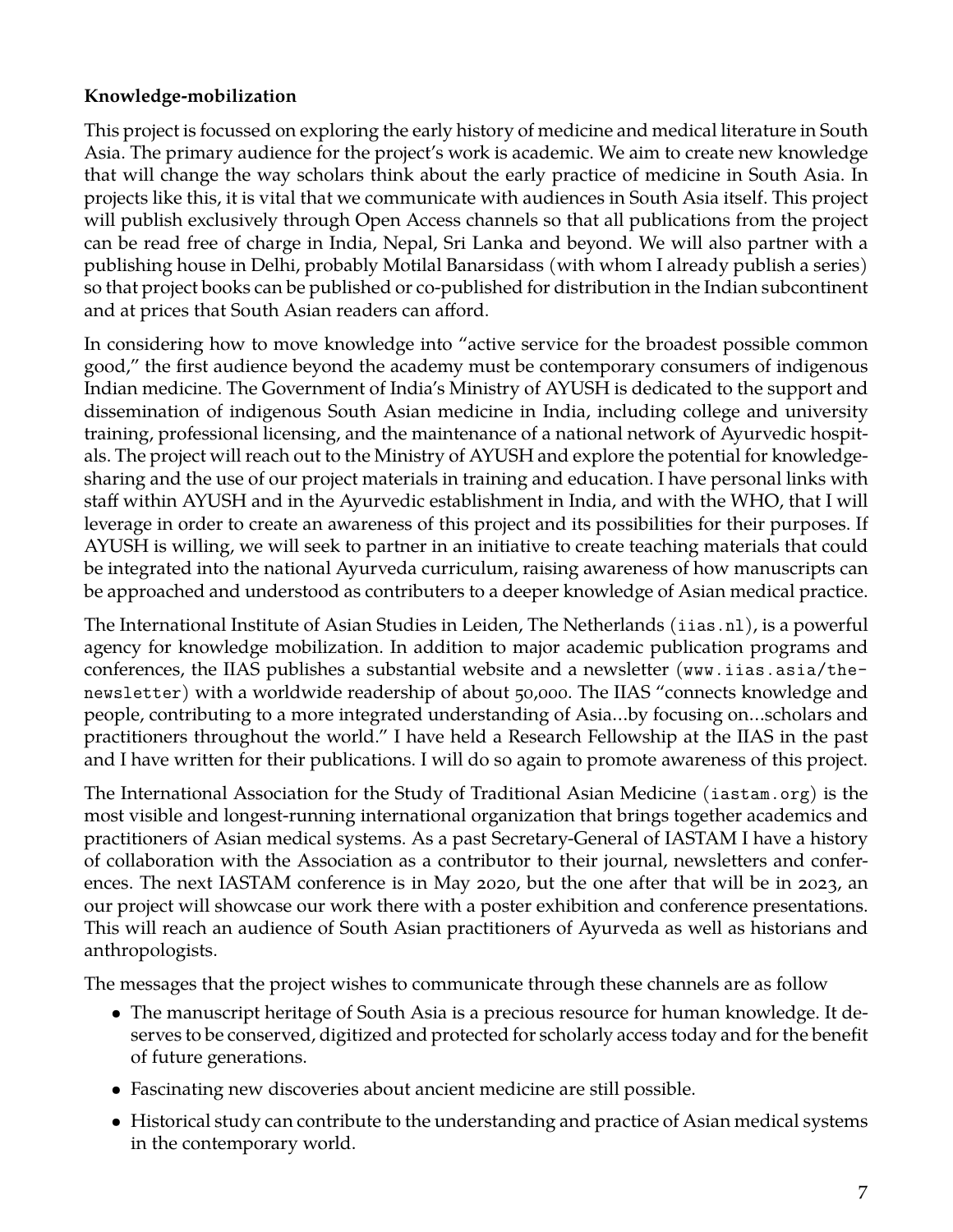

Conseil de recherches en sciences humaines du Canada

> Family name, Given name Wujastyk, Dominik

|                          | <b>Expected Outcomes</b><br>Elaborate on the potential benefits and/or outcomes of your proposed research and/or related activities. |                     |
|--------------------------|--------------------------------------------------------------------------------------------------------------------------------------|---------------------|
|                          | <b>Scholarly Benefits</b><br>Indicate and rank up to 3 scholarly benefits relevant to your proposal.                                 |                     |
| Rank                     | <b>Benefit</b>                                                                                                                       | If "Other", specify |
| 1                        | Knowledge creation/intellectual outcomes                                                                                             |                     |
| $\overline{2}$           | Enhanced research methods                                                                                                            |                     |
| 3                        | Enhanced research collaboration                                                                                                      |                     |
|                          | <b>Social Benefits</b><br>Indicate and rank up to 3 social benefits relevant to your proposal.                                       |                     |
| Rank                     | <b>Benefit</b>                                                                                                                       | If "Other", specify |
| 1                        | Cultural outcomes                                                                                                                    |                     |
| $\overline{2}$           | Enhanced professional practice                                                                                                       |                     |
| 3                        | Enriched public discourse                                                                                                            |                     |
|                          | <b>Audiences</b><br>Indicate and rank up to 5 potential target audiences relevant to your proposal.                                  |                     |
| Rank                     | Audience                                                                                                                             | If "Other", specify |
| 1                        | Academic sector/peers, including scholarly<br>associations                                                                           |                     |
| 2                        | International audiences                                                                                                              |                     |
| 3                        | Practitioners/professional associations                                                                                              |                     |
| $\overline{\mathcal{A}}$ | Professional and/or scholarly associations                                                                                           |                     |
| 5                        | Students                                                                                                                             |                     |

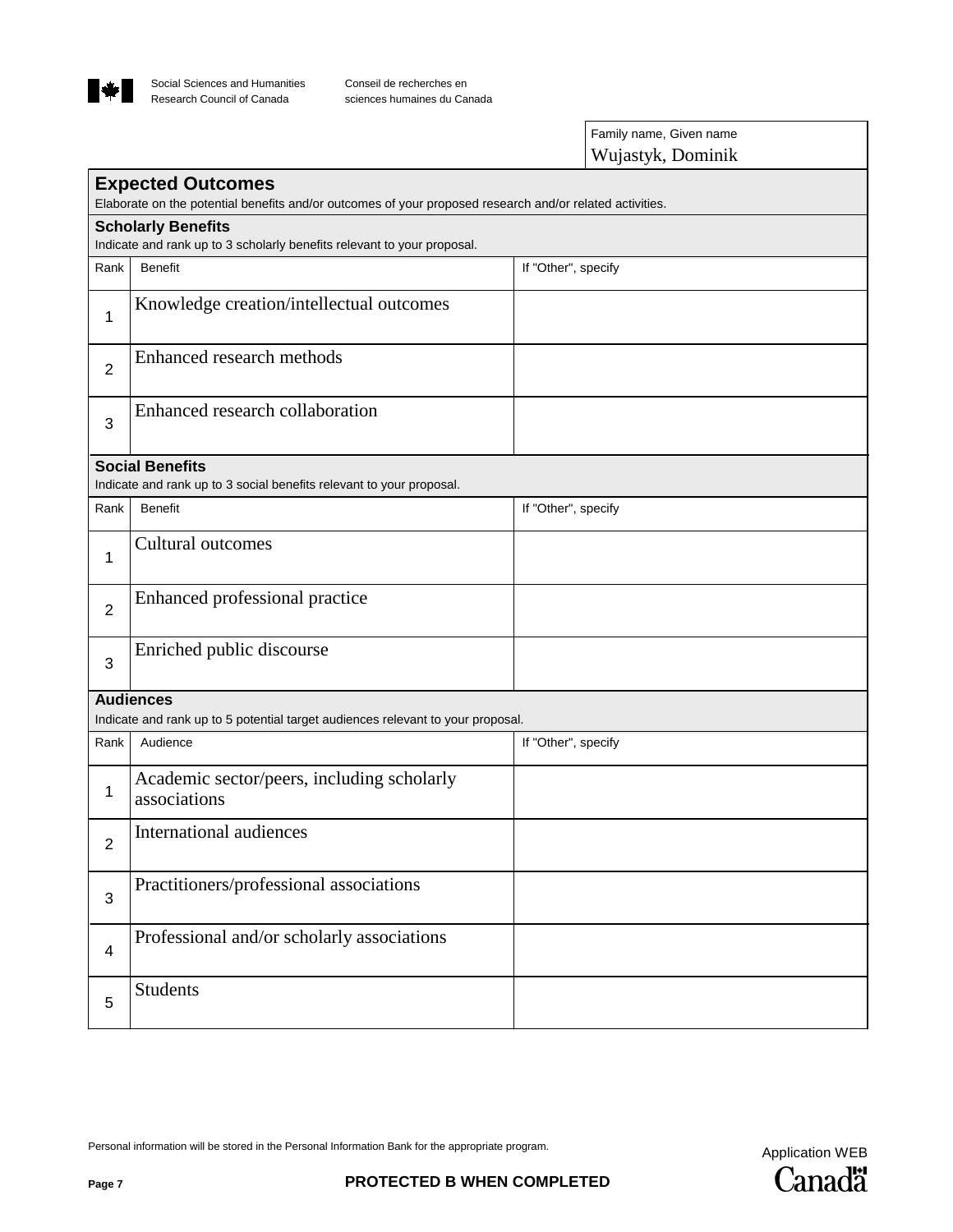

Family name, Given name Wujastyk, Dominik

# **Expected Outcomes Summary**

Describe the potential benefits/outcomes (e.g., evolution, effects, potential learning, implications) that could emerge from the proposed research and/or other partnership activities.

This project will discover new knowledge about the history of science and medicine in South Asia and the transmission of scientific ideas within South Asia and beyond.

The methodologies applied in this project will bring an entirely new level of scholarship to bear on the historical and textual problems of early medicine in India and Nepal. Study of the newly-discovered ninth-century manuscript of "The Compedium of Sushruta" promises to give us unprecedented access to the state of scholarly medical knowledge in Nepal in the ninth century. This includes descriptions of surgical techniques, classifications of poisonous snakes and insects, states of demonic possession, alcoholism, fevers, therapies and diagnostic methods, to mention just a few of the topics treated. These topics are of value both to historians of medicine and to social historians of Asia. The research methods we will apply are a combination of the most traditional philological and historical analyses with the new computer methods of cladistic analysis borrowed from evolutionary biology and genetics. The latter tools enable us to evaluate thousands of variant readings and construct a tree of relationships between the surviving ancient manuscripts that would otherwise be a matter of informed guesswork. The team members will be in close contact with the project collaborators in Oxford, Bangkok, Kyoto and Toronto, all of whom are keenly interested in aspects of this research. Publication and conference attendance will enable us to disseminate project results and interact with colleagues, while the project website will function as a fast delivery service for results as they are generated.

Historians of medicine in South Asia are in a unique position because ancient medicine is still widely practised and supported at the government level in South Asian countries. The text we are studying, "Sushruta's Compendium" may be two thousand years old, but its medicines and dietary advice, its ethics and its therapies are still very much in use today. The Indian government has a ministry, Ayush, that supports and promotes Ayurveda, the medical system based largely on "Sushruta's Compendium." While project members are not medical doctors, we hope that refinements we are able to make in the interpretation of this ancient medical treatise will find an audience amongst contemporary Ayurveda practitioners in India, Sri Lanka and Nepal. We intend to liaise with leading practitioners in the field of Ayurveda to ensure that the project becomes known in those circles. Within Nepal, the KL 699 manuscript is already well known, being on display in the National Archives, and having been inscribed by the Nepalese government in the UNESCO "Memory of the World" register. We also hope that by giving the example of a scholarly but accessible project focused on South Asian manuscripts we will create enthusiasm for the manuscript heritage amongst historians, archivists and scholars and the public.

Our primary audience for this work is our academic peers in the fields of medical history, Sanskrit studies, Indology and history. We are already strongly networked with Indological and medical history scholars and this work will be of genuine interest to an international audience. In due course, we hope that materials and methods from this project can also contribute to teaching curricula both in textual and editorial studies and in medical history. The graduate Research Assistants on the project will gain important new skills in archival and historical work, in networking, and in the special diplomatic skills of liaising and cooperating with academic and administrative partners in South Asia.

Personal information will be stored in the Personal Information Bank for the appropriate program.

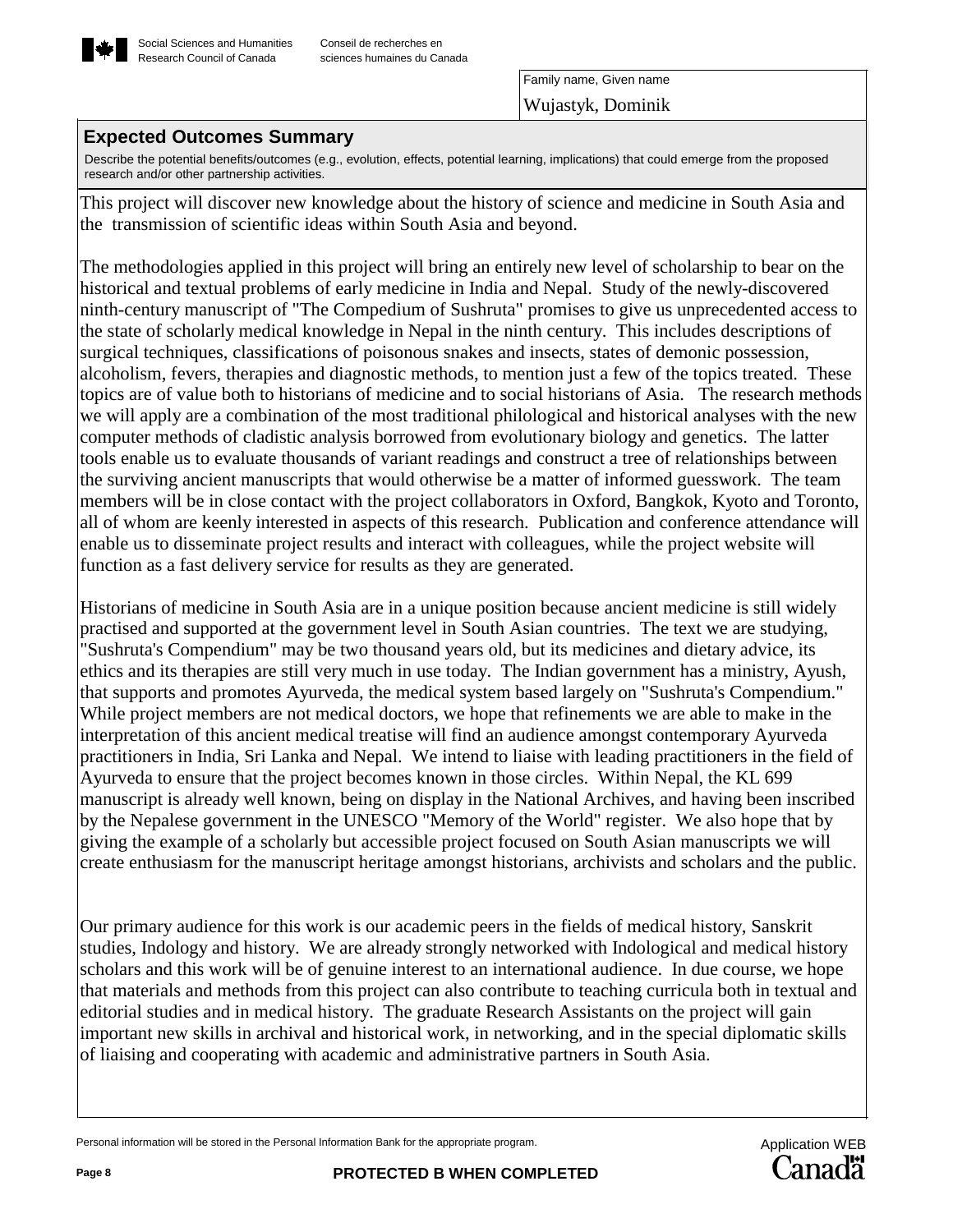### **Research team, student training, previous output**

### Description of the team

The main project research will be conducted by myself as PI and by a post-doctoral colleague who will take a major role in all aspects of the project work.

As PI, I will dedicate 75% of my research time to this project (i.e., 30% of my time). I have no other ongoing funded research projects.

I will be responsible for planning and directing the workflow. I will implement the software tools for manuscript transcription and collation and oversee and participate in all the central tasks of the project, including the transcription of manuscripts, editing text and translation, and writing and publishing topical studies.

The software component of the project, including setting up and managing the collaborative manuscript workbench (Saktumiva or Textual Communities, as described earlier), and applying the cladistic analysis methods to the analysis of the manuscript relationships will be in my hands. Dr Klebanov does not have experience of these methods.

My first choice for the post-doc researcher is Dr **Andrey Klebanov**. Dr Klebanov gained his doctorate from the University of Hamburg three years ago, and currently holds a research fellowship at Kyoto University. He devoted his MA thesis to the Nepalese manuscripts of *The Compendium*, editing and translating forty verses of the work. His thesis also explored the important question of the influence of Buddhist culture on the Nepalese transmission of *The Compendium*. His work is precise and scholarly and he has since published significant further research on the topic. A paper on the Nepalese manuscripts of *The Compendium* currently in press, that I have seen in draft, is particularly substantial. His doctoral thesis was also based on early Sanskrit manuscript studies and especially the less-known literature of medieval commentators. I know he is keen to return to studies on the Nepalese materials and on the history of medicine in South Asia. We have been in correspondence about this project and he is excited to participate.

If, for unforeseen reasons, Dr Klebanov should not be available, the position will be advertised. I am aware of several early-career Sanskrit scholars who would bring relevant skills to this project. A different post-doctoral fellow would, I feel confident, be capable of making a full contribution to the project.

The person filling the post-doc research position will dedicate 100% of their time to this project. They will conduct manuscript transcription and collation and participate in all the central tasks of the project, including the transcription of manuscripts, editing text and translation, and writing and publishing topical studies. The project will offer significant intellectual opportunity for the post-doctoral member of the team, whose publications and project experience will provide a strong foundation for a future move into a tenure-track position.

Collaborator **Diwakar Acharya**, Spalding Professor of Eastern Religions and Ethics at Oxford, is a leading authority on Sanskrit and South Asian history, languages and culture. Prof. Acharya has worked extensively on early Nepalese manuscripts and has himself published important critical editions. During a period when he worked on the Nepal-German Manuscript Preservation Project, based at the University of Hamburg and at the National Archives in Kathmandu, he was part of the team that discovered the manuscript on which this project is based. He will be particularly helpful as a resource for solving palaeographical problems when reading ninth-century Nepalese manuscript hands. Additionally, his position as an eminent Nepalese citizen holding a senior professorial chair at Oxford, with his many professional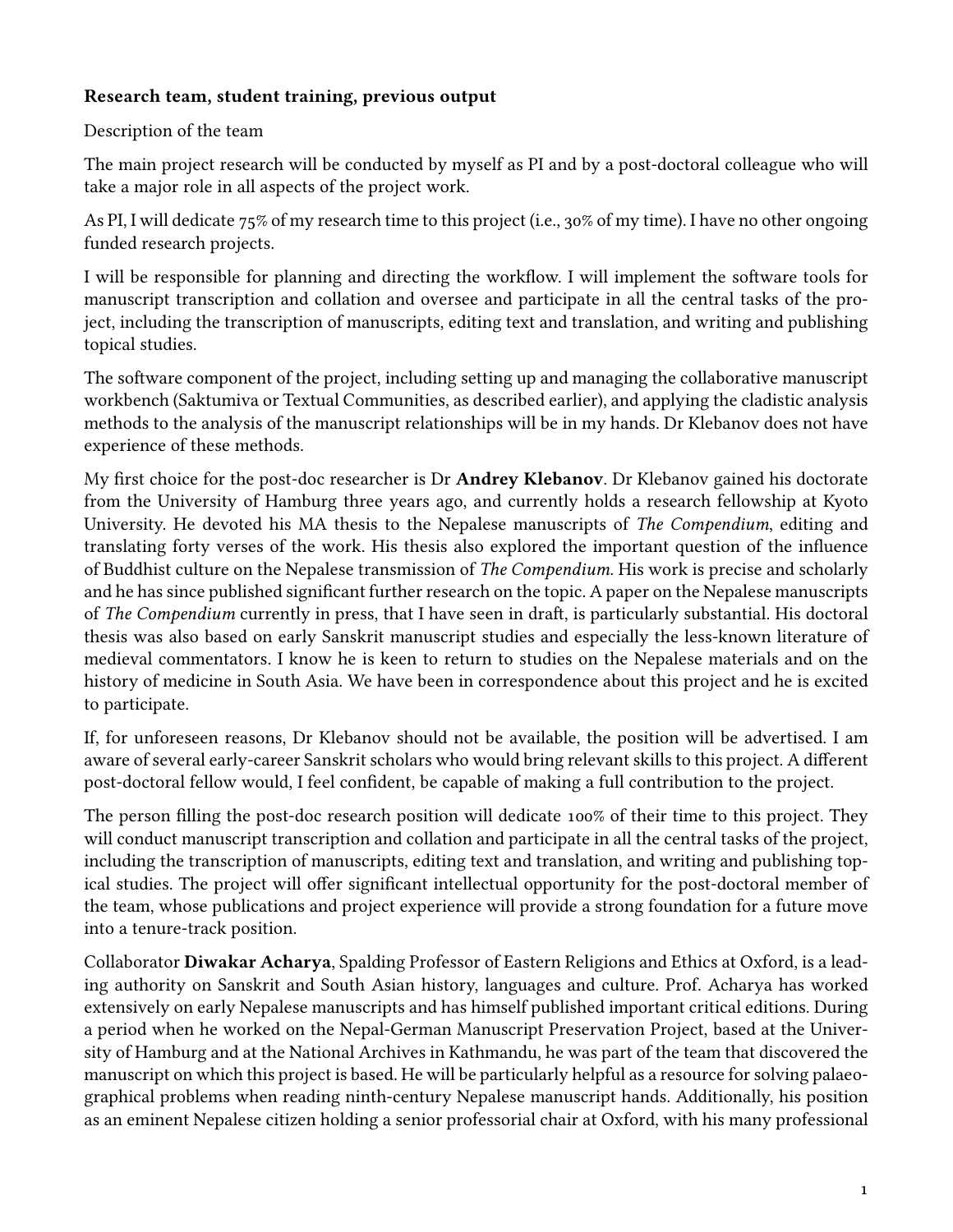associations in Kathmandu, will assist us with administrative negotiations with the National Archives in Kathmandu.

Collaborator **Madhu K. Paramesvaran** is experienced in manuscript research and editing practice and is strongly networked with traditional south-Indian families of hereditary physicians. It is in south India, and especially Kerala, where Dr Madhu lives, that the living traditions of early Ayurvedic practice are most strongly preserved in hereditary familes of physicians. Dr Madhu provides the project with an important footprint in India. He will assist with local communication and negotiation in India. As an experienced physician and scholar of Sanskrit himself, he will also be in a position to aid us with the interpretation of medical knowledge when the textual descriptions need to be clarified against transmitted traditional practice.

Collaborator **Alessandro Graheli** has deep experience with Indian manuscripts and is an international expert in the subtleties of textual criticism and the editing of Sanskrit works from manuscript (e.g., Graheli 2012*a*,*b*). His edition of the philosophical work of Jayanta Bhatta (Graheli 2015) contains an introduction that lays out the editorial practices that will be applied in our project. In particular, Dr Graheli discusses the application of cladistic analysis to manuscript stemmata and raises important questions and insights into the practical use of these novel methodologies. He is soon to move from Vienna to Toronto, and I expect to consult him often on both technical and interpretative questions.

Collaborator **Kengo Harimoto** is the only scholar apart from Dr Klebanov, Dr Moriguchi (2014; 2015), and myself to have published analytic research about the Nepalese manuscripts of *The Compendium*. Prof. Harimoto is an experienced text-historical scholar with numerous landmark publications in the area of textual criticism and the evaluation of medieval Sanskrit commentarial literature. Prof. Harimoto's published studies of the Nepalese manuscripts of *The Compendium* cover both text-historical enquiries as well as higher critical studies concerning the newly-revealed content of *The Compendium* in the early manuscript transmission. This is the combination of approaches that our project will follow, and Prof. Harimoto will be an invaluable intellectual fellow-traveller.

### Previous output

Previous publications by the above team that directly relate to this project have been noted in this application's "Detailed description." They include the following items, details of which can be seen in this application's "List of references:" Wujastyk 2003*b*; Klebanov 2010; Harimoto 2011; Wujastyk 2013; Harimoto 2014; Klebanov 2016; in press.

### Student training

The project application contains a component for hiring graduate students for research assistance for six months per year. It is envisaged that this assistance will normally include work done during the summer months each year. Students who know Sanskrit will gain palaeographical skills in reading early Nepalese manuscripts and the fundamentals of Indian codicology, including the use of finding aids for manuscript location. All students will learn the soft politics of negotiating access to materials held in South Asian libraries. They will also learn about the importance of the Text Encoding Initiative and its application to manuscript transcription; the topics of version control and Git control will be taught. Students will learn the elements of Open Access publishing including the ethical importance of working in a manner that allows first-world research to be readily available to readers and scholars in developing nations. During the early months of the project a graduate student will be assigned to signal pathways to project impact and near the end of the project a student will evaluate project impact.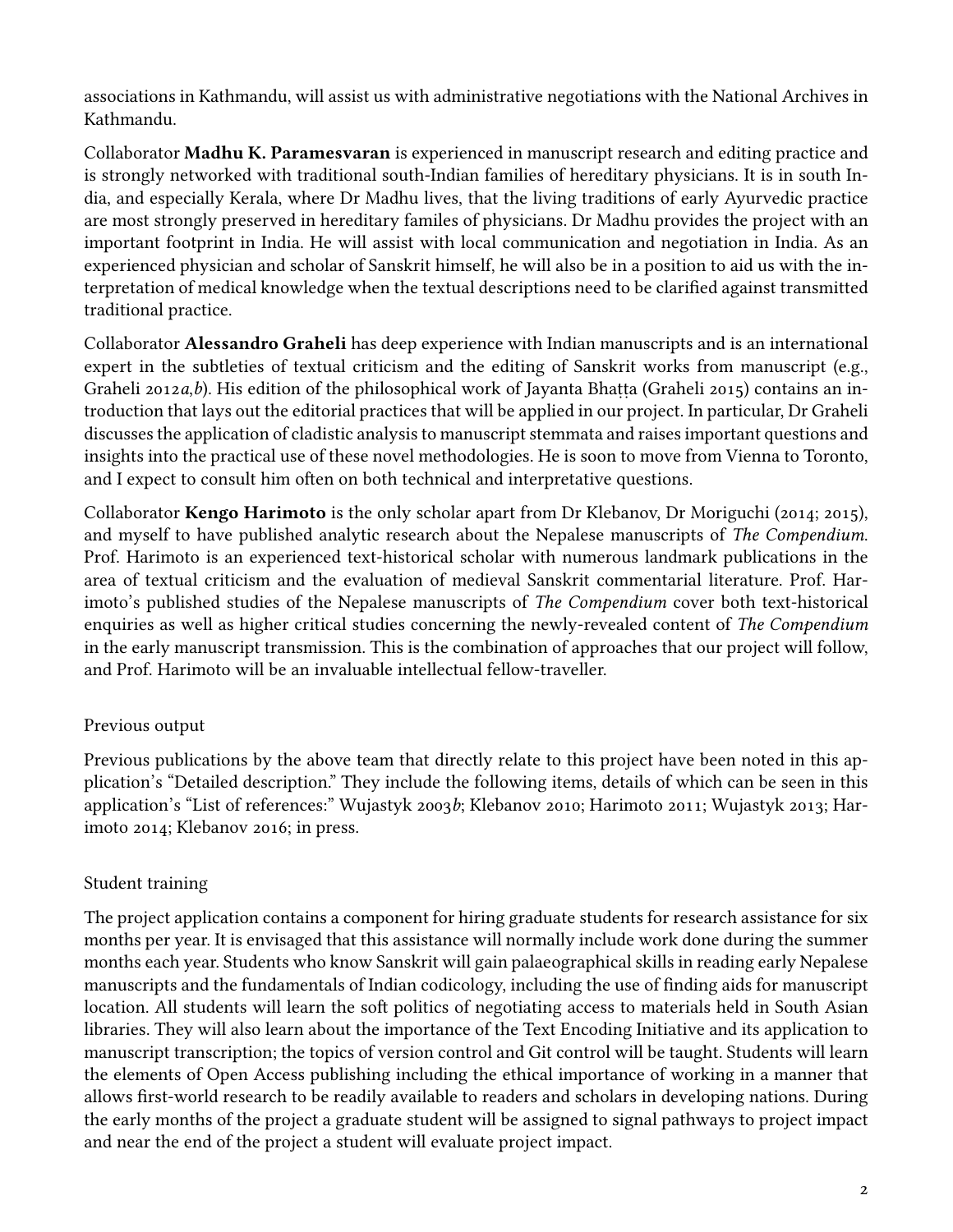At the time of writing this application, there are three graduate students at the U. of Alberta who are working towards doctoral degrees in aspects Sanskrit literature (one specifically on medicine). These students will be natural candidates for research assistance. However, this year (2019) the U. of Alberta began formally teaching regular Sanskrit language classes at the undergraduate 200 level. As a result, a pool of undergraduates is beginning to form who have elementary skills in reading and writing Sanskrit. While we have applied for graduate assistance in this application, I may use some of the external funds from the Singhmar Chair Grant assigned to this project to fund undergraduates who wish to gain experience in aspects of Sanskrit manuscriptology and textual criticism.

Finally, an unknown factor is whether we will be able to develop some student training programs in India or Nepal. This will greatly depend on the initiative and local knowledge of Dr Madhu and Prof. Acharya. However, it would be desirable to hold at least a few seminars during our project visits to South Asia. I hold an Adjunct Professor position at the Division of Health and Humanities of St John's Research Institute in Bangalore. This institution is a centre for medical humanities and I have a standing invitation to hold seminars at SJRI for medical students and faculty. The medical history aspects of our project could be shared with that audience.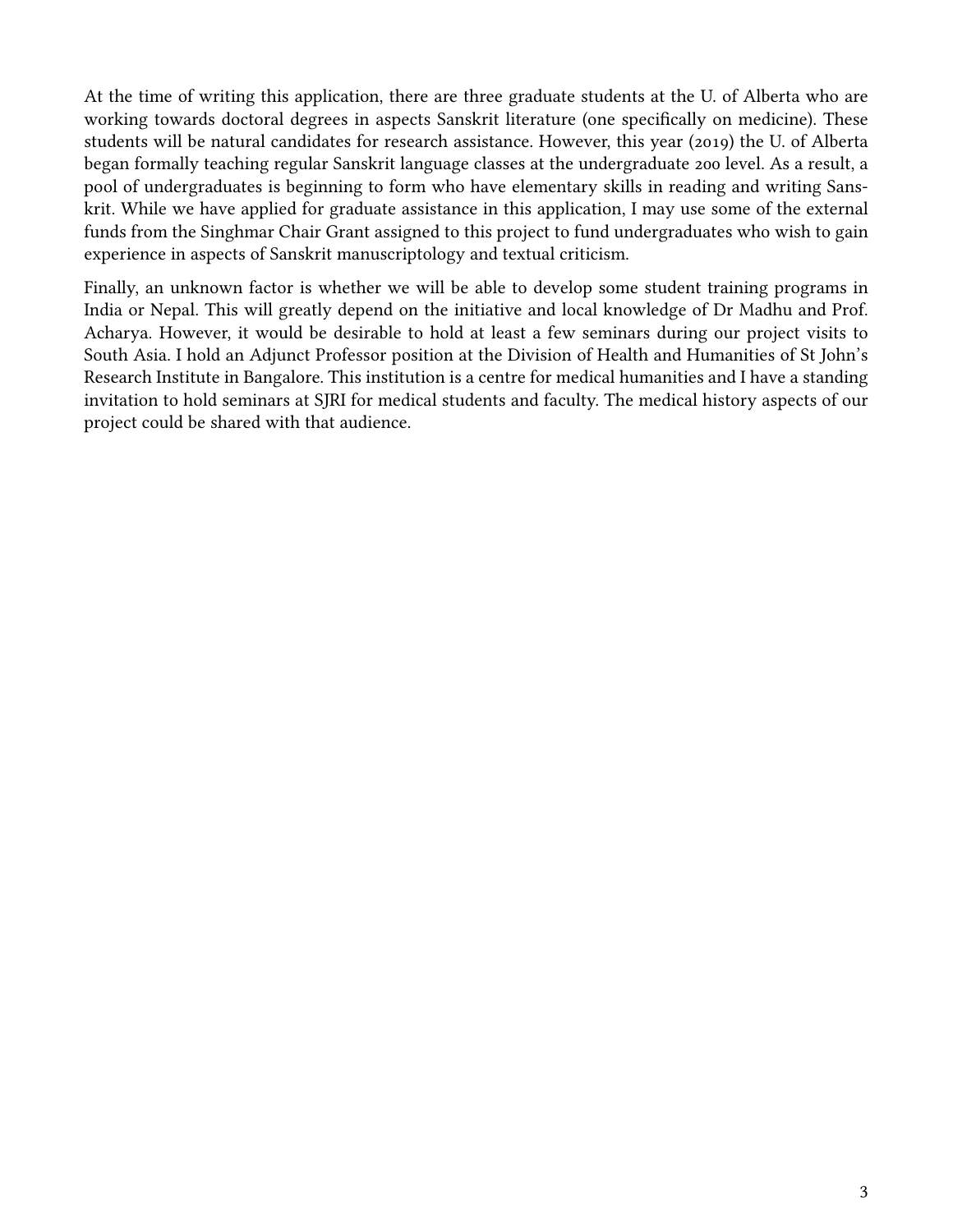

Conseil de recherches en sciences humaines du Canada

> Family name, Given name Wujastyk, Dominik

#### **Funds Requested from SSHRC**

For each budget year, estimate as accurately as possible the research costs that you are asking SSHRC to fund through a grant. For each Personnel costs category, enter the number of individuals to be hired and specify the total amount required. For each of the other categories, enter the total amount required.

|                                               |              | Year 1         |              | Year <sub>2</sub> |              | Year <sub>3</sub> |              | Year 4 |                | Year <sub>5</sub> |
|-----------------------------------------------|--------------|----------------|--------------|-------------------|--------------|-------------------|--------------|--------|----------------|-------------------|
| No.<br><b>Personnel costs</b>                 |              | Amount         | lNo.         | Amount            | lNo.         | Amount            | No.          | Amount | No.            | Amount            |
| <b>Student salaries and benefits/Stipends</b> |              |                |              |                   |              |                   |              |        |                |                   |
| Undergraduate                                 |              |                |              |                   |              |                   |              |        |                |                   |
| <b>Masters</b>                                | $\mathbf{1}$ | 6,323          | $\mathbf{1}$ | 6,640             | $\mathbf{1}$ | 6,972             | $\mathbf{1}$ | 7,320  | $\overline{0}$ | $\overline{0}$    |
| Doctorate                                     |              | 6,614          | 1            | 6,945             | $\mathbf{1}$ | 7,292             | $\mathbf{1}$ | 7,657  | $\overline{0}$ | $\overline{0}$    |
| Non-student salaries and benefits/Stipends    |              |                |              |                   |              |                   |              |        |                |                   |
| Postdoctoral                                  |              | 50,000         | 1            | 52,500            | 1            | 55,125            | 1            | 57,881 | $\overline{0}$ | $\boldsymbol{0}$  |
| Other                                         |              |                |              |                   |              |                   |              |        |                |                   |
| <b>Travel and subsistence costs</b>           |              | Year 1         |              | Year <sub>2</sub> |              | Year <sub>3</sub> |              | Year 4 |                | Year 5            |
| Applicant/Team member(s)                      |              |                |              |                   |              |                   |              |        |                |                   |
| Canadian travel                               |              | 0              |              | 1,681             |              | 1,769             |              | 1,858  |                | $\boldsymbol{0}$  |
| Foreign travel                                |              | $\overline{0}$ |              | 20,605            |              | 21,540            |              | 4,380  |                | $\overline{0}$    |
| <b>Students</b>                               |              |                |              |                   |              |                   |              |        |                |                   |
| Canadian travel                               |              |                |              |                   |              |                   |              |        |                |                   |
| Foreign travel                                |              |                |              |                   |              |                   |              |        |                |                   |
| <b>Other expenses</b>                         |              |                |              |                   |              |                   |              |        |                |                   |
| <b>Professional/Technical services</b>        |              |                |              | 0                 |              | $\theta$          |              |        |                | $\boldsymbol{0}$  |
| <b>Supplies</b>                               |              | 900            |              | 900               |              | 900               |              | 900    |                | $\overline{0}$    |
| Non-disposable equipment                      |              |                |              |                   |              |                   |              |        |                |                   |
| Computer hardware                             |              | 3,700          |              | $\overline{0}$    |              | 0                 |              | 0      |                | $\boldsymbol{0}$  |
| Other                                         |              |                |              |                   |              |                   |              |        |                |                   |
| Other expenses (specify)                      |              |                |              |                   |              |                   |              |        |                |                   |
| OA article processing fee                     |              | 0              |              | 0                 |              | 3,113             |              | 0      |                | $\boldsymbol{0}$  |
| website setup                                 |              | 1,860          |              | 0                 |              |                   |              |        |                | $\boldsymbol{0}$  |
| software consultancy                          |              | 4,000          |              | 0                 |              |                   |              |        |                | $\boldsymbol{0}$  |
| Total                                         |              | 73,397         |              | 89,271            |              | 96,711            |              | 79,996 |                | $\boldsymbol{0}$  |
|                                               |              |                |              |                   |              |                   |              |        |                |                   |
|                                               |              |                |              |                   |              |                   |              |        |                |                   |

Personal information will be stored in the Personal Information Bank for the appropriate program.

Application WEB

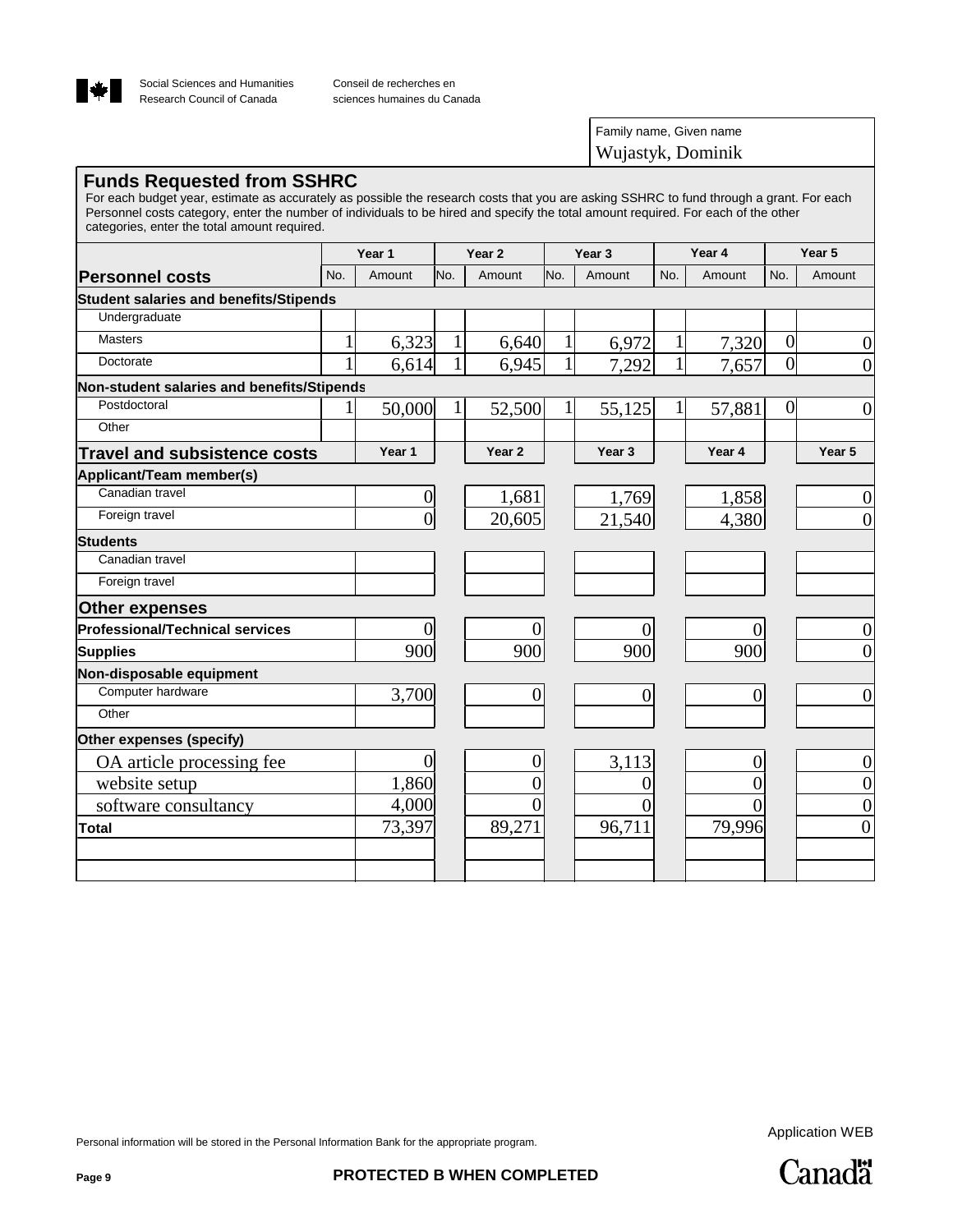# **Budget justification**

For year-on-year figures I am working with a 5% annual cost-of-living increment.

# **Postdoctoral fellow, years 1–4**

The new Tri-Agency financial guide defers to University policy on the issue of postdoctoral hires. According to UofA policy a PDF can be hired up to 5 years. The postdoctoral fellow requires a PhD in Sanskrit and Indology with experience in codicology, textual criticism and editorial technique, and the history of medicine in South Asia. The fellow will take a full participatory role in all research and writing for the project and in organizing workshops and other activities. Major project publications will appear under joint names; individual research articles may be single-authored as appropriate.

| year |  |  | Total                                         |
|------|--|--|-----------------------------------------------|
|      |  |  | salary 50000 52500 55125 57881 <b>215,506</b> |

### **Graduate assistants**

Graduate Research Assistantships will be offered for six months per year, divided between MA and PhD level. The PhD GRA positions will be offered to students in the History and Classics departments who are working on Sanskrit literature and language (we have three at the time of writing). Students in both categories will receive training and support at all points in their work; one of our main purposes in engaging GRAs, especially at the MA level, is to provide project training and to widen the students' awareness of Asia-related historical scholarship. The PhD GRAs will gain valuable experience in current theories of editorial technique and the use of modern tools of textual analysis.

Graduate Research Assistant rates calculated on the basis of the 2017-2018 Collective Agreement monthly stipend rate.

| year         | C\$ |                                                | Total  |
|--------------|-----|------------------------------------------------|--------|
|              |     | GRA MA 3 months $6323$ GRA PhD 3 months $6614$ |        |
| $\mathbf{2}$ |     | GRA MA 3 months $6640$ GRA PhD 3 months $6945$ |        |
|              |     | GRA MA 3 months $6972$ GRA PhD 3 months $7292$ |        |
|              |     | GRA MA 3 months $7320$ GRA PhD 3 months $7657$ | 55,763 |

### **Travel and conferences**

India

The budget includes funding for two trips to Nepal and India for two project participants, in 2021 and 2022. The purpose isto identify and photograph manuscripts and to engage with senior Indian colleagues who specialize in Indian medical history.

Figures are estimated from google.com/flights and booking.com. Flights are economy; Indian hotels are three or four star depending on location (four star in Delhi, three star in regional towns).

| year |                                                     | flights | internal | subsistence | total C\$ | Total  |
|------|-----------------------------------------------------|---------|----------|-------------|-----------|--------|
| 2021 | 2 x international fares $@2200; 2 \times 5$ flights | 4400    | 2000     | 12000       | 18400     |        |
|      | x internal travel $@$ 200 and 2 x accommod-         |         |          |             |           |        |
|      | ation and food @200 per night x 30 nights,          |         |          |             |           |        |
| 2022 | 2 x international fares@2310; 2 x 5 x in-           | 4620    | 2100     | 12600       | 19320     | 37,720 |
|      | ternal travel @210 and 2 x accommoda-               |         |          |             |           |        |
|      | tion and food $@$ 210 per night x 42 nights         |         |          |             |           |        |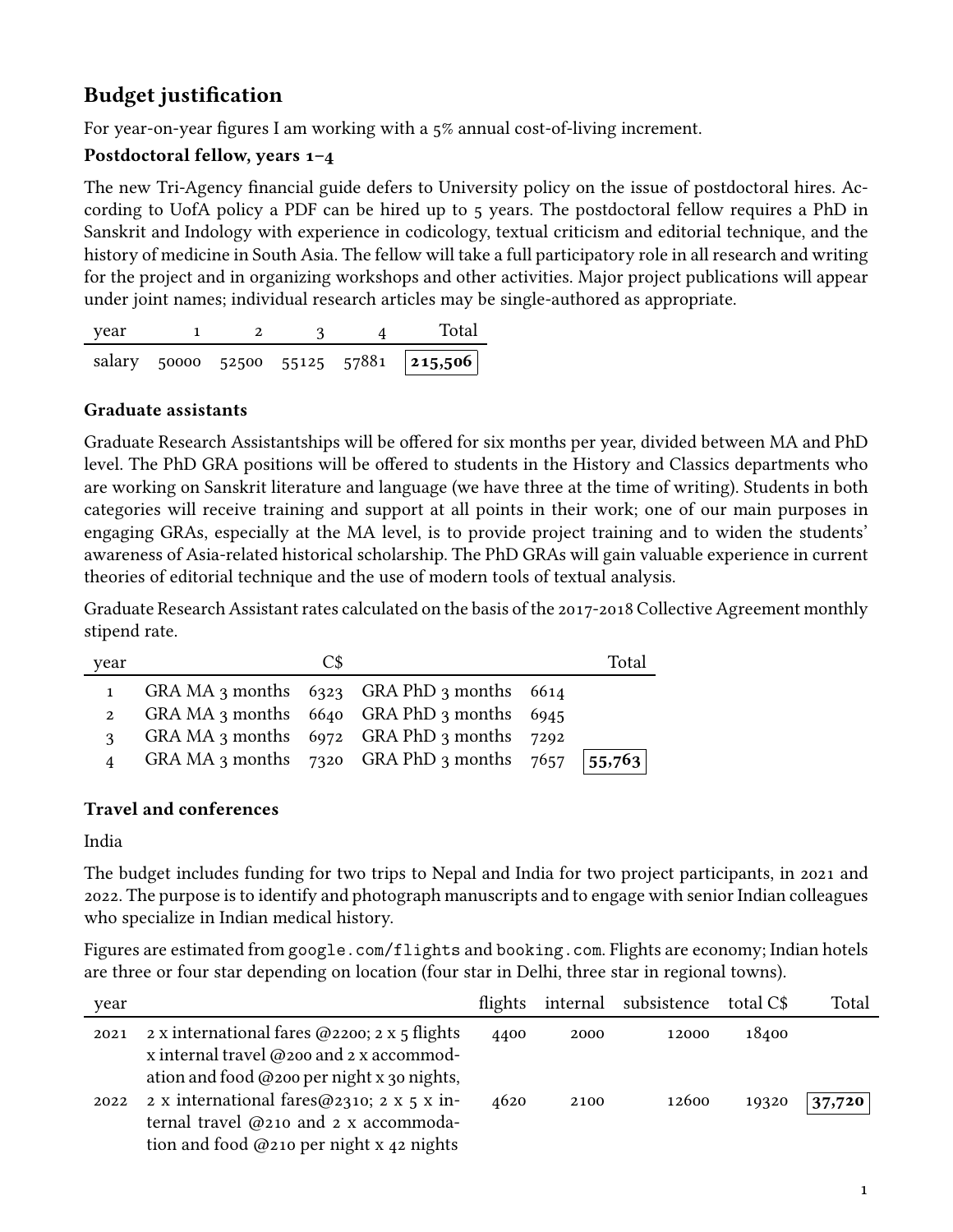#### Conferences

The following items are for conference attendance at the American Oriental Society, the Annual Conference on South Asia, University of Wisconsin, the Canadian Society for South Asian Studies at Congress and the International Congress on Traditional Asian Medicine. These are premier sites for knowledge dissemination, learning, and networking. The project PI can fund conference attendance out of his own research budget but will not attend all meetings. One or more of these conferences may be replaced with a workshop held at the University of Alberta. In that case, a Dialogue Grant will be applied for from the Kule Institute for Advanced Studies (\$2000). The conference trip funding plus a Dialogue Grant plus internal support from the Singhmar Chair endowment will be adequate for hosting a workshop.  $(* = foreign)$ 

| year           | venue        | tee | rates                                   | flights | subsistence | total C\$   | Total  |
|----------------|--------------|-----|-----------------------------------------|---------|-------------|-------------|--------|
|                | none         |     |                                         |         |             | $\mathbf 0$ |        |
| $\overline{2}$ | <b>AOS</b>   | 200 | 1 flight @500; 7 nights hotel @215      | 500     | 1505        | 2205        |        |
| 2              | Congress     | 231 | 1 flight @550; 6 nights hotel @150      | 550     | 900         | 1681        |        |
| 3              | Wisconsin    | 220 | 1 flight @1000; 5 nights hotel @219.4   | 1000    | 1097        | 2220        |        |
| 3              | Congress     | 243 | 1 flight $@578$ ; 6 nights hotel $@158$ | 578     | 948         | 1769        |        |
| 4              | AOS          | 220 | 1 flight @551; 7 nights hotel @237      | 551     | 1659        | 2430        |        |
| 4              | Congress     | 255 | 1 flight $@607;$ 6 nights hotel $@166$  | 607     | 996         | 1858        |        |
| *<br>4         | <b>ICTAM</b> | 220 | 1 flight @1000; 7 nights hotel @104.3   | 1000    | 730         | 1950        | 14,113 |

### **IT support**

| item                                                            | price | Total |
|-----------------------------------------------------------------|-------|-------|
| laptop with 1TB disk, external monitor, external backup drive   | 3000  |       |
| as main host for project data and for post-doc writing and ana- |       |       |
| lysis                                                           |       |       |
| Camera and accessories for photography in South Asia            | 700   | 3700  |
| website domain registration C\$35/year                          | 140   |       |
| website hosting (Wordpress) C\$180/year (10GB storage)          | 720   |       |
| Arts Resource Centre website setup                              | 1000  | 1860  |

Charles Li or Peter Robinson to travel to the U of A for software installation and training for Saktumiva or Textual Communities.

|     | air fare $\gamma$ nights hotel honorarium total $2 \times$ =Total |          |               |
|-----|-------------------------------------------------------------------|----------|---------------|
| 450 | 1050                                                              | 500 2000 | $\sqrt{4000}$ |

#### **Materials, services and supplies, years 1–4**

| item                                                                                           | cost | Total |
|------------------------------------------------------------------------------------------------|------|-------|
| office supplies (digital media, stationary, ink, etc., based on analysis for similar projects) | 1600 |       |
| photocopy and printing @500/year                                                               | 2000 | 3600  |

#### **Open access APFs**

Brill *Asian Medicine*, APF for one article **3113**

# **Overall total: 339,375**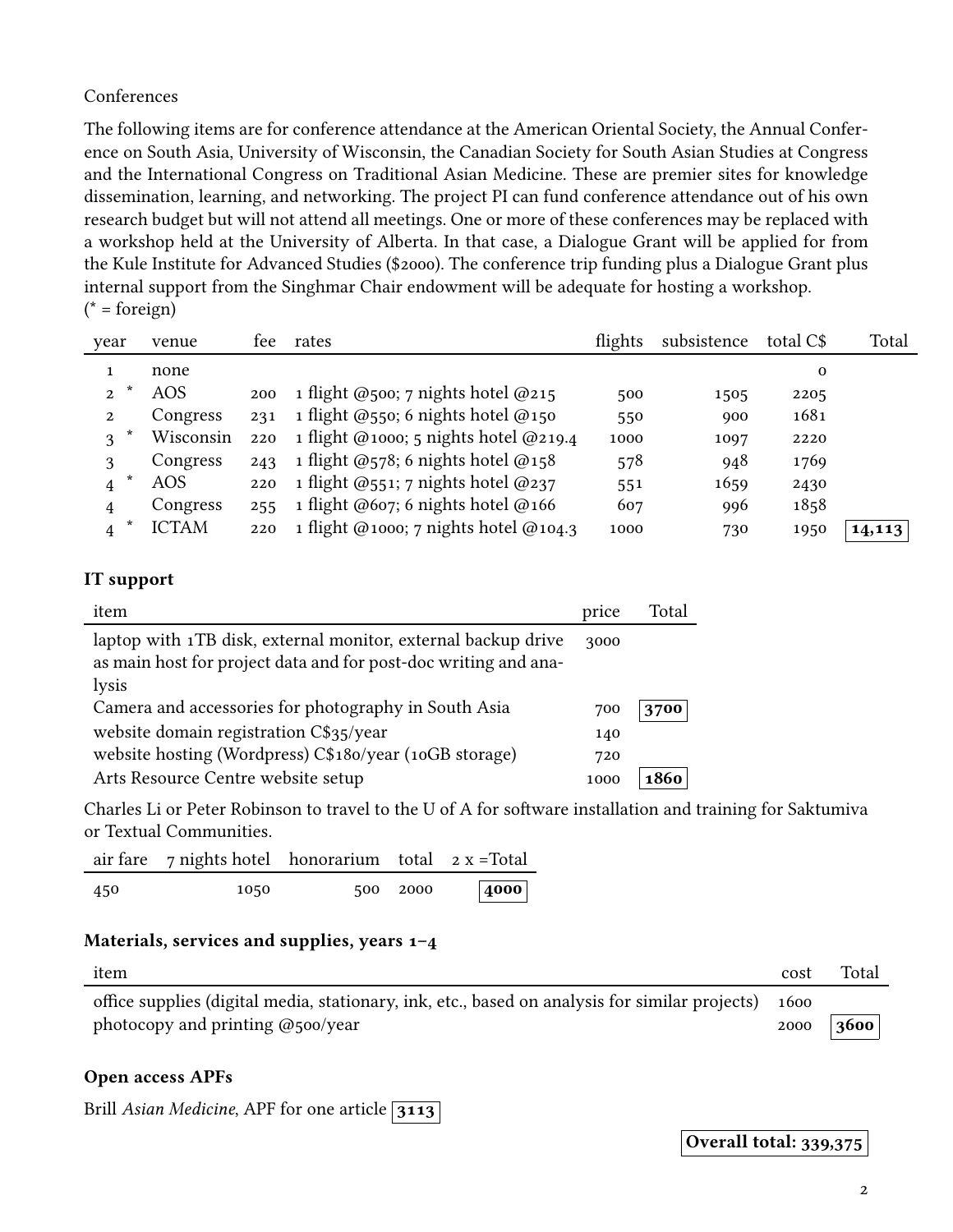

Conseil de recherches en sciences humaines du Canada Family name, Given name Wujastyk, Dominik

# **Funds from Other Sources**

You must include all other sources of funding for the proposed research. Indicate whether these funds have been confirmed or not.

| <b>Full organization name</b><br>Contribution type                                               | Confirmed            | Year 1<br>Year 5           | Year 2 | Year 3 | Year 4          |
|--------------------------------------------------------------------------------------------------|----------------------|----------------------------|--------|--------|-----------------|
| <b>UofA Singhmar Chair Endowment</b>                                                             | $\mathbf{x}$         | 3,000                      | 3,000  | 3,000  | 3,000           |
|                                                                                                  |                      | $\boldsymbol{0}$           |        |        |                 |
| Cash                                                                                             |                      |                            |        |        |                 |
|                                                                                                  | <b>Simple Street</b> |                            |        |        |                 |
|                                                                                                  |                      |                            |        |        |                 |
|                                                                                                  |                      |                            |        |        |                 |
|                                                                                                  | П                    |                            |        |        |                 |
|                                                                                                  |                      |                            |        |        |                 |
|                                                                                                  |                      |                            |        |        |                 |
|                                                                                                  | $\sim$               |                            |        |        |                 |
|                                                                                                  |                      |                            |        |        |                 |
|                                                                                                  |                      |                            |        |        |                 |
|                                                                                                  |                      |                            |        |        |                 |
|                                                                                                  |                      |                            |        |        |                 |
|                                                                                                  |                      |                            |        |        |                 |
|                                                                                                  | $\mathbf{I}$         |                            |        |        |                 |
|                                                                                                  |                      |                            |        |        |                 |
|                                                                                                  |                      |                            |        |        |                 |
|                                                                                                  | $\sim$               |                            |        |        |                 |
|                                                                                                  |                      |                            |        |        |                 |
|                                                                                                  |                      |                            |        |        |                 |
|                                                                                                  |                      |                            |        |        |                 |
|                                                                                                  |                      |                            |        |        |                 |
|                                                                                                  |                      |                            |        |        |                 |
|                                                                                                  |                      |                            |        |        |                 |
|                                                                                                  |                      |                            |        |        |                 |
|                                                                                                  |                      |                            |        |        |                 |
| Total funds from other sources                                                                   |                      | 3,000                      | 3,000  | 3,000  | 3,000           |
| Personal infomation will be stored in the Personal Information Bank for the appropriate program. |                      | $\boldsymbol{0}$           |        |        |                 |
| Page 10                                                                                          |                      | PROTECTED B WHEN COMPLETED |        |        | Application WEB |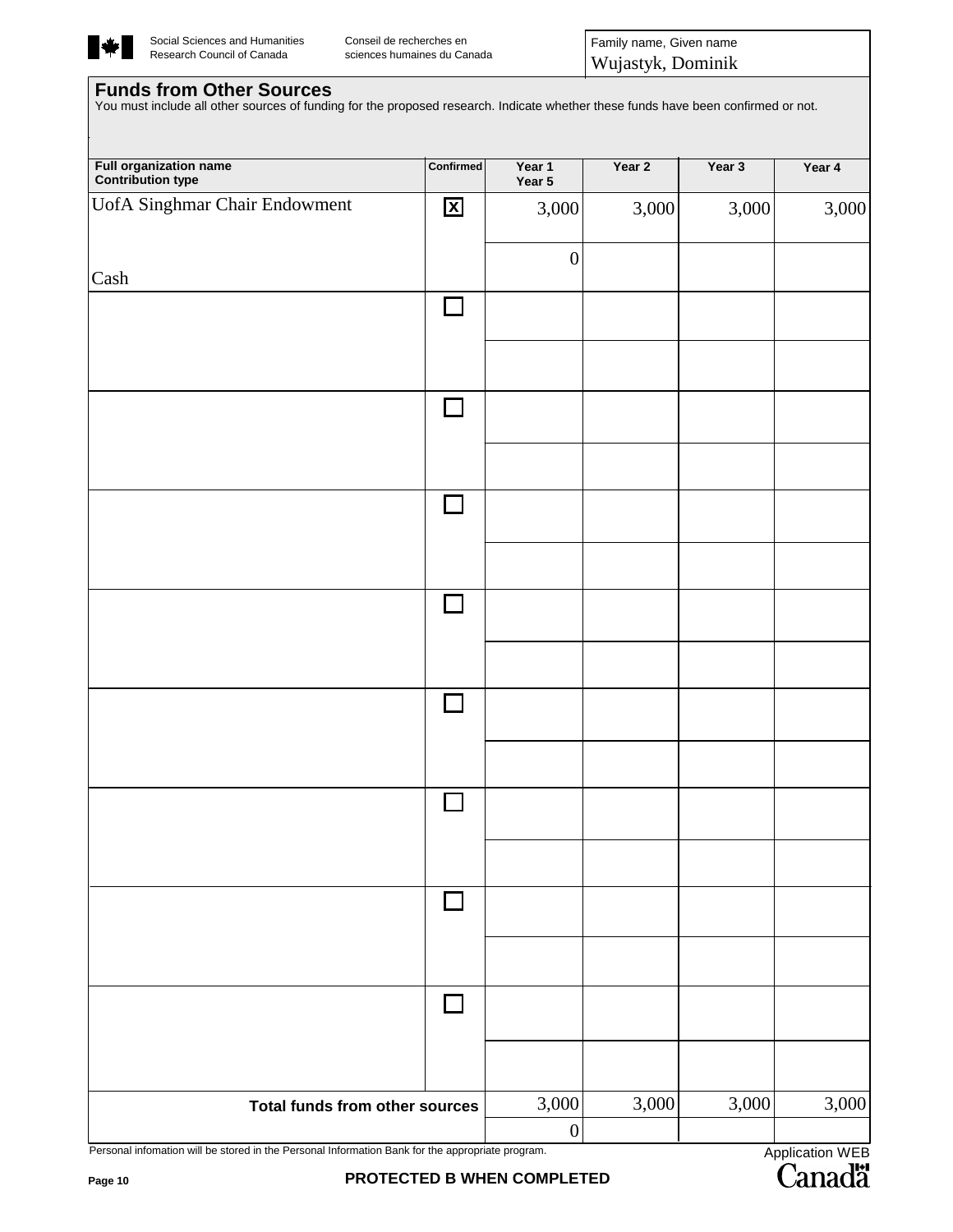

Wujastyk, Dominik

#### **Suggested Reviewers**

List Canadian or foreign specialists whom SSHRC may ask to assess your proposal.

|                                      | information on conflicts of interest. |      |                                                      |           | List keywords that best describe the assessor's areas of research expertise. Please refer to the Suggested Assessors section of the detailed instructions for more |                 |                 |  |  |
|--------------------------------------|---------------------------------------|------|------------------------------------------------------|-----------|--------------------------------------------------------------------------------------------------------------------------------------------------------------------|-----------------|-----------------|--|--|
| Family name                          |                                       |      |                                                      |           | Given name                                                                                                                                                         |                 | Initials Title  |  |  |
| Hanneder                             |                                       |      |                                                      |           | Jürgen                                                                                                                                                             | <b>JH</b>       | Professor       |  |  |
| Org. code                            | Full organization name                |      |                                                      |           | Keywords                                                                                                                                                           |                 |                 |  |  |
|                                      |                                       |      | Philipps-Universität Marburg                         |           | Indology;Sanskrit;textual criticism                                                                                                                                |                 |                 |  |  |
|                                      | Department/Division name              |      |                                                      |           | Address Deutschhausstraße 12                                                                                                                                       |                 |                 |  |  |
| Fachgebiet Indologie und Tibetologie |                                       |      | F 14 Institutsgebäude (Room: 01A26)<br>Marburg 35032 |           |                                                                                                                                                                    |                 |                 |  |  |
|                                      | Country Area<br>code                  | code | Number                                               | Extension |                                                                                                                                                                    |                 |                 |  |  |
| Telephone number                     | 49                                    |      | 6421 28-24930                                        |           | Country GERMANY                                                                                                                                                    |                 |                 |  |  |
| Fax number                           | 49                                    |      | 6421 28-24995                                        |           |                                                                                                                                                                    |                 |                 |  |  |
| E-mail                               |                                       |      | juergen.hanneder@uni-marburg.de                      |           |                                                                                                                                                                    |                 |                 |  |  |
| Family name                          |                                       |      |                                                      |           | Given name                                                                                                                                                         | Initials        | Title           |  |  |
| Goodall                              |                                       |      |                                                      |           | Dominic                                                                                                                                                            | DG              | Professor       |  |  |
| Org. code                            | Full organization name                |      | École Française d'Extrême-Orient                     |           | Keywords<br>Sanskrit; Indology; textual<br>criticism;codicology;Nepalese manuscripts                                                                               |                 |                 |  |  |
|                                      | Department/Division name              |      |                                                      |           | Address 19, rue Dumas                                                                                                                                              |                 |                 |  |  |
|                                      | Centre de Pondichéry                  |      |                                                      |           | Pondicherry 605001                                                                                                                                                 |                 |                 |  |  |
|                                      | Country Area<br>code                  | code | Number                                               | Extension |                                                                                                                                                                    |                 |                 |  |  |
| Telephone number $91$                |                                       | 413  | 2334539                                              |           | Country INDIA                                                                                                                                                      |                 |                 |  |  |
| Fax number                           |                                       |      |                                                      |           |                                                                                                                                                                    |                 |                 |  |  |
|                                      | E-mail dominic.goodall@efeo.net       |      |                                                      |           |                                                                                                                                                                    |                 |                 |  |  |
| Family name                          |                                       |      |                                                      |           | Given name                                                                                                                                                         | <b>Initials</b> | Title           |  |  |
| Org. code                            | Full organization name                |      |                                                      |           | Keywords                                                                                                                                                           |                 |                 |  |  |
|                                      | Department/Division name              |      |                                                      |           | Address                                                                                                                                                            |                 |                 |  |  |
|                                      |                                       |      |                                                      |           |                                                                                                                                                                    |                 |                 |  |  |
|                                      | Country Area<br>code                  | code | Number                                               | Extension | City/Municipality                                                                                                                                                  | Prov./State     | Postal/Zip code |  |  |
| Telephone number                     |                                       |      |                                                      |           | Country                                                                                                                                                            |                 |                 |  |  |
| Fax number                           |                                       |      |                                                      |           |                                                                                                                                                                    |                 |                 |  |  |
| E-mail                               |                                       |      |                                                      |           |                                                                                                                                                                    |                 |                 |  |  |

Personal information will be stored in the Personal Information Bank for the appropriate program.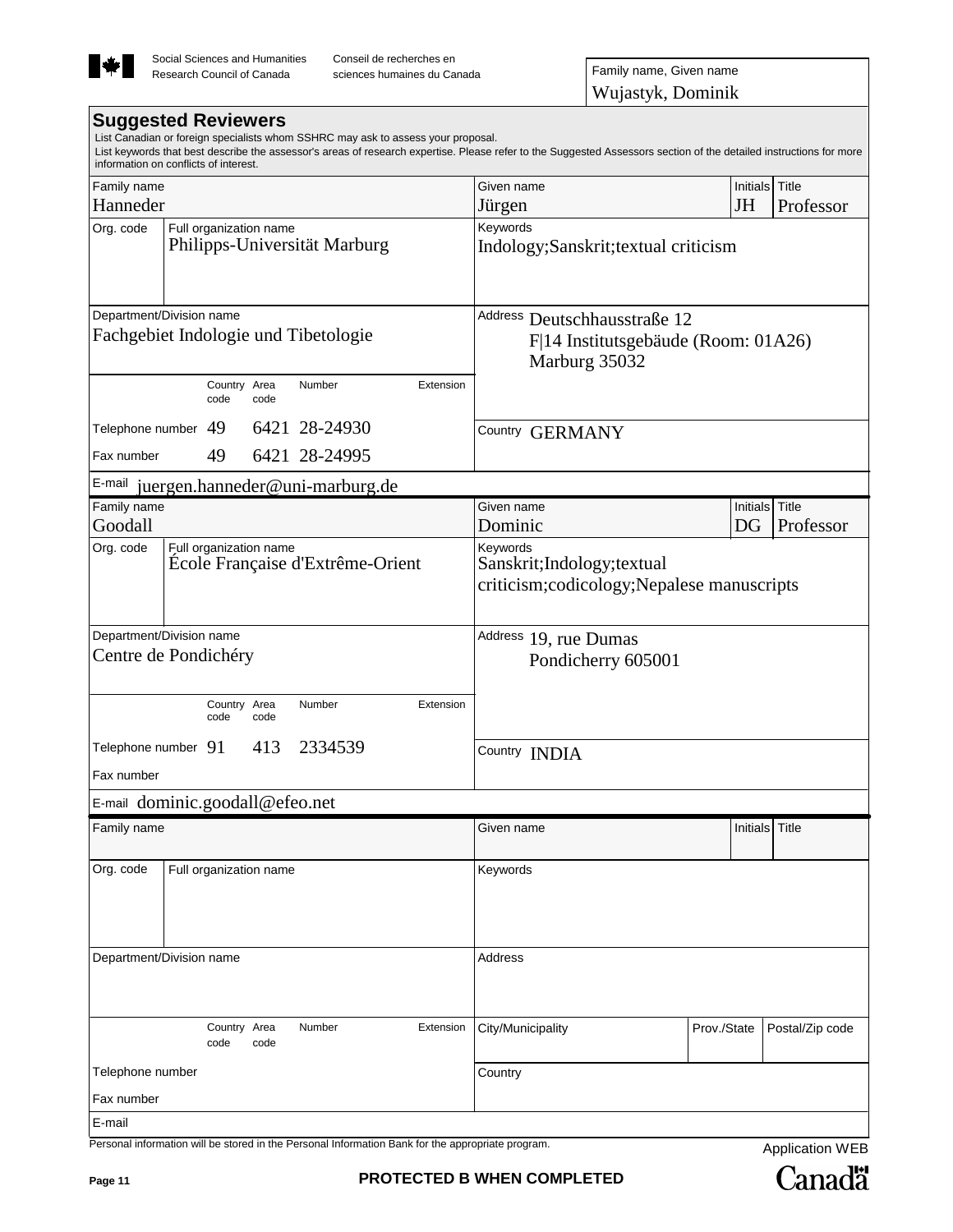I would prefer that

• Prof. Dr. Rahul Peter Das, Professor for Sprachen und Kulturen des Neuzeitlichen Südasiens (languages and cultures of post-classical South Asia) at Martin-Luther-Universität, Halle-Wittenberg

not be appointed to referee this project application. Prof. Das has contributed to the field of South Asian medical history. However, one of his books was submitted to a book-series that I edit, and during the editorial process relations became strained to the point where I felt it appropriate to request another editor to take over the work.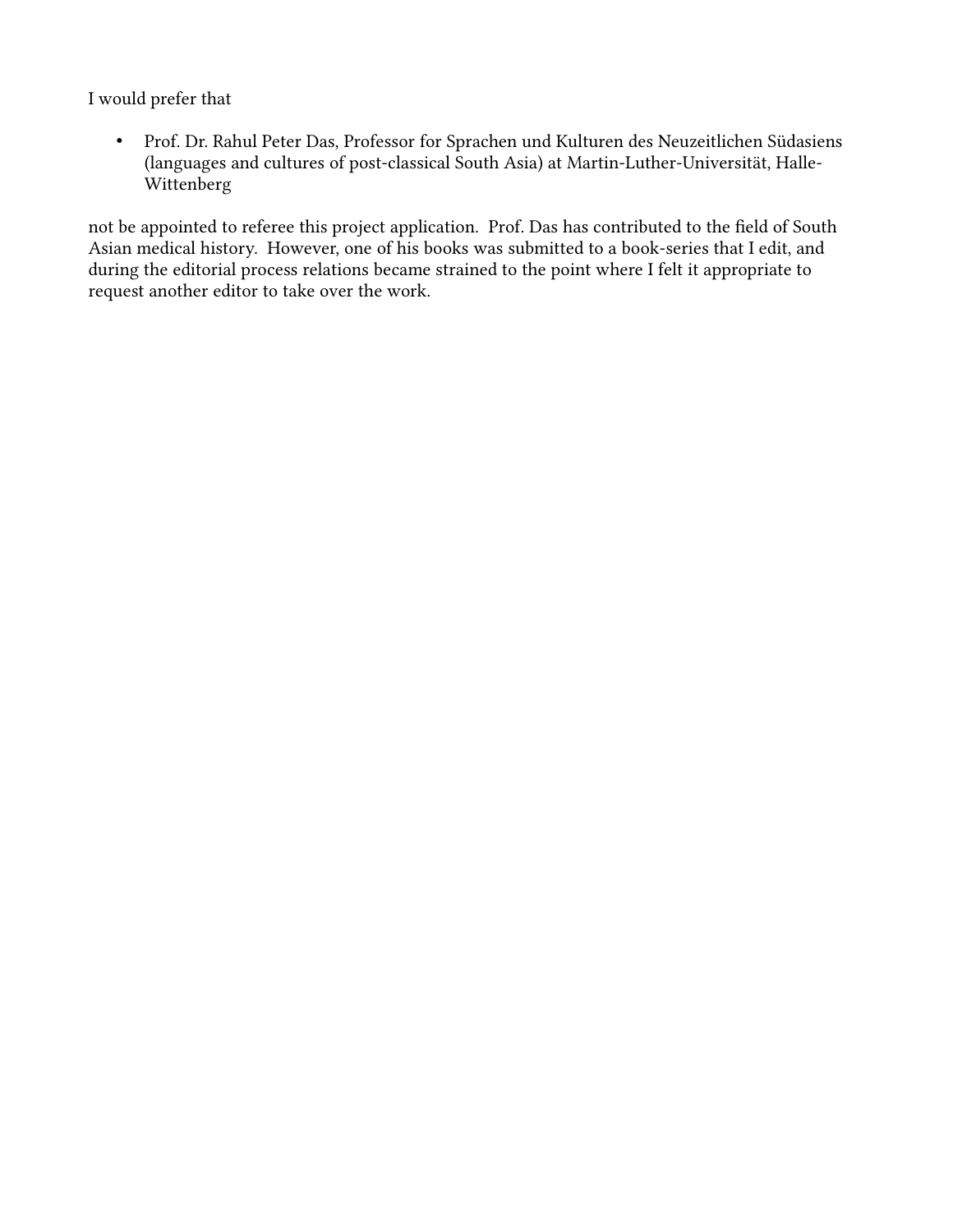

#### **Do not photocopy this page.**

**Internal use** CID (if known) 543573 291686

|                                                                                        |                                                                                                                                                                                                                                                                                          |  |                                                                                                                                              | ں ، ب ب                                                          | ----   |          |  |  |
|----------------------------------------------------------------------------------------|------------------------------------------------------------------------------------------------------------------------------------------------------------------------------------------------------------------------------------------------------------------------------------------|--|----------------------------------------------------------------------------------------------------------------------------------------------|------------------------------------------------------------------|--------|----------|--|--|
| <b>Identification</b>                                                                  |                                                                                                                                                                                                                                                                                          |  |                                                                                                                                              |                                                                  |        |          |  |  |
|                                                                                        | Only the information in the Name section will be made available to selection committee members and external assessors. Citizenship and<br>Statistical and Administrative Information will be used by SSHRC for administrative and statistical purposes only. Filling out the statistical |  |                                                                                                                                              |                                                                  |        |          |  |  |
| and Administrative Information section is optional.                                    |                                                                                                                                                                                                                                                                                          |  |                                                                                                                                              |                                                                  |        |          |  |  |
| <b>Name</b>                                                                            |                                                                                                                                                                                                                                                                                          |  |                                                                                                                                              |                                                                  |        |          |  |  |
| Family name                                                                            |                                                                                                                                                                                                                                                                                          |  | Given name                                                                                                                                   |                                                                  |        | Initials |  |  |
| Wujastyk                                                                               | Dominik                                                                                                                                                                                                                                                                                  |  |                                                                                                                                              |                                                                  |        |          |  |  |
|                                                                                        |                                                                                                                                                                                                                                                                                          |  | <b>Citizenship</b> - Applicants and co-applicants must indicate their citizenship status by checking and answering the applicable questions. |                                                                  |        |          |  |  |
| Citizenship<br>Canadian $ $ $\odot$ Permanent resident since<br>status<br>(yyyy/mm/dd) |                                                                                                                                                                                                                                                                                          |  | Other (country)                                                                                                                              | Have you applied for<br>permanent residency?                     |        |          |  |  |
|                                                                                        | 2019/07/21                                                                                                                                                                                                                                                                               |  |                                                                                                                                              |                                                                  | ′es    | No       |  |  |
| <b>Statistical and Administrative Information</b>                                      |                                                                                                                                                                                                                                                                                          |  |                                                                                                                                              |                                                                  |        |          |  |  |
| Permanent postal code in Canada<br>(i.e. K2P1G4)                                       |                                                                                                                                                                                                                                                                                          |  | Correspondence language                                                                                                                      | Previous contact with SSHRC?<br>(i.e. applicant, assessor, etc.) |        |          |  |  |
| T6G0M6                                                                                 |                                                                                                                                                                                                                                                                                          |  | $\bullet$ English<br>) French                                                                                                                | Yes                                                              | (●) No |          |  |  |
| Full name used during previous contact, if different from above                        |                                                                                                                                                                                                                                                                                          |  |                                                                                                                                              |                                                                  |        |          |  |  |

|                 | <b>Contact Information</b><br>The following information will help us to contact you more rapidly. Secondary information will not be released by SSHRC without your<br>express consent. |                          |           |                      |              |                            |           |  |  |
|-----------------|----------------------------------------------------------------------------------------------------------------------------------------------------------------------------------------|--------------------------|-----------|----------------------|--------------|----------------------------|-----------|--|--|
|                 |                                                                                                                                                                                        | Primary telephone number |           |                      |              | Secondary telephone number |           |  |  |
| Country<br>code | Area<br>code                                                                                                                                                                           | Number                   | Extension | Country<br>code      | Area<br>code | Number                     | Extension |  |  |
| -1              | 780                                                                                                                                                                                    | 4923921                  |           |                      | 587          | 5973035                    |           |  |  |
|                 | Primary fax number                                                                                                                                                                     |                          |           | Secondary fax number |              |                            |           |  |  |
| Country<br>code | Area<br>code                                                                                                                                                                           | Number                   | Extension | Country<br>code      | Area<br>code | Number                     | Extension |  |  |
| Primary E-mail  |                                                                                                                                                                                        | wujastyk@ualberta.ca     |           |                      |              |                            |           |  |  |
|                 | Secondary E-mail                                                                                                                                                                       | wujastyk@gmail.com       |           |                      |              |                            |           |  |  |

Personal information will be stored in the Personal Information Bank for the appropriate program.

**PROTECTED B WHEN COMPLETED**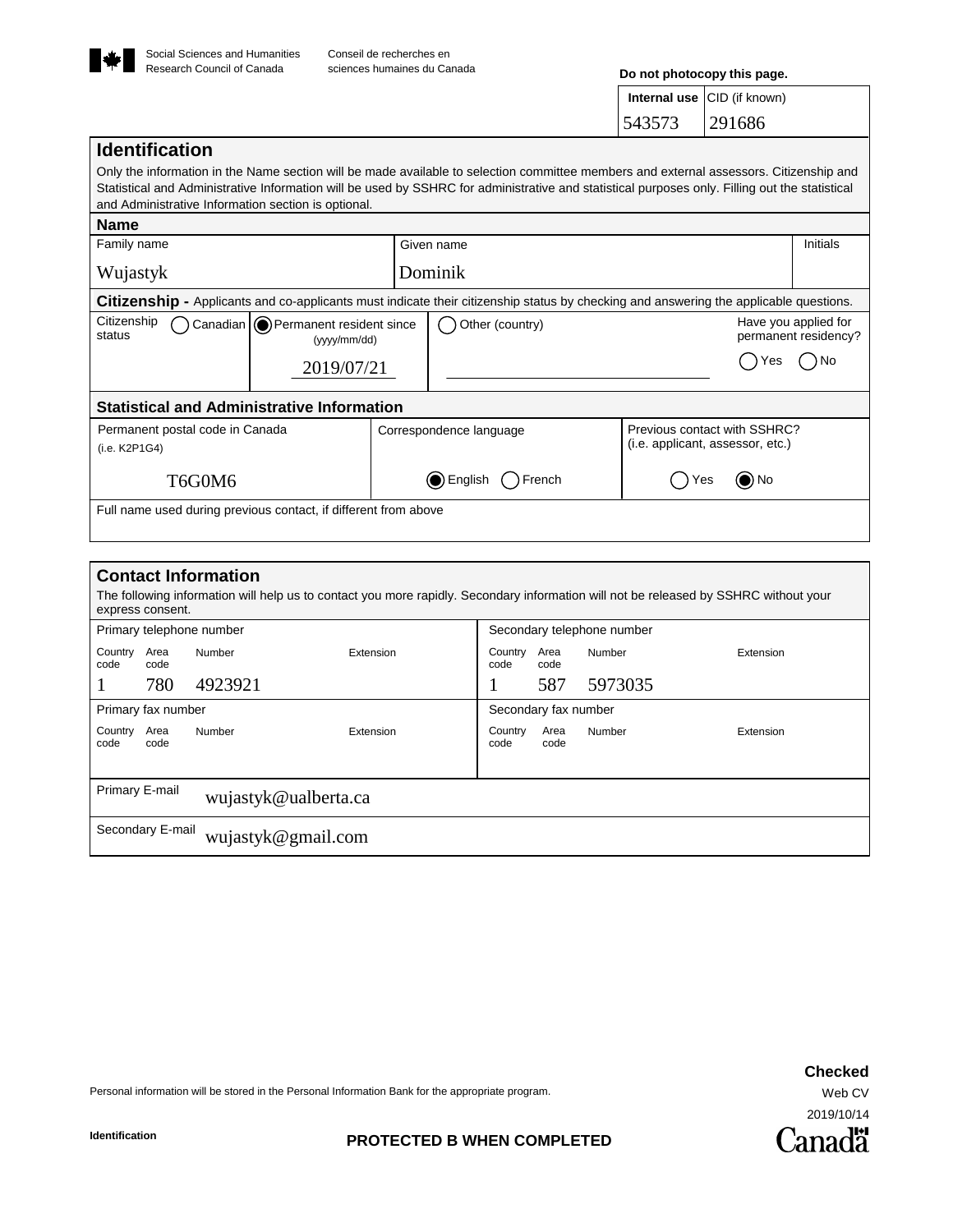

**Do not photocopy this page.**

Family name, Given name

Wujastyk, Dominik

| <b>Current Address</b><br>Use only if you are not affiliated with a department at a Canadian<br>university. (If you are affiliated with a department at a Canadian<br>university, the department's mailing address will be used.) If you<br>wish to use another address, specify it under the Correspondence<br>Address. |                        |                          | <b>Correspondence Address</b><br>Complete this section if you wish your correspondence to be sent<br>to an address other than your current address. |                              |                           |  |  |
|--------------------------------------------------------------------------------------------------------------------------------------------------------------------------------------------------------------------------------------------------------------------------------------------------------------------------|------------------------|--------------------------|-----------------------------------------------------------------------------------------------------------------------------------------------------|------------------------------|---------------------------|--|--|
| Address                                                                                                                                                                                                                                                                                                                  |                        |                          | <b>Address</b>                                                                                                                                      |                              |                           |  |  |
| City/Municipality                                                                                                                                                                                                                                                                                                        | Prov./<br><b>State</b> | Postal/Zip code          | City/Municipality                                                                                                                                   | Prov./<br><b>State</b>       | Postal/Zip code           |  |  |
| Country                                                                                                                                                                                                                                                                                                                  |                        |                          | Country                                                                                                                                             |                              |                           |  |  |
| <b>Temporary Address</b><br>If providing a temporary address, phone number and/or E-mail,<br>ensure that you enter the effective dates.                                                                                                                                                                                  |                        |                          | <b>Permanent Address in CANADA</b>                                                                                                                  |                              |                           |  |  |
| Address                                                                                                                                                                                                                                                                                                                  |                        |                          | Address<br>11126 78 Ave NW                                                                                                                          |                              |                           |  |  |
| City/Municipality                                                                                                                                                                                                                                                                                                        | Prov./<br>State        |                          | City/Municipality<br>Edmonton                                                                                                                       | Prov./<br><b>State</b><br>AВ | Postal/Zip code<br>T6G0M6 |  |  |
| Country                                                                                                                                                                                                                                                                                                                  |                        |                          | Country CANADA                                                                                                                                      |                              |                           |  |  |
| Start date<br>(yyyy/mm/dd)                                                                                                                                                                                                                                                                                               |                        | End date<br>(yyyy/mm/dd) | Temporary telephone/fax number<br>Country<br>Area<br>Number<br>Extension<br>code<br>code                                                            |                              |                           |  |  |
| Temporary E-mail                                                                                                                                                                                                                                                                                                         |                        |                          |                                                                                                                                                     |                              |                           |  |  |

Personal information will be stored in the Personal Information Bank for the appropriate program.

Web CV

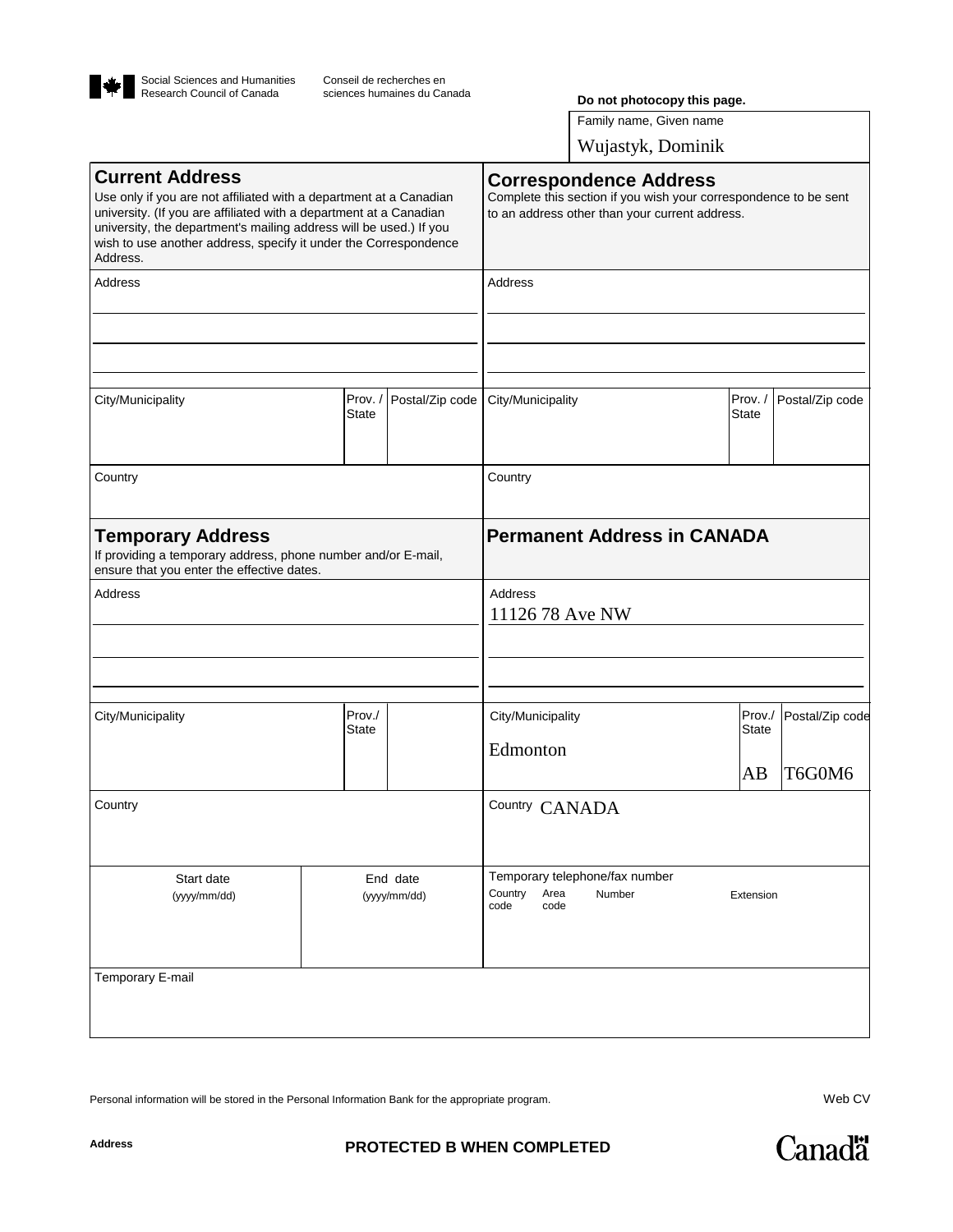

**Do not photocopy this page.**

Family name, Given name

Wujastyk, Dominik

|                |                                                                                                                                                                                                                                                                                                                                                                                                     | <b>Research Expertise (optional)</b>                                                                                                                                                            |              |  |  |  |  |  |
|----------------|-----------------------------------------------------------------------------------------------------------------------------------------------------------------------------------------------------------------------------------------------------------------------------------------------------------------------------------------------------------------------------------------------------|-------------------------------------------------------------------------------------------------------------------------------------------------------------------------------------------------|--------------|--|--|--|--|--|
|                | The information provided in this section refers to your own research expertise, not to a research proposal. Filling out the following<br>4 sections is optional. This page will not be seen by selection committee members and external assessors. This section will be used for<br>planning and evaluating programs, producing statistics, and selecting external assessors and committee members. |                                                                                                                                                                                                 |              |  |  |  |  |  |
|                | <b>Areas of Research</b>                                                                                                                                                                                                                                                                                                                                                                            |                                                                                                                                                                                                 |              |  |  |  |  |  |
|                |                                                                                                                                                                                                                                                                                                                                                                                                     | Indicate and rank up to 3 areas of research that best correspond to your research interests as well as areas where your research interests<br>would apply. Duplicate entries are not permitted. |              |  |  |  |  |  |
| Rank           | Code                                                                                                                                                                                                                                                                                                                                                                                                | Area                                                                                                                                                                                            |              |  |  |  |  |  |
| 1              | 100                                                                                                                                                                                                                                                                                                                                                                                                 | Arts and culture                                                                                                                                                                                |              |  |  |  |  |  |
| 2              | 220                                                                                                                                                                                                                                                                                                                                                                                                 | Health                                                                                                                                                                                          |              |  |  |  |  |  |
| 3              | 360                                                                                                                                                                                                                                                                                                                                                                                                 | Science and technology                                                                                                                                                                          |              |  |  |  |  |  |
|                | <b>Temporal Periods</b>                                                                                                                                                                                                                                                                                                                                                                             | If applicable, indicate up to 2 historical periods covered by your research interests.                                                                                                          |              |  |  |  |  |  |
| From           |                                                                                                                                                                                                                                                                                                                                                                                                     | To                                                                                                                                                                                              |              |  |  |  |  |  |
|                |                                                                                                                                                                                                                                                                                                                                                                                                     | Year<br>Year<br>AD<br>BС<br>AD<br>BС<br>1800<br>1000<br>$\textcolor{blue}{\bullet}$                                                                                                             |              |  |  |  |  |  |
|                | <b>Geographical Regions</b>                                                                                                                                                                                                                                                                                                                                                                         |                                                                                                                                                                                                 |              |  |  |  |  |  |
|                |                                                                                                                                                                                                                                                                                                                                                                                                     | If applicable, indicate and rank up to 3 geographical regions covered by your research interests. Duplicate entries are not permitted.                                                          |              |  |  |  |  |  |
| Rank           | Code                                                                                                                                                                                                                                                                                                                                                                                                | Region                                                                                                                                                                                          |              |  |  |  |  |  |
| 1              | 6400                                                                                                                                                                                                                                                                                                                                                                                                | South Asia                                                                                                                                                                                      |              |  |  |  |  |  |
| 2              |                                                                                                                                                                                                                                                                                                                                                                                                     |                                                                                                                                                                                                 |              |  |  |  |  |  |
| 3              |                                                                                                                                                                                                                                                                                                                                                                                                     |                                                                                                                                                                                                 |              |  |  |  |  |  |
|                | <b>Countries</b>                                                                                                                                                                                                                                                                                                                                                                                    |                                                                                                                                                                                                 |              |  |  |  |  |  |
| Rank           | Code                                                                                                                                                                                                                                                                                                                                                                                                | If applicable, indicate and rank up to 5 countries covered by your research interests. Duplicate entries are not permitted.<br>Countries                                                        | Prov./       |  |  |  |  |  |
|                |                                                                                                                                                                                                                                                                                                                                                                                                     |                                                                                                                                                                                                 | <b>State</b> |  |  |  |  |  |
| 1              | 6404                                                                                                                                                                                                                                                                                                                                                                                                | <b>INDIA</b>                                                                                                                                                                                    |              |  |  |  |  |  |
| $\overline{2}$ | 6406                                                                                                                                                                                                                                                                                                                                                                                                | <b>NEPAL</b>                                                                                                                                                                                    |              |  |  |  |  |  |
| 3              | 6408                                                                                                                                                                                                                                                                                                                                                                                                | <b>SRI LANKA</b>                                                                                                                                                                                |              |  |  |  |  |  |
| 4              | 6402                                                                                                                                                                                                                                                                                                                                                                                                | <b>BANGLADESH</b>                                                                                                                                                                               |              |  |  |  |  |  |
| 5              | 6403                                                                                                                                                                                                                                                                                                                                                                                                | <b>BHUTAN</b>                                                                                                                                                                                   |              |  |  |  |  |  |

Personal information will be stored in the Personal Information Bank for the appropriate program.

**Canadä**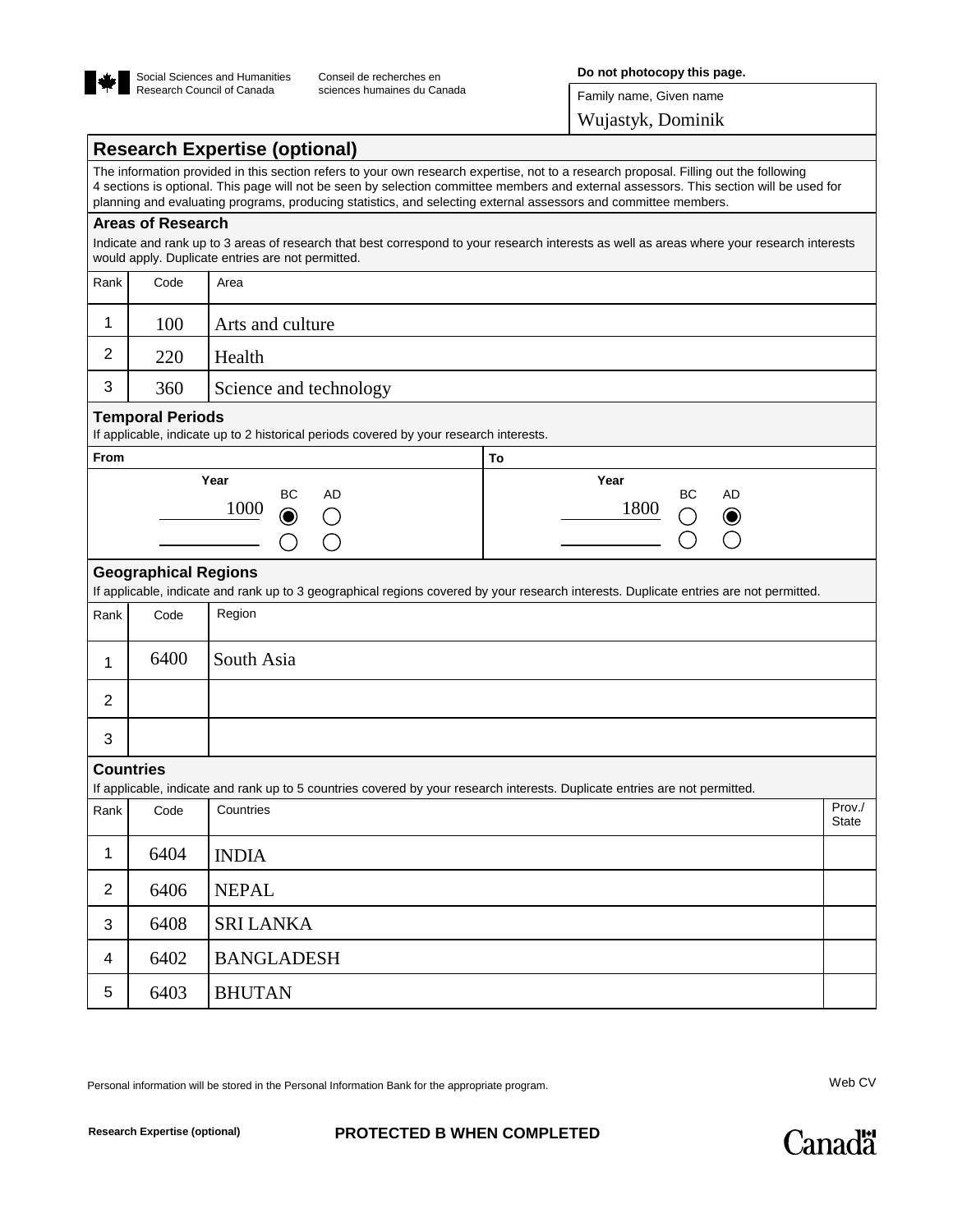|                                                 | Social Sciences and Humanities<br>Research Council of Canada | Conseil de recherches en<br>sciences humaines du Canada                                                                                |                          |                 |                                             |                         |                        |
|-------------------------------------------------|--------------------------------------------------------------|----------------------------------------------------------------------------------------------------------------------------------------|--------------------------|-----------------|---------------------------------------------|-------------------------|------------------------|
| <b>Curriculum Vitae</b>                         | Family name, Given name                                      |                                                                                                                                        |                          |                 |                                             |                         |                        |
| Wujastyk, Dominik                               |                                                              |                                                                                                                                        |                          |                 |                                             |                         |                        |
| <b>Language Proficiency</b>                     |                                                              |                                                                                                                                        |                          |                 |                                             |                         |                        |
| Read<br>$\pmb{\mathsf{x}}$<br>English           | Write<br>X                                                   | Comprehend aurally<br>Speak<br>$\boldsymbol{\mathsf{X}}$<br>$\pmb{\mathsf{x}}$                                                         |                          | Other languages | German (read), Sanskrit (read, write),      |                         |                        |
| $\overline{\mathbf{x}}$<br>French               |                                                              | $\overline{\mathbf{x}}$<br>X.                                                                                                          |                          |                 | Pali (read), Italian (read with dictionary) |                         |                        |
| <b>Work Experience</b>                          |                                                              |                                                                                                                                        |                          |                 |                                             |                         |                        |
| chronological order, based on the start year.   |                                                              | List the positions, academic and non-academic, you have held beginning with the current position and all previous positions in reverse |                          |                 |                                             |                         |                        |
| Current position                                |                                                              |                                                                                                                                        |                          |                 |                                             |                         | Start date<br>(yyy/mm) |
| <b>Full Professor</b>                           |                                                              |                                                                                                                                        |                          |                 |                                             |                         | 2015/7                 |
| Org. code                                       | Full organization name                                       |                                                                                                                                        |                          |                 |                                             |                         |                        |
| 1480111                                         | University of Alberta                                        |                                                                                                                                        |                          |                 |                                             |                         |                        |
| Department/Division name                        |                                                              |                                                                                                                                        |                          |                 |                                             |                         |                        |
| <b>History and Classics</b>                     |                                                              |                                                                                                                                        |                          |                 |                                             |                         |                        |
| Position type                                   | Tenured                                                      | Non-tenure                                                                                                                             | <b>Employment status</b> |                 | Full-time                                   | Part-time               |                        |
|                                                 | Tenure-track                                                 | Non-academic                                                                                                                           |                          |                 | Non-salaried                                |                         | Leave of absence       |
| Position                                        |                                                              |                                                                                                                                        |                          |                 |                                             | Start date              | End date               |
| <b>Research Associate</b>                       |                                                              |                                                                                                                                        |                          |                 |                                             | (yyyy/mm)<br>2009/9     | (yyyy/mm)<br>2015/5    |
| Org. code                                       | Full organization name                                       |                                                                                                                                        |                          |                 |                                             |                         |                        |
| 9165101                                         | University of Vienna                                         |                                                                                                                                        |                          |                 |                                             |                         |                        |
| Department/Division name                        |                                                              |                                                                                                                                        |                          |                 |                                             |                         |                        |
|                                                 |                                                              | Institute for South Asian, Tibetan and Buddhist Studies                                                                                |                          |                 |                                             |                         |                        |
| Position                                        |                                                              |                                                                                                                                        |                          |                 |                                             | Start date<br>(yyyy/mm) | End date<br>(yyyy/mm)  |
| <b>Visiting Researcher</b>                      |                                                              |                                                                                                                                        |                          |                 |                                             | 2009/2                  | 2009/8                 |
| Org. code                                       | Full organization name                                       |                                                                                                                                        |                          |                 |                                             |                         |                        |
| 9149104                                         | Leiden University                                            |                                                                                                                                        |                          |                 |                                             |                         |                        |
| Department/division name                        |                                                              |                                                                                                                                        |                          |                 |                                             |                         |                        |
| <b>International Institute of Asian Studies</b> |                                                              |                                                                                                                                        |                          |                 |                                             |                         |                        |
| Position                                        |                                                              |                                                                                                                                        |                          |                 |                                             | Start date<br>(yyyy/mm) | End date<br>(yyyy/mm)  |
| <b>Visiting Professor</b>                       |                                                              |                                                                                                                                        |                          |                 |                                             | 2008/1                  | 2008/5                 |
| Org. code                                       | Full organization name                                       |                                                                                                                                        |                          |                 |                                             |                         |                        |
| 9969110                                         |                                                              | University of Texas at Austin                                                                                                          |                          |                 |                                             |                         |                        |
| Department/Division name                        |                                                              |                                                                                                                                        |                          |                 |                                             |                         |                        |
| <b>Asian Studies</b>                            |                                                              |                                                                                                                                        |                          |                 |                                             |                         |                        |
|                                                 |                                                              | Personal information will be stored in the Personal Information Bank for the appropriate program.                                      |                          |                 |                                             |                         | Web CV                 |

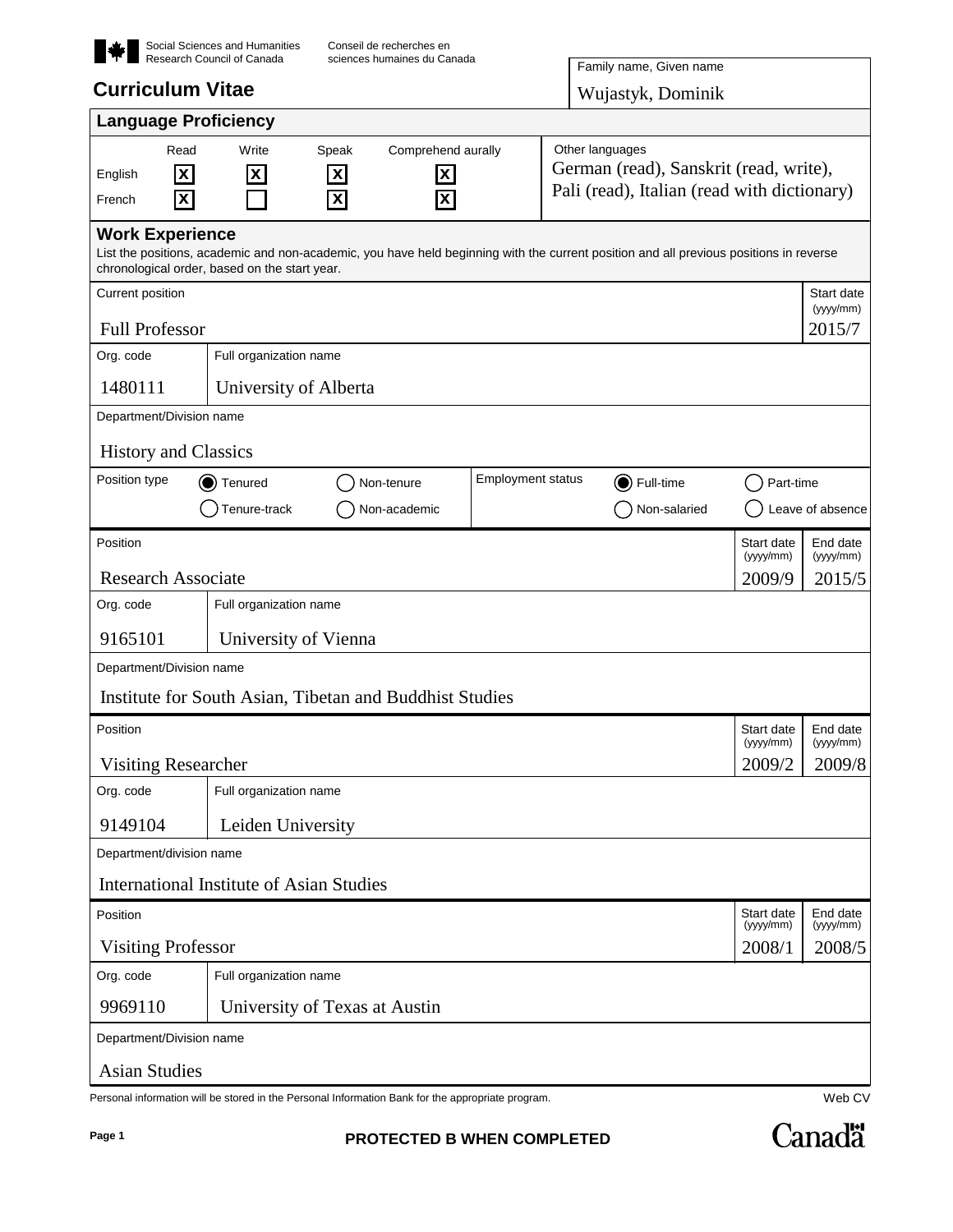

|                          | <b>Work Experience (cont'd)</b>                   |                         |                       |
|--------------------------|---------------------------------------------------|-------------------------|-----------------------|
| Position                 |                                                   | Start date<br>(yyyy/mm) | End date<br>(yyyy/mm) |
|                          | <b>Wellcome Trust Senior Research Fellow</b>      | 2002/2                  | 2009/2                |
| Org. code                | Full organization name                            |                         |                       |
| 9121153                  | University College London                         |                         |                       |
| Department/Division name |                                                   |                         |                       |
|                          | Wellcome Trust Centre for the History of Medicine |                         |                       |
| Position                 |                                                   | Start date              | End date              |
|                          | <b>Associate Curator and Lecturer</b>             | (yyyy/mm)<br>1984/1     | (yyyy/mm)<br>2002/1   |
| Org. code                | Full organization name                            |                         |                       |
|                          |                                                   |                         |                       |
| $\mathbf{1}$             | Wellcome Institute for the History of Medicine    |                         |                       |
| Department/Division name |                                                   |                         |                       |
| <b>Asian Collections</b> |                                                   |                         |                       |
| Position                 |                                                   | Start date              | End date              |
|                          |                                                   | (yyyy/mm)               | (yyyy/mm)             |
| Org. code                | Full organization name                            |                         |                       |
|                          |                                                   |                         |                       |
|                          |                                                   |                         |                       |
| Department/Division name |                                                   |                         |                       |
|                          |                                                   |                         |                       |
| Position                 |                                                   | Start date              | End date              |
|                          |                                                   | (yyyy/mm)               | (yyyy/mm)             |
| Org. code                | Full organization name                            |                         |                       |
|                          |                                                   |                         |                       |
|                          |                                                   |                         |                       |
| Department/Division name |                                                   |                         |                       |
|                          |                                                   |                         |                       |
| Position                 |                                                   | Start date<br>(yyyy/mm) | End date<br>(yyyy/mm) |
|                          |                                                   |                         |                       |
| Org. code                | Full organization name                            |                         |                       |
|                          |                                                   |                         |                       |
|                          |                                                   |                         |                       |
| Department/Division name |                                                   |                         |                       |
|                          |                                                   |                         |                       |

Personal information will be stored in the Personal Information Bank for the appropriate program.

Web CV

Canadä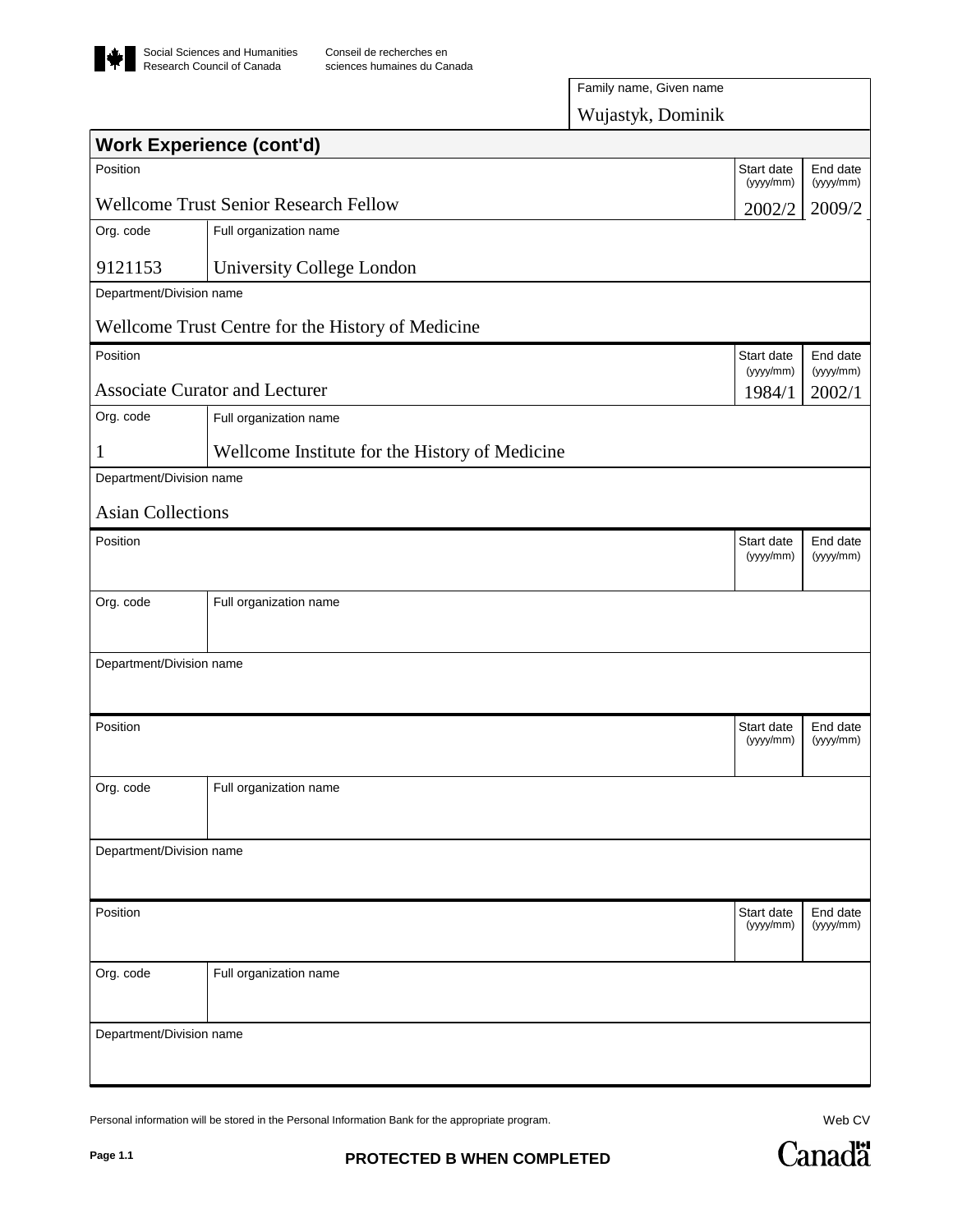

Wujastyk, Dominik

| <b>Academic Background</b> |                                                                                                                                       |                         |                                                     |                      |
|----------------------------|---------------------------------------------------------------------------------------------------------------------------------------|-------------------------|-----------------------------------------------------|----------------------|
|                            | List up to 5 degrees, beginning with the highest degree first and all others in reverse chronological order, based on the start date. |                         |                                                     |                      |
| Degree type                | Degree name                                                                                                                           | Start date<br>(yyyy/mm) | Expected date Awarded date<br>(yyyy/mm)             | (yyyy/mm)            |
| Doctorate                  | <b>DPhil</b>                                                                                                                          | 1978/10                 |                                                     | 1982/07              |
| Disc. code                 | Discipline                                                                                                                            |                         | Did SSHRC support enable<br>you to get this degree? |                      |
| 55099                      | Oriental Studies                                                                                                                      |                         | Yes                                                 | $\odot$ No           |
| Org. code                  | Organization                                                                                                                          |                         |                                                     |                      |
| 9121131                    | University of Oxford                                                                                                                  |                         |                                                     |                      |
|                            | Country UNITED KINGDOM                                                                                                                |                         |                                                     |                      |
| Degree type                | Degree name                                                                                                                           | Start date              | Expected date                                       | Awarded date         |
| BA Hon.                    |                                                                                                                                       | (yyyy/mm)<br>1974/10    | (yyyy/mm)                                           | (yyyy/mm)<br>1978/07 |
| Disc. code                 | <b>Discipline</b>                                                                                                                     |                         | Did SSHRC support enable                            |                      |
|                            |                                                                                                                                       |                         | you to get this degree?                             |                      |
| 50499                      | Oriental Studies, Sanskrit and Pali                                                                                                   |                         | Yes                                                 | $\odot$ No           |
| Org. code                  | Organization                                                                                                                          |                         |                                                     |                      |
| 9121131                    | University of Oxford                                                                                                                  |                         |                                                     |                      |
|                            | Country UNITED KINGDOM                                                                                                                |                         |                                                     |                      |
| Degree type                | Degree name                                                                                                                           | Start date              | Expected date Awarded date                          |                      |
| BA Hon.                    |                                                                                                                                       | (yyyy/mm)<br>1971/09    | (yyyy/mm)                                           | (yyyy/mm)<br>1974/07 |
| Disc. code                 | <b>Discipline</b>                                                                                                                     |                         | Did SSHRC support enable                            |                      |
|                            |                                                                                                                                       |                         | you to get this degree?                             |                      |
| 80400                      | Physics                                                                                                                               |                         | Yes<br>$\rightarrow$                                | $\odot$ No           |
| Org. code                  | Organization                                                                                                                          |                         |                                                     |                      |
| 9121437                    | Imperial College London                                                                                                               |                         |                                                     |                      |
| Country                    | <b>UNITED KINGDOM</b>                                                                                                                 |                         |                                                     |                      |
| Degree type                | Degree name                                                                                                                           | Start date<br>(yyyy/mm) | Expected date   Awarded date<br>(yyyy/mm)           | (yyy/mm)             |
| Disc. code                 | Discipline                                                                                                                            |                         | Did SSHRC support enable<br>you to get this degree? |                      |
|                            |                                                                                                                                       |                         | Yes                                                 | $\bigcirc$ No        |
| Org. code                  | Organization                                                                                                                          |                         |                                                     |                      |
| Country                    |                                                                                                                                       |                         |                                                     |                      |
| Degree type                | Degree name                                                                                                                           | Start date              | Expected date   Awarded date                        |                      |
|                            |                                                                                                                                       | (yyyy/mm)               | (yyyy/mm)                                           | (yyyy/mm)            |
| Disc. code                 | Discipline                                                                                                                            |                         | Did SSHRC support enable                            |                      |
|                            |                                                                                                                                       |                         | you to get this degree?<br>Yes                      | ()No                 |
| Org. code                  | Organization                                                                                                                          |                         |                                                     |                      |
|                            |                                                                                                                                       |                         |                                                     |                      |

Personal information will be stored in the Personal Information Bank for the appropriate program.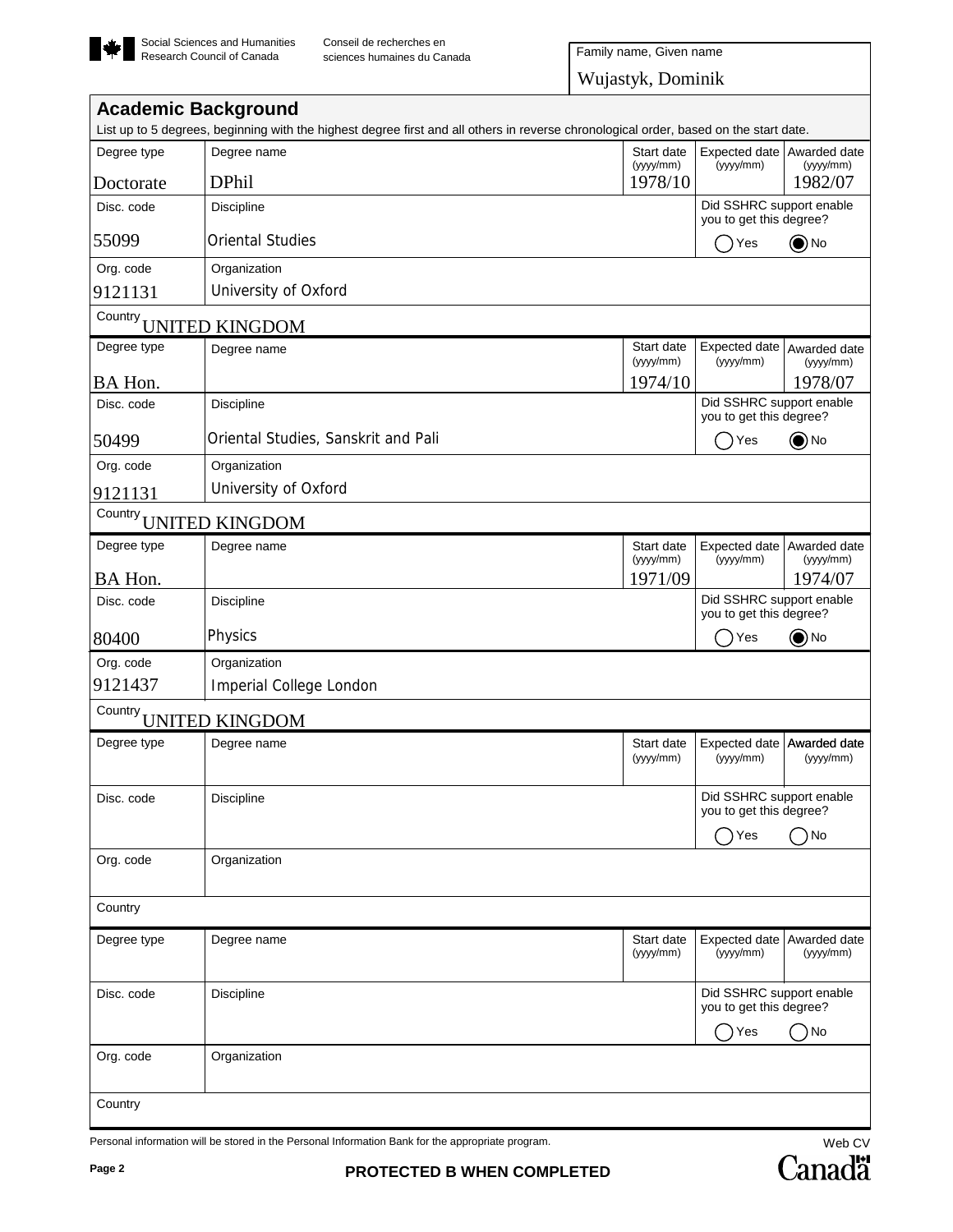

Wujastyk, Dominik Family name, Given name

## **Credentials**

List up to 6 licences, professional designations, awards and distinctions you have received and feel would be the most pertinent to the adjudication of your application. List them in reverse chronological order, based on the year awarded.

| Category       | Name                                                | Source or Country                                     | Duration<br>(Months) | Value / Year<br>awarded                     |
|----------------|-----------------------------------------------------|-------------------------------------------------------|----------------------|---------------------------------------------|
| Fellowship     | Gonda Fellowship                                    | University NETHERLANDS,<br><b>THE</b>                 | 6                    | \$20,000<br>2009                            |
| Academic Prize | The Arthur L. Basham Medal                          | International Associations of<br><b>Asian Studies</b> |                      | $\vert \mathbf{S} \mathbf{O} \vert$<br>2002 |
| Fellowship     | <b>Wellcome Trust Senior</b><br>Research Fellowship | University UNITED<br><b>KINGDOM</b>                   | 84                   | \$431,821<br>2002                           |
| Academic Prize | The Boden Prize                                     | University UNITED<br><b>KINGDOM</b>                   |                      | $\vert \$\text{O}\vert$<br>1973             |
|                |                                                     |                                                       |                      |                                             |
|                |                                                     |                                                       |                      |                                             |

#### **Research Expertise**

The information provided in this section refers to your own research expertise, not to a research proposal.

**Keywords**

List keywords that best describe your areas of research expertise. Separate keywords with a semicolon.

Sanskrit language and literature;History of India;History of Science in South Asia;Indian Codicology;

#### **Disciplines**

Indicate and rank up to 5 disciplines that best correspond to your research interests. Duplicate entries are not permitted.

| Rank                    | Code  | Discipline                  | If Other, specify |
|-------------------------|-------|-----------------------------|-------------------|
| 1                       | 51000 | History                     |                   |
| $\overline{2}$          | 50499 | <b>Other Classics</b>       | Indology          |
| 3                       | 51004 | <b>Cultural History</b>     |                   |
| $\overline{\mathbf{4}}$ | 51010 | <b>History of Medicine</b>  |                   |
| 5                       | 51014 | <b>Intellectual History</b> |                   |

Personal information will be stored in the Personal Information Bank for the appropriate program.<br>Page 3 **PROTECTED B WHEN COMPLETED Canada**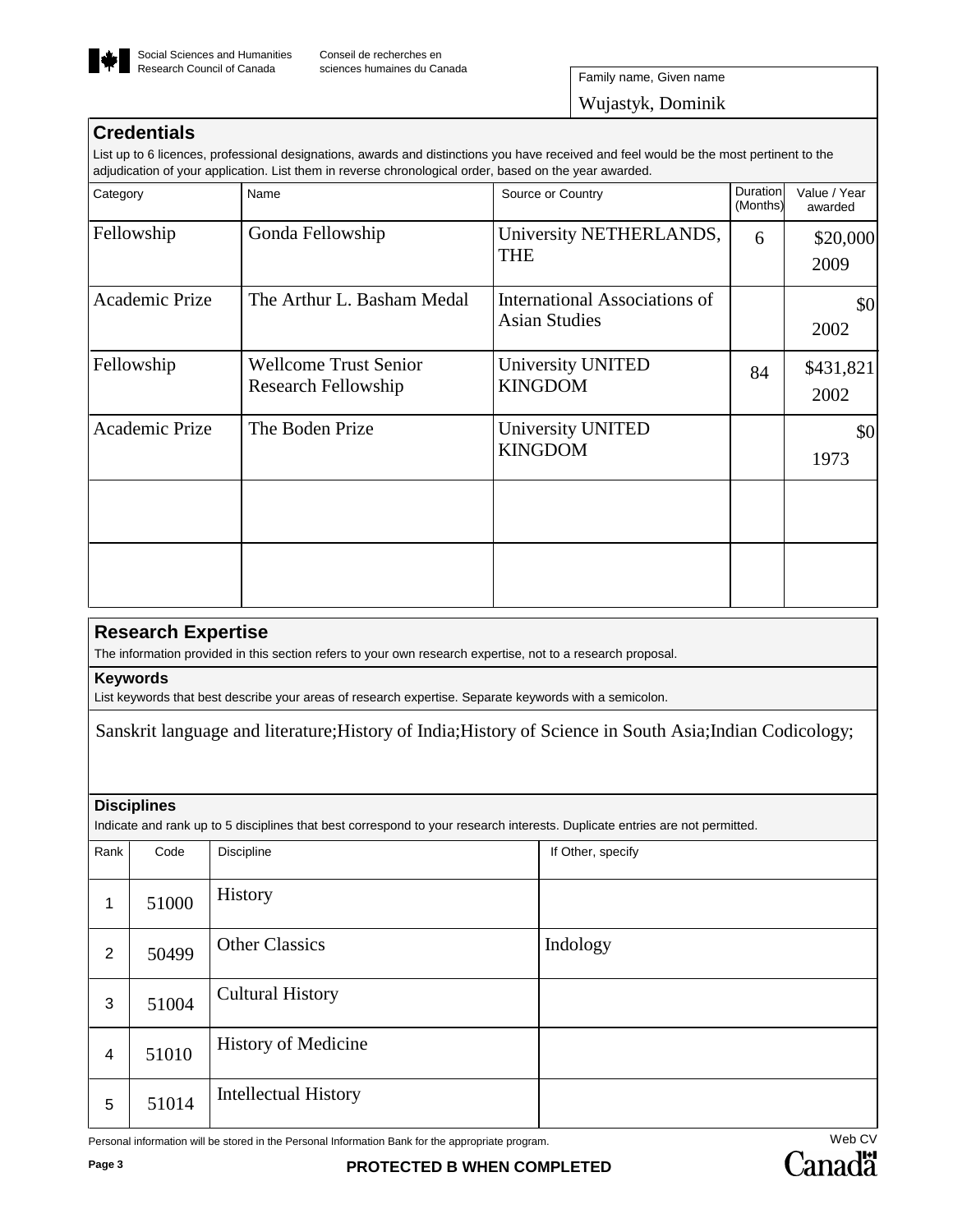

sciences humaines du Canada Conseil de recherches en

Wujastyk, Dominik Family name, Given name

|                                                                   | <b>Funded Research</b>                                                                                                                                                                                                                     |                        |                        |                                                       |  |  |
|-------------------------------------------------------------------|--------------------------------------------------------------------------------------------------------------------------------------------------------------------------------------------------------------------------------------------|------------------------|------------------------|-------------------------------------------------------|--|--|
|                                                                   | List up to 8 grants or contracts you have received from SSHRC or other sources. List them in reverse chronological order, based on the<br>year awarded. If you are not the applicant (principal investigator), specify that persons' name. |                        |                        |                                                       |  |  |
| Org. code                                                         | Full name of funding organization                                                                                                                                                                                                          |                        | Year awarded<br>(yyyy) | Total amount<br>(CAN\$)                               |  |  |
| 1                                                                 | FWF: Fonds zur Förderung der wissenschaftlichen Forschung                                                                                                                                                                                  |                        | 2011                   | \$579,712                                             |  |  |
| Role                                                              | Co-applicant                                                                                                                                                                                                                               |                        |                        | $\overline{\mathbf{X}}$ Complete<br>Completion status |  |  |
| Philosophy and Medicine in Early Classical India<br>Project title |                                                                                                                                                                                                                                            |                        |                        |                                                       |  |  |
| Applicant's family name                                           |                                                                                                                                                                                                                                            | Applicant's given name |                        | Initials                                              |  |  |
| Preizendanz                                                       |                                                                                                                                                                                                                                            | Karin                  |                        | <b>KP</b>                                             |  |  |
| Org. code                                                         | Full name of funding organization                                                                                                                                                                                                          |                        | Year awarded<br>(yyyy) | <b>Total amount</b><br>(CAN\$)                        |  |  |
|                                                                   | FWF: Fonds zur Förderung der wissenschaftlichen Forschung                                                                                                                                                                                  |                        |                        | \$69,500                                              |  |  |
| Role                                                              | 1                                                                                                                                                                                                                                          |                        |                        | x                                                     |  |  |
| Project title                                                     | Collaborator                                                                                                                                                                                                                               |                        | Completion status      | Complete                                              |  |  |
|                                                                   | A Study of the Manuscripts of the Woolner Collection, Lahore                                                                                                                                                                               |                        |                        |                                                       |  |  |
| Applicant's family name                                           |                                                                                                                                                                                                                                            | Applicant's given name |                        | Initials                                              |  |  |
| Preizendanz                                                       |                                                                                                                                                                                                                                            | Karin                  |                        | <b>KP</b>                                             |  |  |
| Org. code                                                         | Full name of funding organization<br>International Association for Asian Studies, Gonda Fund                                                                                                                                               |                        | Year awarded<br>(yyyy) | Total amount<br>(CAN\$)                               |  |  |
|                                                                   |                                                                                                                                                                                                                                            |                        | 2009                   | \$20,000                                              |  |  |
| Role                                                              | Applicant                                                                                                                                                                                                                                  |                        |                        | Completion status   X Complete                        |  |  |
| Project title                                                     | Sanskrit Polemical Tract on Medical Science: Viresvara's Rogarogavada, edited, translated,<br>and discussed                                                                                                                                |                        |                        |                                                       |  |  |
| Applicant's family name                                           |                                                                                                                                                                                                                                            | Applicant's given name |                        | Initials                                              |  |  |
| Org. code                                                         | Full name of funding organization                                                                                                                                                                                                          |                        | Year awarded<br>(yyyy) | <b>Total amount</b><br>(CAN\$)                        |  |  |
| $\mathbf{I}$                                                      | The Wellcome Trust                                                                                                                                                                                                                         |                        |                        |                                                       |  |  |
| Role                                                              |                                                                                                                                                                                                                                            |                        | 2002                   | \$431,821                                             |  |  |
|                                                                   | Applicant                                                                                                                                                                                                                                  |                        | Completion status      | x <br>Complete                                        |  |  |
| Project title                                                     | Indian medical knowledge systems on the eve of colonialism                                                                                                                                                                                 |                        |                        |                                                       |  |  |
| Applicant's family name                                           |                                                                                                                                                                                                                                            | Applicant's given name |                        | Initials                                              |  |  |

Personal information will be stored in the Personal Information Bank for the appropriate program.<br>Web CV

Canadä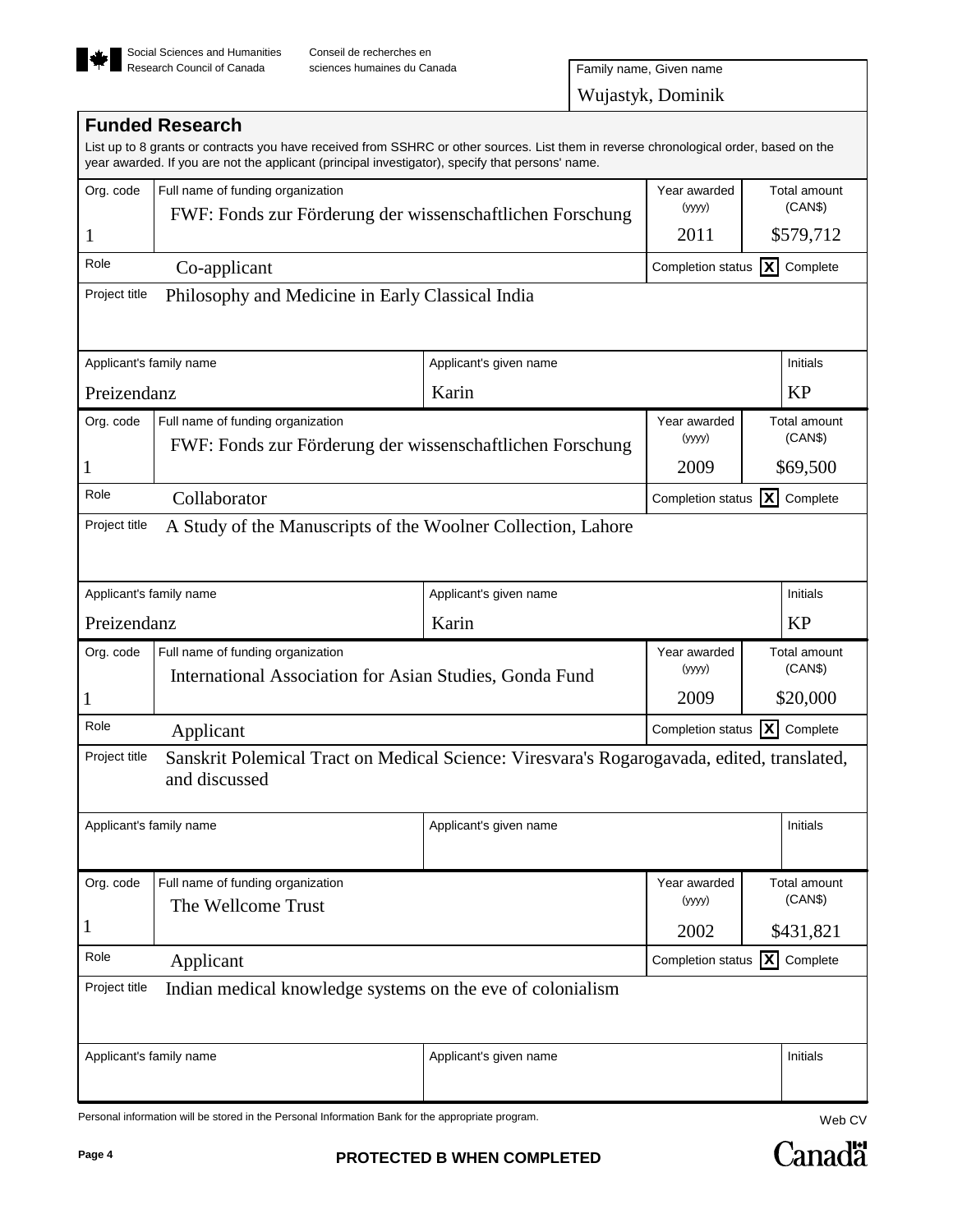# **Relevant research contributions over the last six years**

I have published research articles and books on the history of medicine in South Asia since the 1980s. I specifically translated and studied selections of *The Compendium of Suśruta* itself in my book *Roots of Ayurveda* (3rd ed. 2003). During the last six years I have published more on the history of Yoga than on Ayurveda, so several of my major contributions in Ayurveda and medical history do not appear in the listing below.

## **Refereed contributions**

- Wujastyk, D. (2017*b*), 'Models of Disease in Ayurvedic Medicine', in M. Jackson (ed.), *The Routledge History of Disease* (Abingdon: Routledge), chap. 3, 38–53, isbn: 9780415720014. doi: 10.4324/978 1315543420, url: https://www.academia.edu/25517629/, accessed 01/25/2018.
- Wujastyk, D. (2016), 'From Balkh to Baghdad. Indian Science and the Birth of the Islamic Golden Age in the Eighth Century', *Indian Journal of the History of Science*, 51/4: 679–90. doi: 10.16943/ ijhs/2016/v51/i4/41244, url: https://www.academia.edu/30576715.
- Wujastyk, D. (2014*b*), 'Indian Manuscripts', in *Manuscript Cultures: Mapping the Field*, ed. J. Quenzer et al. (Studies in Manuscript Cultures, 1; Berlin: De Gruyter), 135–57, isbn: 978-3-11-022562-4. doi: 10.1515/9783110225631.159.
- Wujastyk, D. (2013), 'New Manuscript Evidence for the Textual and Cultural History of Early Classical Indian Medicine', in *Medical Texts and Manuscripts in Indian Cultural History*, ed. D. Wujastyk et al. (New Delhi: Manohar), 141–57, url: https://www.academia.edu/4125988/. This chapter specifically addresses the Nepalese manuscripts that are the focus of the present project application.
- Wujastyk, D. (2012*b*), 'Sanskrit Manuscript Collections Outside India with Special Reference to Ayurveda', in *Saving India's Medical Manuscripts*, ed. G. G. Gangadharan (Samīkṣikā series, 5; New Delhi: National Mission for Manuscripts and Dev Publishers & Distributors), chap. 18, 133–244, isbn: 978-93-80829-10-4, url: https://academia.edu/1912779.

This contribution is just outside the six-year window, but I have included it because it is a major survey of South Asian medical manuscripts that is directly relevant to the present project application.

# **Forthcoming contributions**

- Wujastyk, D. (in press), 'A New Translation of Carakasaṃhitā, Vimānasthāna, Chapter 1, Based on the Vienna Critical Edition', in T. L. Knudsen and J. Schmidt-Madsen (eds.), *Festschrift Kenneth G. Zysk* (Leiden: Brill).
- Wujastyk, D. (in preparation), 'A New Translation of Carakasaṃhitā, Śārīrasthāna, Chapter 1, Based on the Vienna Critical Edition', in T. L. Knudsen et al. (eds.), *Festschrift Christopher Minkowski* (Leiden: Brill).

# **Edited book**

• Wujastyk, D., Cerulli, A., et al. (2013) (eds.), *Medical Texts and Manuscriptsin Indian Cultural History* (Delhi: Manohar Publishers and Distributors), isbn: 978-9350980194.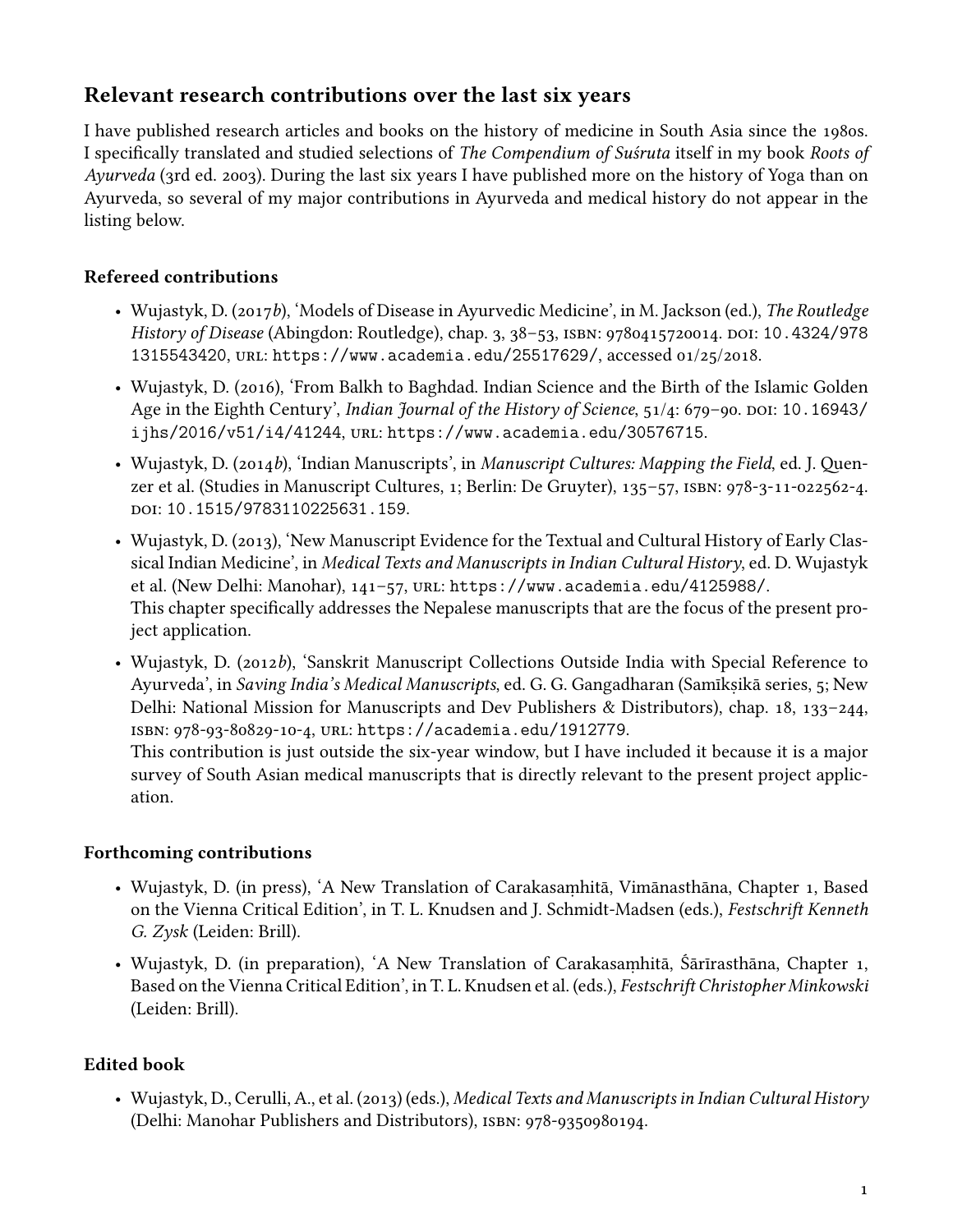### **Non-refereed contributions**

- Wujastyk, D. (2015), 'Whom Do We Trust? Authority, Authenticity and the History of Science', in U. Baatz and G. Biffl (eds.), *Die Krise und das Gute Leben* (St. Pölten and Krems: NÖ Forschungsund Bildungsges. mb.H und Donau-Universität Krems (Hg.)), 37-46, URL: https://www.academi a.edu/10710644, accessed 10/27/2017.
- Wujastyk, D. (2014*a*), 'How to Choose a Good Indological Problem', in A. Stolyarov and J. Pellegrino (eds.), *Open Pages in South Asian Studies* (Woodland Hills, California: South Asian Studies Association), chap. 9, 173–94, isbn: 9780983447283; Version control: 15 July 2014.
- Wujastyk, D. (2019), review of C. P. Salguero (2017), *Buddhism and Medicine: An Anthology of Premodern Sources* (New York: Columbia University Press). doi: 10.7312/salg17994, in *Isis*, 110/3: 582–4. doi: 10.1086/704631

## **Creative outputs**

• Wujastyk, D. and Khilnani, S. (2014), Interview for the series *Incarnations: India in 50 Lives*, *Charaka: On Not Violating Good Judgement* [podcast], BBC Radio 4, url: http://www.bbc.co.u k/programmes/b05v7th2.

I had extensive conversations with Prof. Khilnani about Caraka and the history of medicine in India; most of the material he presented in the program was derived from our conversations.

# **Most significant career research contributions**

• Wujastyk, D. (1993*c*), *Metarules of Pāṇinian Grammar: The Vyāḍīyaparibhāṣāvṛtti, Critically Edited, with Translation and Commentary* (Groningen Oriental Series; Groningen: Forsten), isbn: 90-6980-034-9.

A study of linguistics and logic in ancient India with a critical edition from manuscripts and an annotated translation of an early Sanskrit treatise on linguistics.

Reprinted as Wujastyk, D. (2017*a*), *Metarules of Pāṇinian Grammar: The Vyāḍīyaparibhāṣāvṛtti* (Critical Studies on Pāṇinian System, 1; 2nd edn., Delhi: Motilal Banarsidass), isbn: 9788120839823.

• Wujastyk, D. (1998*b*), *The Roots of Āyurveda: Selections from Sanskrit Medical Writings* (New Delhi: Penguin), ISBN: 0-14-043680-4.

A Penguin Classic that has brought the literature of ancient Indian medicine to an international audience. The book is widely used in research and teaching.

Second Indian edition: Wujastyk, D. (2001*b*), *The Roots of Āyurveda: Selections from Sanskrit Medical Writings* (2nd edn., New Delhi: Penguin), ISBN: 0-14-043680-4.

Third, revised edition, UK and USA: Wujastyk, D. (2003*b*), *The Roots of Ayurveda: Selections from Sanskrit Medical Writings* (Penguin Classics; 3rd edn., London, New York, etc.: Penguin Group), isbn: 0-140-44824-1.

Italian translation: Wujastyk, D. (2011*b*), *Le Radici Dell'ayurveda, a Cura Di Dominik Wujastyk*, trans. A. Comba (Milano: Adelphi Edizioni), isbn: 9788845925481.

• Wujastyk, D. (2018), 'Some Problematic Yoga Sūtra-s and their Buddhist Background', in K. Baier et al. (eds.), *Yoga in Transformation: Historical and Contemporary Perspectives* (Göttingen: V&R Unipress and Vienna University Press), 21-47, ISBN: 9783847108627. DOI: 10.14220/9783737008 624.21, url: https://www.vr-elibrary.de/doi/pdfplus/10.14220/9783737008624.21,